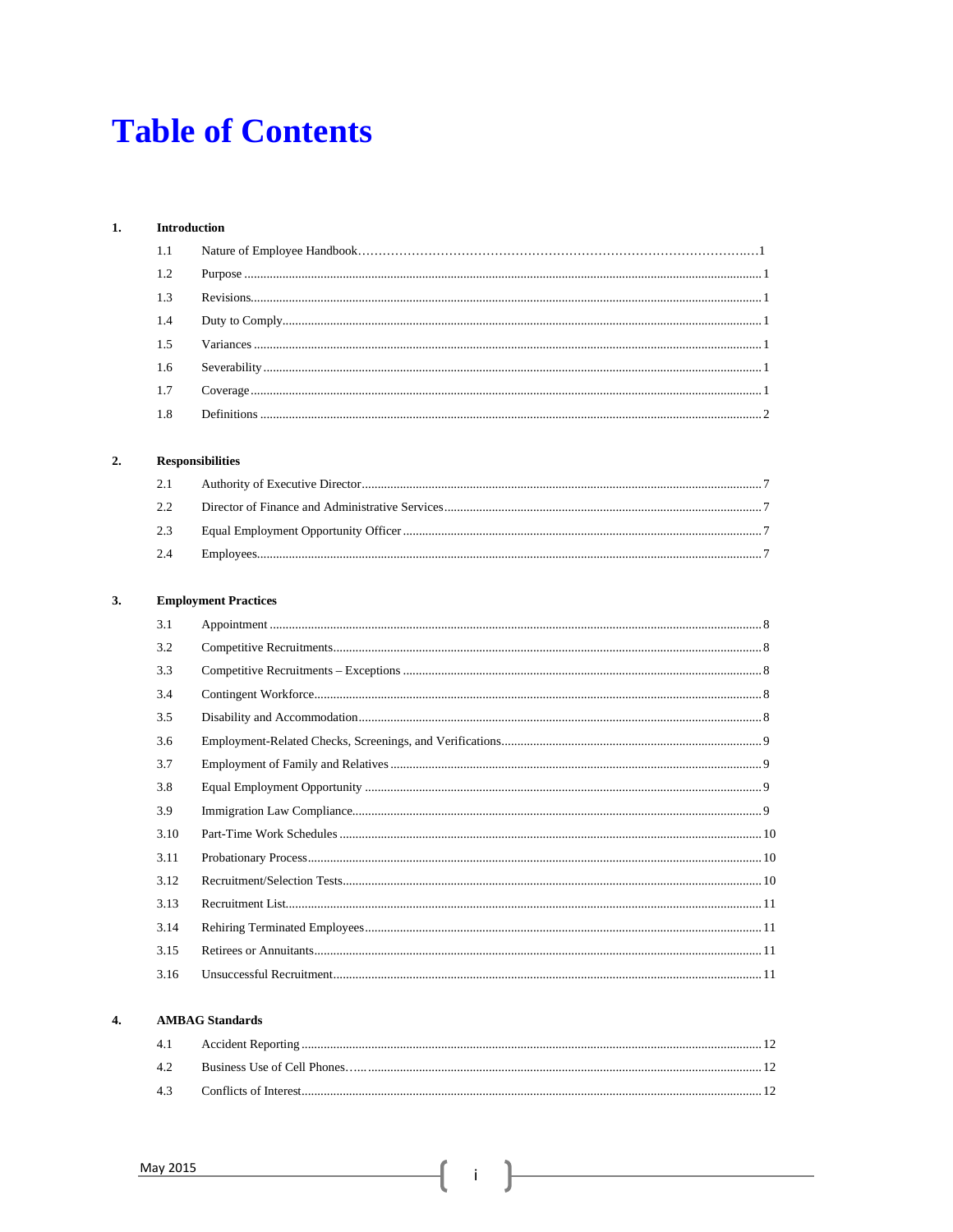| 4.4  |  |
|------|--|
| 4.5  |  |
| 4.6  |  |
| 4.7  |  |
| 4.8  |  |
| 4.9  |  |
| 4.10 |  |
| 4.11 |  |
| 4.12 |  |
| 4.13 |  |
| 4.14 |  |
| 4.15 |  |
| 4.16 |  |
| 4.17 |  |
| 4.18 |  |
| 4.19 |  |
| 4.20 |  |
| 4.21 |  |
| 4.22 |  |
| 4.23 |  |
| 4.24 |  |
| 4.25 |  |

#### 5. **Benefit Highlights**

| 5.1  |  |
|------|--|
| 5.2  |  |
| 5.3  |  |
| 5.4  |  |
| 5.5  |  |
| 5.6  |  |
| 5.7  |  |
| 5.8  |  |
| 5.9  |  |
| 5.10 |  |
| 5.11 |  |
| 5.12 |  |
| 5.13 |  |
| 5.14 |  |
| 5.15 |  |
| 5.16 |  |
| 5.17 |  |
| 5.18 |  |

ſ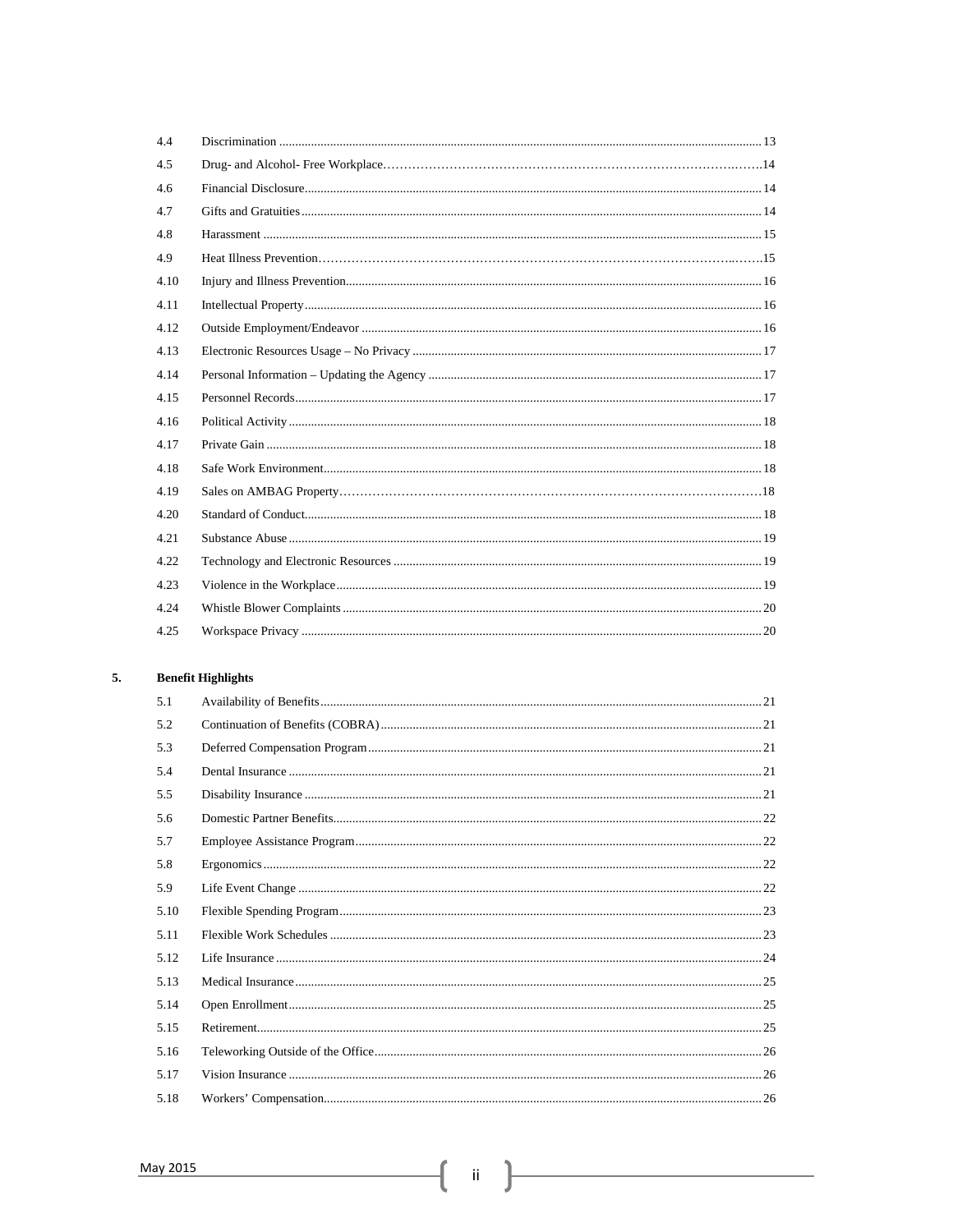### 6. **Time Off**

| 6.1  |  |
|------|--|
| 6.2  |  |
| 6.3  |  |
| 6.4  |  |
| 6.5  |  |
| 6.6  |  |
| 6.7  |  |
| 6.8  |  |
| 6.9  |  |
| 6.10 |  |
| 6.11 |  |
| 6.12 |  |
| 6.13 |  |
| 6.14 |  |
| 6.15 |  |
| 6.16 |  |
| 6.17 |  |
| 6.18 |  |
| 6.19 |  |
| 6.20 |  |
| 6.21 |  |
| 6.22 |  |
| 6.23 |  |
| 6.24 |  |
| 6.25 |  |
| 6.26 |  |
| 6.27 |  |
| 6.28 |  |
| 6.29 |  |
| 6.30 |  |
|      |  |

#### 7. **Pay Practices**

| 7.2 |  |
|-----|--|
| 7.3 |  |
| 7.4 |  |
| 7.5 |  |
| 7.6 |  |
| 7.7 |  |
| 7.8 |  |

ſ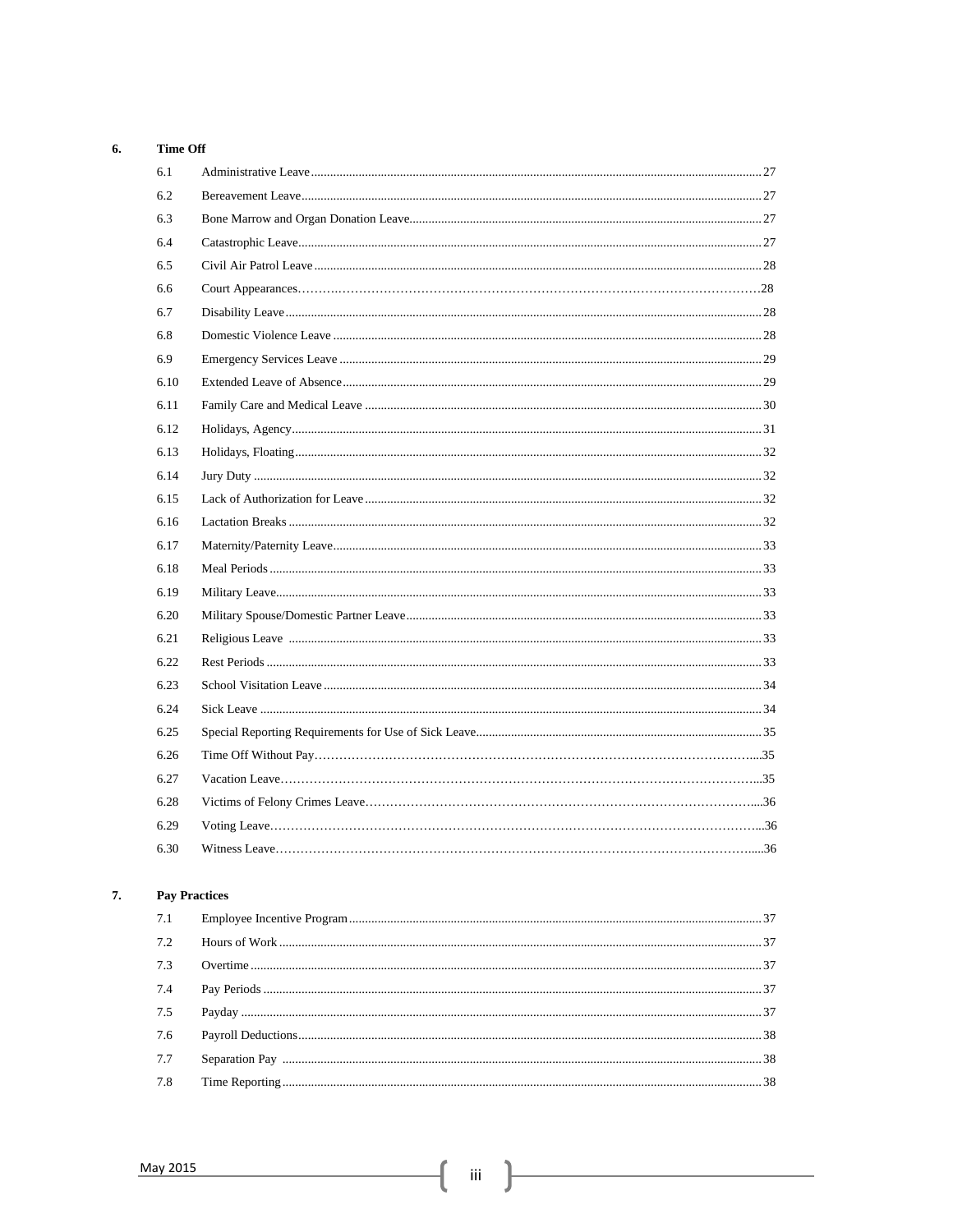#### 8. **Discipline**

#### 9. **Grievance Procedure**

#### $10.$ **Position Classification Plan**

#### $11.$ **Professional Development**

### $12.$ **Separation of Employment**

 $\mathbf{f}$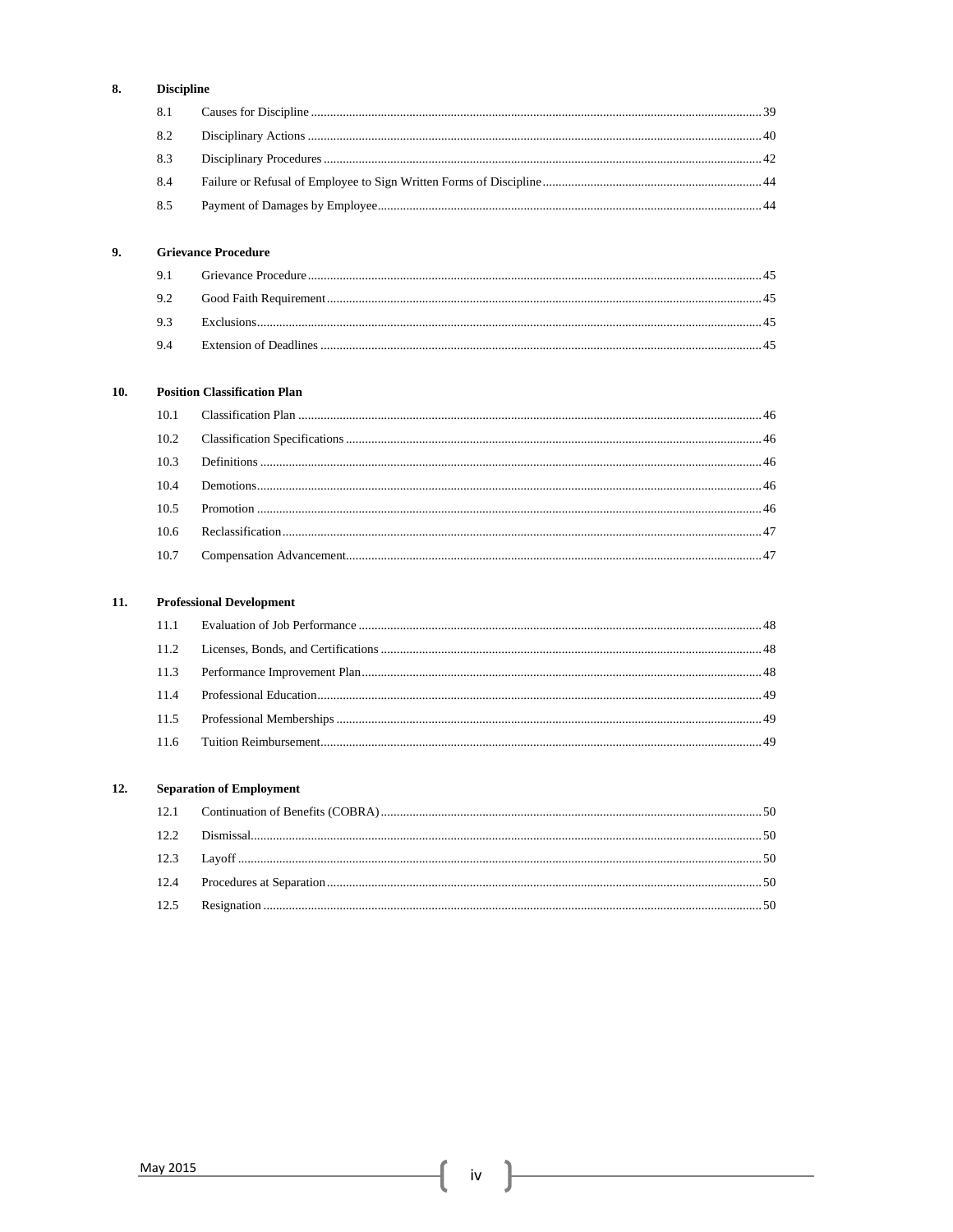#### $13.$ **Personnel Policies**

| Whistle Blower Complaint                                                                                                                                                                                                                                                                                                                                                                           |
|----------------------------------------------------------------------------------------------------------------------------------------------------------------------------------------------------------------------------------------------------------------------------------------------------------------------------------------------------------------------------------------------------|
| $\textbf{Procedures.} \label{def:1} \textbf{Procedures.} \textbf{} \textbf{} \textbf{} \textbf{} \textbf{} \textbf{} \textbf{} \textbf{} \textbf{} \textbf{} \textbf{} \textbf{} \textbf{} \textbf{} \textbf{} \textbf{} \textbf{} \textbf{} \textbf{} \textbf{} \textbf{} \textbf{} \textbf{} \textbf{} \textbf{} \textbf{} \textbf{} \textbf{} \textbf{} \textbf{} \textbf{} \textbf{} \textbf{$ |

 $\begin{pmatrix} 0 & 1 \\ 0 & 1 \end{pmatrix}$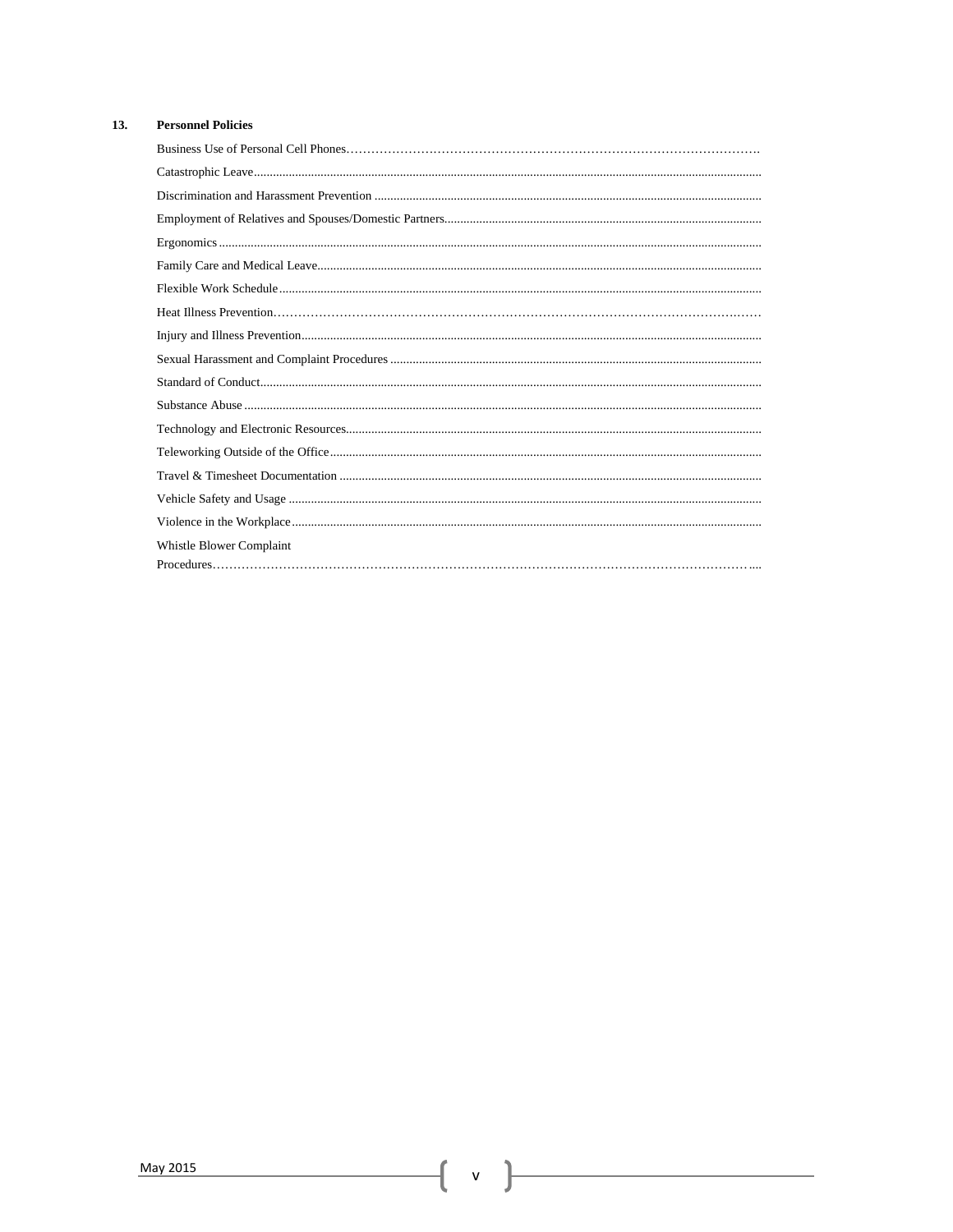## **1. Introduction**

| 1.1 | This Employee Handbook contains the employment practices and policies of the Association of<br>Monterey Bay Area Governments ("AMBAG") in effect at the time of publication. All<br>previously issued versions of this Employee Handbook and the policies it contained and any<br>inconsistent policy statements or memoranda are superseded. This Employee Handbook and the<br>policies it contains shall be referred to collectively as "the Handbook." Nothing in this<br>Handbook, or any other document, including benefit plan descriptions, creates or is intended to<br>Create a promise or representation of continued or permanent employment for any employee. All<br>Employees, other than Regular full-time and Regular part-time employees that have completed<br>Their probationary period, are "at-will" employees. This means that either AMBAG or the<br>Employee may terminate the employment relationship at-will, at any time, for any reason.<br>Nothing in this Handbook, or in other documents provided or statements made to employees, is<br>intended to modify this at-will relationship. | <b>NATURE OF</b><br><b>EMPLOYEE</b><br><b>HANDBOOK</b> |
|-----|----------------------------------------------------------------------------------------------------------------------------------------------------------------------------------------------------------------------------------------------------------------------------------------------------------------------------------------------------------------------------------------------------------------------------------------------------------------------------------------------------------------------------------------------------------------------------------------------------------------------------------------------------------------------------------------------------------------------------------------------------------------------------------------------------------------------------------------------------------------------------------------------------------------------------------------------------------------------------------------------------------------------------------------------------------------------------------------------------------------------|--------------------------------------------------------|
| 1.2 | The purpose of this Employee Handbook is to provide fair and systematic procedures for<br>administering all matters affecting the status and activities of employees of AMBAG. This<br>Handbook is adopted in the belief that the procedures it contains are in the best interest of all<br>AMBAG employees. The Employee Handbook is provided to assist employees in rendering<br>their most effective service to the organization and to the public, and for their professional<br>development.                                                                                                                                                                                                                                                                                                                                                                                                                                                                                                                                                                                                                    | <b>PURPOSE</b>                                         |
| 1.3 | AMBAG reserves the right to revise, modify, delete, or add to any and all policies, procedures,<br>work rules, or benefits referred to in this Handbook or in any other document without notice.<br>Any such changes must be in writing and must be signed or initialed by AMBAG's Executive<br>Director. No oral statements or representatives can in any way change or alter the provisions of<br>the Handbook.                                                                                                                                                                                                                                                                                                                                                                                                                                                                                                                                                                                                                                                                                                    | <b>REVISIONS</b>                                       |
| 1.4 | It shall be the duty of all persons working at AMBAG to comply with and assist in carrying out<br>the provisions of this Handbook and other such policies and procedures as the Executive<br>Director may issue.                                                                                                                                                                                                                                                                                                                                                                                                                                                                                                                                                                                                                                                                                                                                                                                                                                                                                                     | <b>DUTY TO COMPLY</b>                                  |
| 1.5 | The Executive Director is vested with the power to vary or modify the strict application of the<br>provisions of the Handbook and other such policies and procedures as the Executive<br>Director may issue.                                                                                                                                                                                                                                                                                                                                                                                                                                                                                                                                                                                                                                                                                                                                                                                                                                                                                                         | <b>VARIANCES</b>                                       |
| 1.6 | If any portion of this Handbook is held to be invalid, it shall not affect the validity of the<br>remaining portions of the Handbook.                                                                                                                                                                                                                                                                                                                                                                                                                                                                                                                                                                                                                                                                                                                                                                                                                                                                                                                                                                                | <b>SEVERABILITY</b>                                    |
| 1.7 | This Handbook applies to all AMBAG employees except where exceptions are noted in the<br>Handbook or in supplemental employee agreements signed by the Executive Director that<br>specifically state that their provisions supersede portions of this Handbook. This Handbook<br>does not apply to the Executive Director, who serves under contract at the will of AMBAG's<br>Board of Directors. This Handbook also does not apply to the Board of Directors as they are not<br>AMBAG employees.                                                                                                                                                                                                                                                                                                                                                                                                                                                                                                                                                                                                                   | <b>COVERAGE</b>                                        |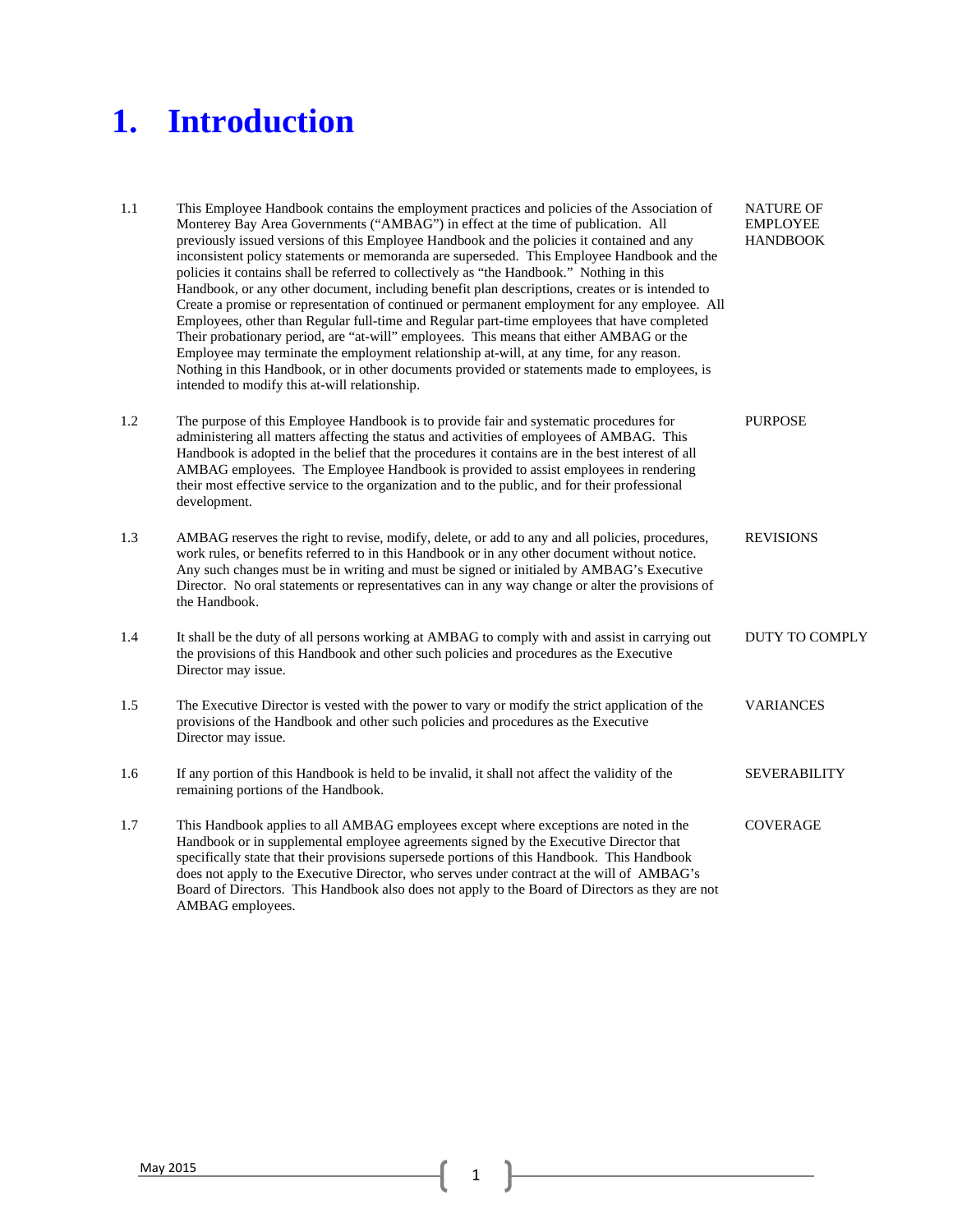1.8 The following terms, as defined below, are used throughout this Handbook. DEFINITIONS

- a. *Anniversary Date:* The Anniversary date for all AMBAG employees is the date of employment. The anniversary date is the date from which salary and leave benefits are calculated. This term also is sometimes used to describe the anniversary date of when an employee was transferred, promoted, or otherwise moved to a new position at AMBAG.
- b. *Appointing Authority:* That authority to hire, promote, transfer, discipline, demote, suspend, terminate, and take such other actions that generally occur within the employment context.
- c. *Board of Directors:* AMBAG's Board of Directors.
- d. *Class of Classification:* A group of positions sufficiently similar in duties. responsibilities, authority, and qualifications for employment to permit combining them under a single title and equitable application of common standards of selection and compensation.
- e. *Contract Staff:* An employee of a temporary agency who is hired on an hourly basis for a limited period of time, or any person hired via a contract by AMBAG that works at AMBAG's premises but is not a AMBAG employee. Contract staff are not AMBAG employees and are not entitled to any rights or benefits from AMBAG other than those required by state or federal law for contractors. Nothing in the Handbook, or any document provided or statement made by AMBAG, is intended to provide Contract Staff with any of the rights or benefits provided to AMBAG employees. Contract Staff may be terminated from their assignment at AMBAG without cause.
- f. *Discrimination:* Any unequal treatment or actions that directly or indirectly result in unequal treatment or harassment of persons based upon a person's race, color, sex, gender, creed, religion, national origin, age, marital status, military and veteran's status, ancestry, medical condition (AIDS/HIV, history of cancer), denial of Family and Medical Care Leave, disability, sexual orientation, gender identity, gender expression, or genetic information.

*Refer to AMBAG's Discrimination and Harassment Prevention Policy/Procedure for further information on this topic.*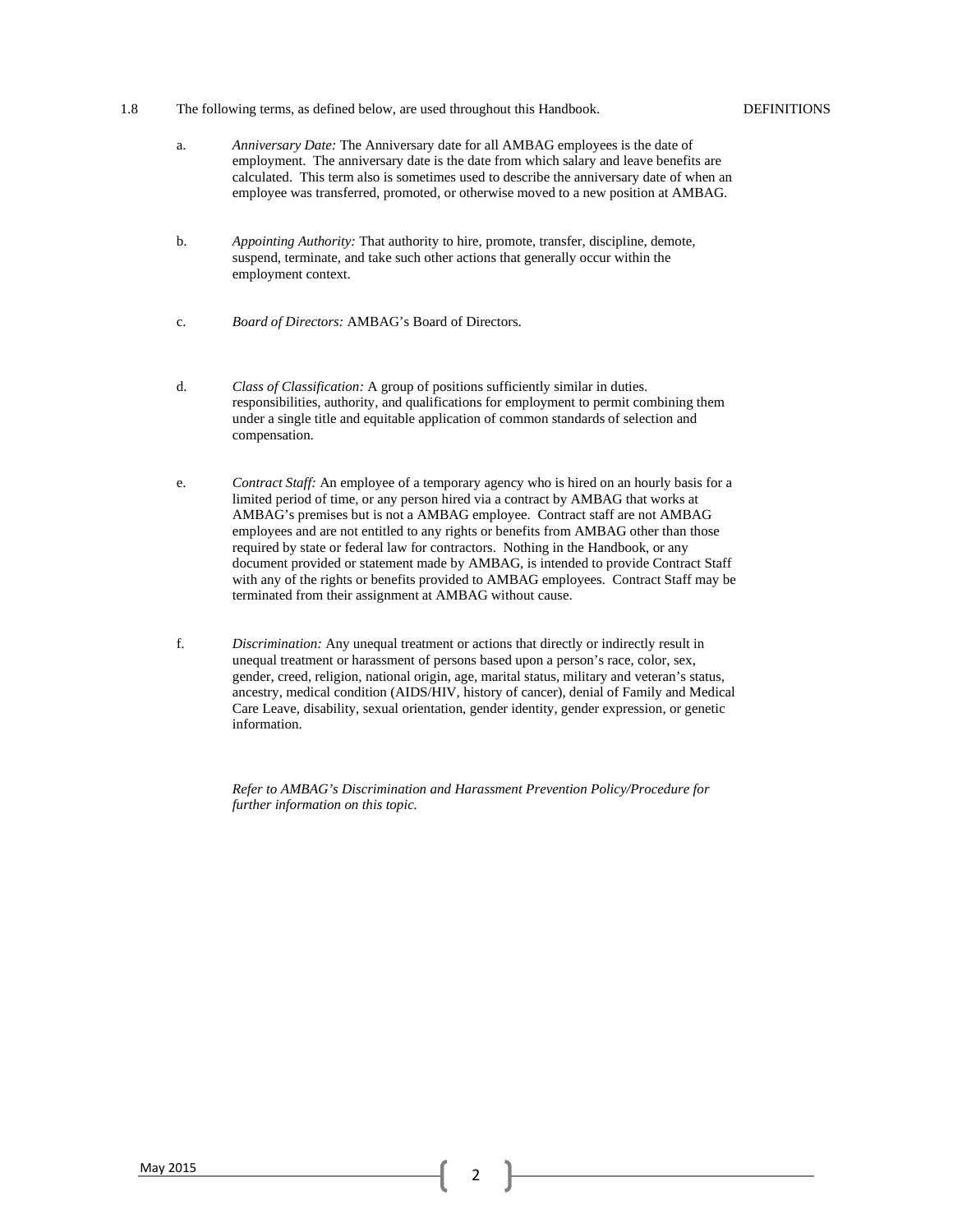- g. *Domestic Partner:* A domestic partner is a person who has legally established a domestic partnership with an AMBAG employee. A domestic partnership shall be established for purposes of the Employee Handbook when both partners file a Declaration of Domestic Partnership, provided all the following prerequisites are met:
	- 1. The domestic partners have registered their domestic partnership with the California Secretary of State.
	- 2. Both persons have common residence as defined in Government Code Section 297.
	- 3. Both persons agree to be jointly responsible for each other's basic living expenses incurred during the domestic partnership.
	- 4. Neither person is married or a member of another domestic partnership.
	- 5. Neither person is related to the other by blood in such a way that would prevent legal marriage in the State of California.
	- 6. Both persons are legally capable of consenting to a domestic partnership.
	- 7. Both persons are at least 18 years of age and are of the same sex, or the partners are of the opposite sex and at least one partner is eligible for Social Security benefits and, in all cases, the partners meet the legal requirements for a domestic partnership in the State of California.
- h. *Equal Opportunity:* A condition that does not have an adverse impact upon a legally protected group such as women, the disabled, and the ethnic minorities.
- i. *Executive Management:* The Executive Director.
- j. *Exempt Employee:* AMBAG has determined that certain executive, management, administrative, and professional employees are exempt from the overtime requirements of the Fair Labor Standards Act (FLSA) and, therefore, are not paid overtime.
- k. *Grievance:* A grievance is initiated by an employee or group of employees who believe they are adversely affected because of violation, misinterpretation, or misapplication of a specific written AMBAG rule or regulation. Grievances are permitted only by Regular employees. Certain issues are not subject to a grievance. The grievance exclusions are set forth in Section 9 of the Handbook.
- l. *Immediate Family:* Relatives, such as a spouse, children or step-children, siblings or stepsiblings, father, mother, father-in-law, mother-in-law, grandparent, step-parent, one who stands in the place of a parent, a domestic partner, children of a domestic partner, or other relative living in the same household.
- m. *Job Relevant Tests:* Tests which examine only those skills and abilities that are required for performance on a specific job, as distinguished from non-job relevant criteria such as years of experience and education level.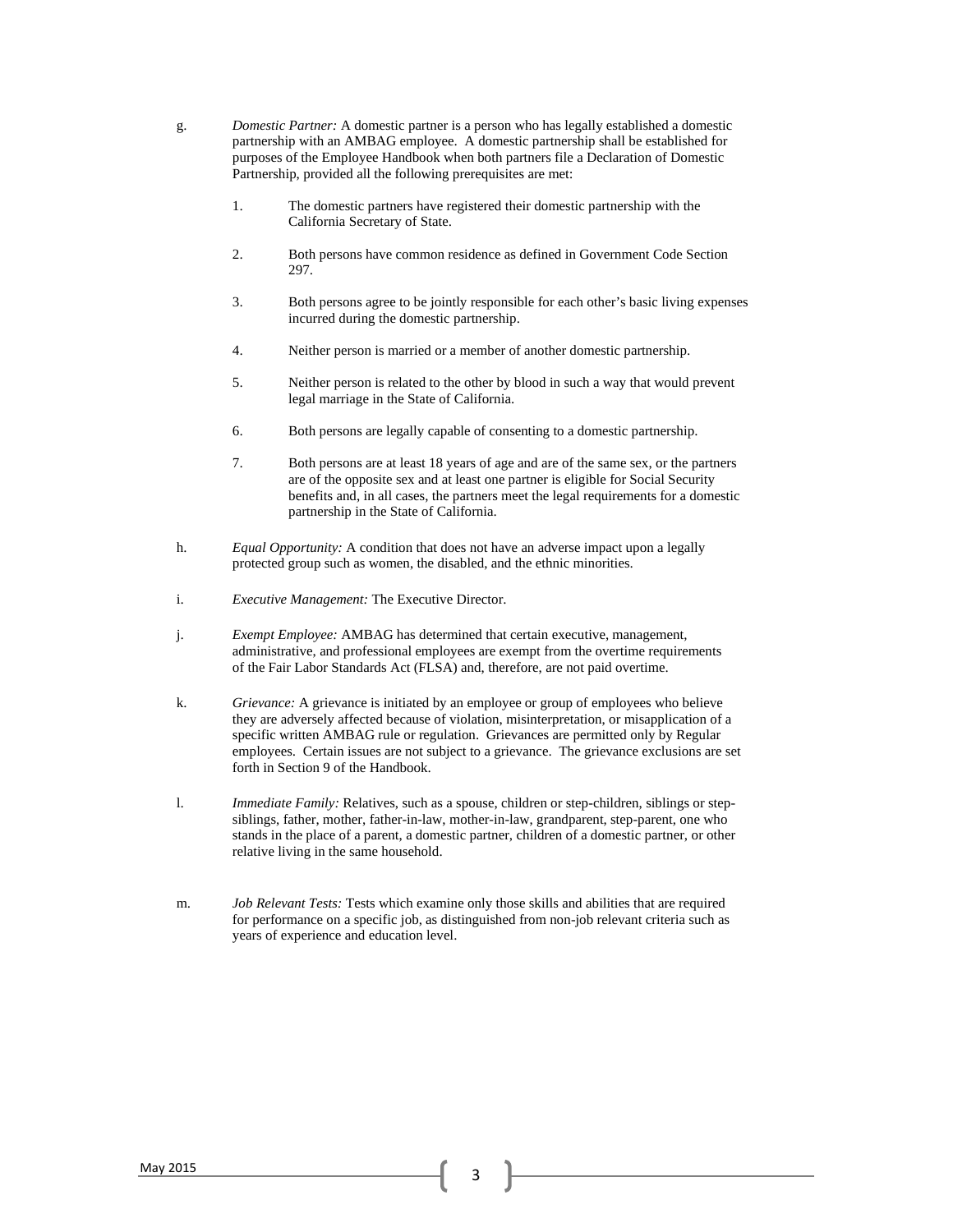- n. *Limited-Term Full-Time Employee:* A full-time employee who is hired for a limited period of time to work on a particular project. Limited-Term employees are entitled to the rights and benefits of a Regular AMBAG employee except:
	- 1. Those rights they are not entitled to by law;
	- 2. Those rights for which they have not yet met a qualifying threshold;
	- 3. Those rights specified in certain sections of this Handbook as not applying to this category of employees; and

Notwithstanding the foregoing, AMBAG may specifically limit the other rights and benefits for which a Limited-Term employee may otherwise be qualified by setting forth those limits in the Limited-Term employee's offer of employment. Limited-Term employees are employed as at-will employees and can be terminated at any time by the Executive Director without cause, notice, or the right to any of the grievance or pre- or post-disciplinary procedures described in Sections 8.2, 8.3, and 9.

- o. *Limited-Term Part-Time Employee:* An employee working an average of 20 hours per week who does not acquire Regular status and is not entitled to the rights and benefits afforded to Regular full- and part-time employees. Limited-Term part-time employees are employed on an at-will basis and can be terminated at any time by the Executive Director without cause, notice, or the right to any of the grievance pre- or postdisciplinary procedures described in Sections 8 or 9.
- p. *Non-Exempt Employee:* Generally, employees paid on an hourly basis who are covered by provisions of the Fair Labor Standards Act (FLSA). These employees receive overtime pay at one and one half times their normal hourly rate for hours worked over 40 per week.
- q. *Probationary Period:* A working trial period during which a new employee in a regularly classified position is assessed and required to demonstrate fitness for the duties to which the employee is appointed by actual performance of the duties of the position. The initial probationary period is generally six months, but may be extended pursuant to the Handbook. During the probationary period, an employee may be terminated at any time without notice, cause, or the right to any of the pre- or post-disciplinary procedures described in Sections 8.2 and 8.3.
- r. *Qualified Person:* An applicant who demonstrates satisfactory competence to perform the work required and can carry out the essential functions of the position.
- s. *Regular Full-Time Employee:* An employee who successfully completes his/her probationary period and who regularly works a minimum of 40 hours per week in a position that has been designated as a Regular full-time position.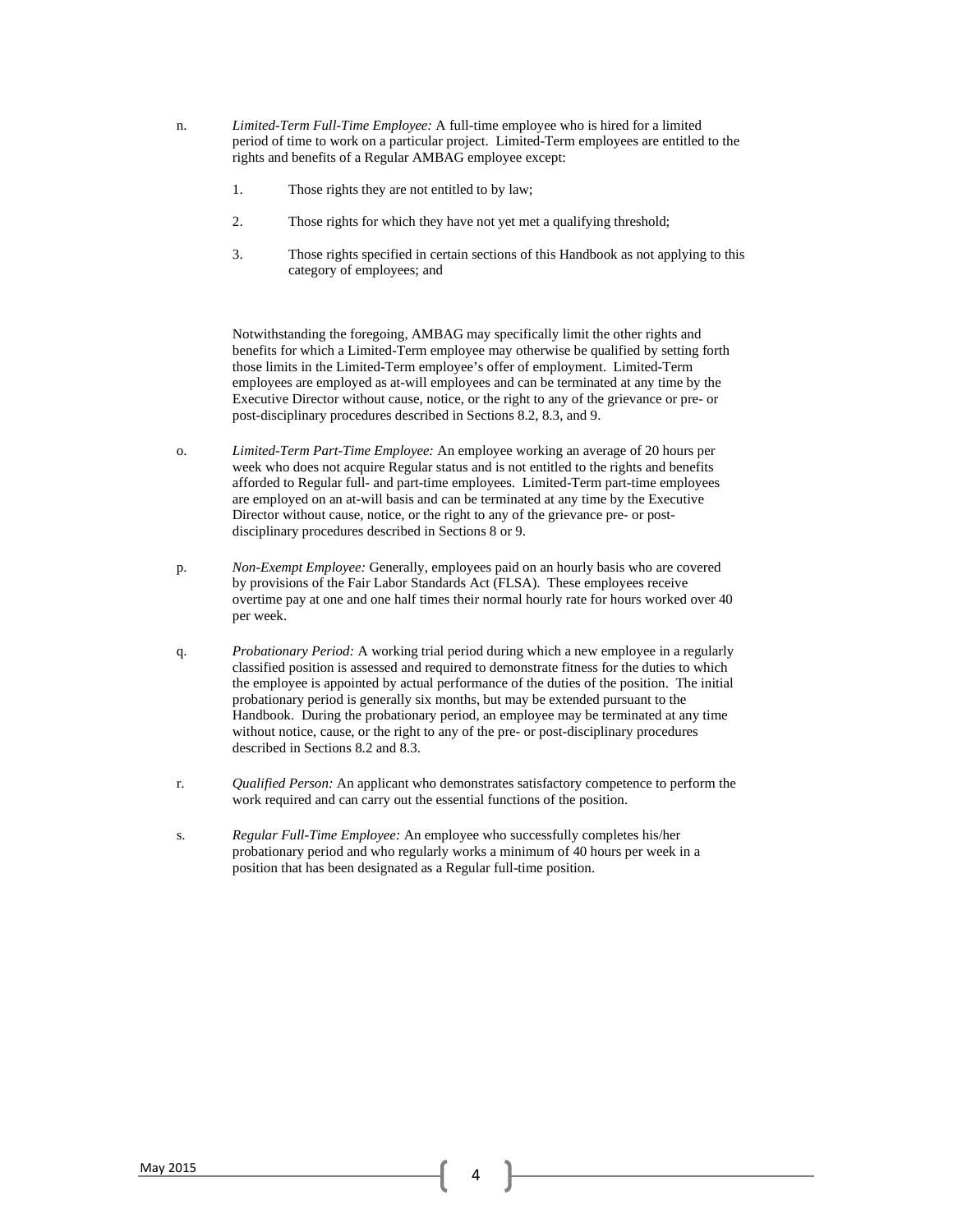- t. *Regular Part-Time Employee:* An employee who regularly works less than 40 hours a week, but 20 hours or more a week, and who successfully completes his/her probationary period in a position that has been designated as a Regular position. Benefits provided for Regular part-time employment shall be pro-rated based upon the comparison of the average number of hours worked per week by the part-time employee to 40 hours per week, except for holiday pay, which shall be based on the number of work hours the employee is typically scheduled to work on the day the holiday falls.
- u. *Retired Annuitant:* A person who has retired from a California Public Employees' Retirement System (CalPERS) agency and is hired by AMBAG as a Contract Employee for less than 961 hours per fiscal year.
- v. *Sexual Harassment:* Sexual harassment is defined as any unwelcome behavior in regard to sexual advances, requests for sexual favors, and/or other verbal, physical, or visual contact of a sexual or sexist nature, which occurs either explicitly or implicitly as a condition of employment, as a basis for employment decisions affecting an employee, or has the potential to affect the employee's work performance negatively and/or create an intimidating, hostile, or otherwise offensive work environment. Some examples of sexual harassment are: sexually-oriented remarks; inappropriate jokes; the display or distribution of offensive photographs, posters, or cartoons; slurs, epithets, threats, or derogatory comments whether on a computer, on paper, or in any other form; and any unwelcome physical touching. All AMBAG employees are required to attend periodic training regarding sexual harassment. Supervisors must attend training regarding sexual harassment within six months of being appointed to a supervisory position and at least once every two years thereafter.

*Refer to AMBAG's Sexual Harassment and Complaint Procedures Policy/Procedure for further information on this topic.* 

w. *Substance Abuse:* Use or possession of illegal drugs, alcohol, or controlled substances that could impair an employee's ability to safely, efficiently, and effectively perform the functions of a particular job.

*Refer to AMBAG's Substance Abuse Policy/Procedure for further information on this topic.*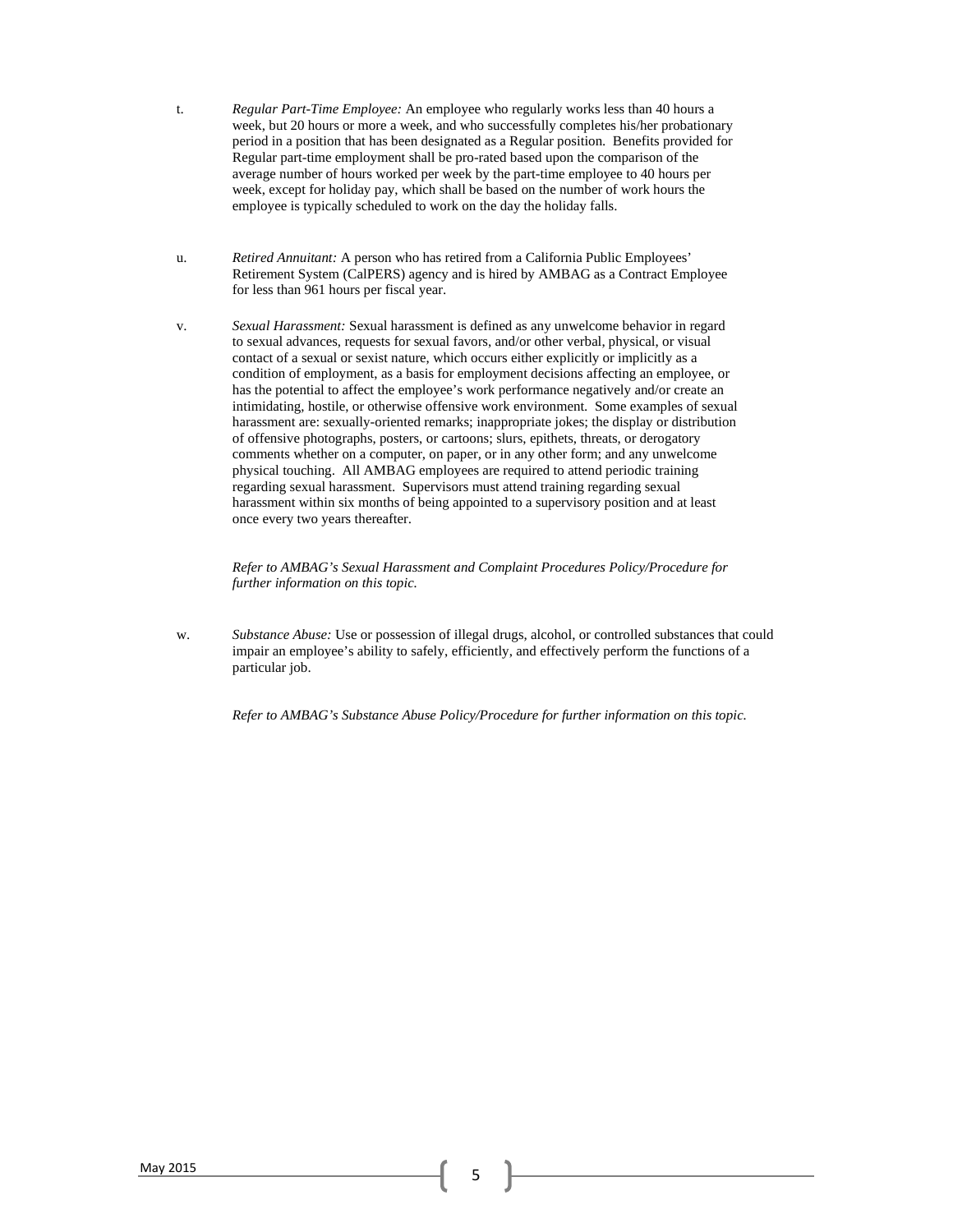- x. *Supervisor:* When this term is used in this Handbook, it refers to the person in the position above the employee's position in the organizational chart who is directly responsible for supervising the work of the employee.
- y. *Temporary Employees/Interns/Part-time Employees/Retired Annuitants:* employees shall work a part-time schedule of less than 20 hours per week on a average (calculated using a 12-month Initial and/or Standard Measurement Period) and no more than 1,000 hours in a fiscal year unless a written waiver of the part-time work schedule has been signed by the Executive Director and is in effect for as specified period of time.

Employees in this grouping do not have the same rights as Regular, Limited-Term, or other categories of employees and receive minimal benefits. Unless otherwise specifically stated in this Handbook, the rights and benefits in this Handbook do not apply to employees in this grouping unless otherwise required by law. The following rules specifically apply:

- 1. Employees in this grouping will receive 24 hours of sick leave per annum. Accrual of sick leave is capped at 48 hours and will not be cashed out upon termination of the employee.
- 2. Employees in this grouping do not earn vacation, floating holidays, or any other form of paid leave.
- 3. Employees in this grouping may qualify for Flexible Work Schedules;
- 4. Employees in this grouping are covered by AMBAG's Employee Assistance Program;
- 5. Employees in this grouping do not receive health insurance benefits, dental, vision, life or disability insurance benefits.

Employees in this grouping are employed as at-will employees and can be terminated any time without cause, notice, or the right to any grievance or pre- or post-disciplinary procedures in Sections 8.2, 8.3, and 9.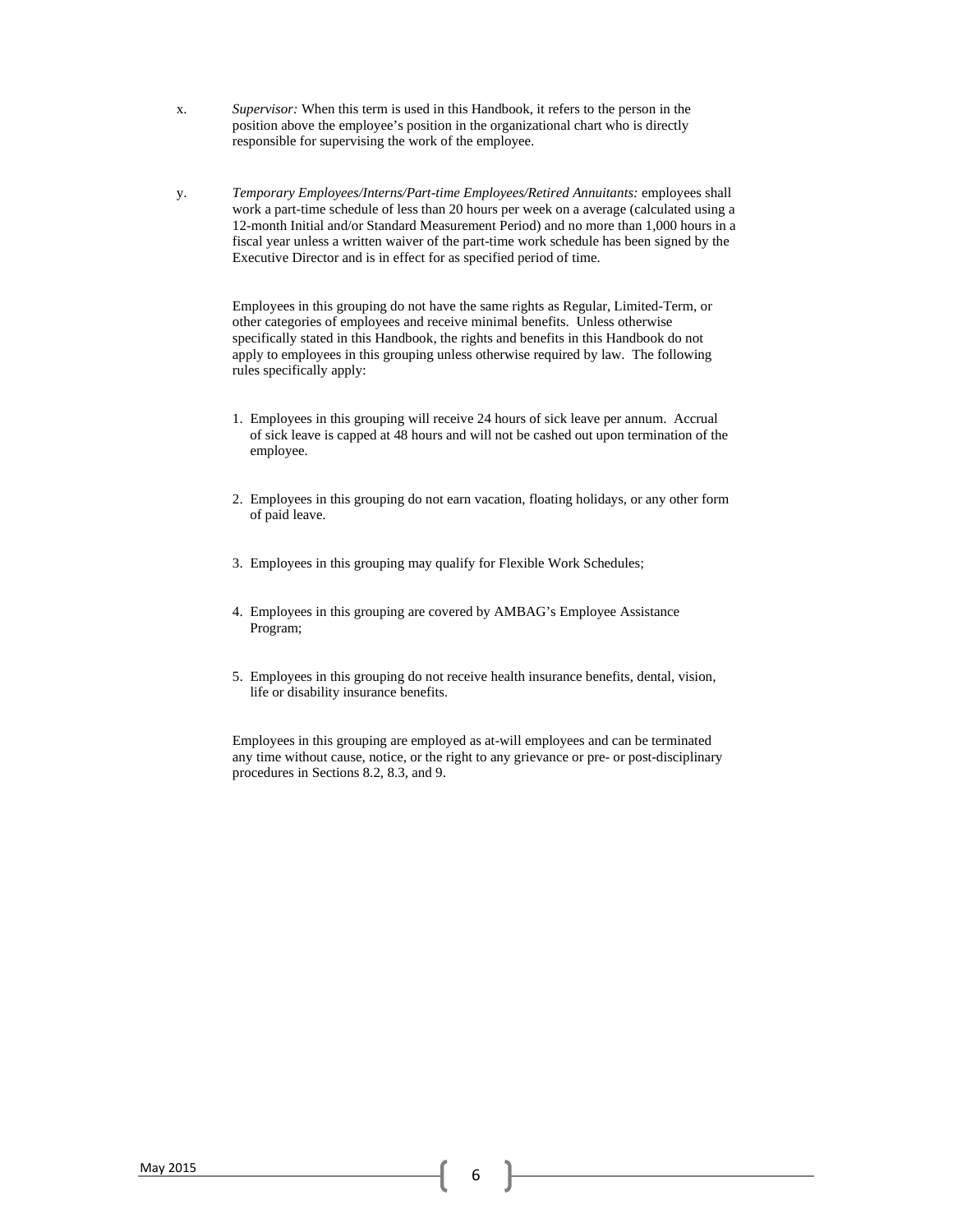## **2. Responsibilities**

AMBAG policies.

| 2.1 | The Executive Director shall be responsible for administration of the human resources program<br>and is hereby deemed to be the appointing authority with the power to appoint, promote,<br>transfer, discipline, and terminate all employees of AMBAG subject to the provisions of this                                   | <b>AUTHORITY OF</b><br><b>EXECUTIVE</b><br><b>DIRECTOR</b>                    |
|-----|----------------------------------------------------------------------------------------------------------------------------------------------------------------------------------------------------------------------------------------------------------------------------------------------------------------------------|-------------------------------------------------------------------------------|
| 2.2 | The Executive Director is authorized to appoint a Director of Finance and Administrative<br>Services who shall be primarily responsible for ensuring that the mechanics of the human<br>resources program is carried out efficiently and effectively and that accepted standards of<br>human resources management are met. | DIRECTOR OF<br><b>FINANCE AND</b><br><b>ADMINISTRATIVE</b><br><b>SERVICES</b> |
| 2.3 | The Executive Director is authorized to appoint an Equal Employment Opportunity Officer<br>("EEO Officer") who shall be primarily responsible for ensuring equal employment opportunity<br>in accordance with federal and state law, and relevant administrative requirements.                                             | <b>EOUAL</b><br><b>EMPLOYMENT</b><br><b>OPPORTUNITY</b><br><b>OFFICER</b>     |
| 2.4 | All employees are required to comply with the applicable mandates of this Handbook as well as<br>all other AMBAG policies and procedures. Employees are responsible for reviewing all                                                                                                                                      | <b>EMPLOYEES</b>                                                              |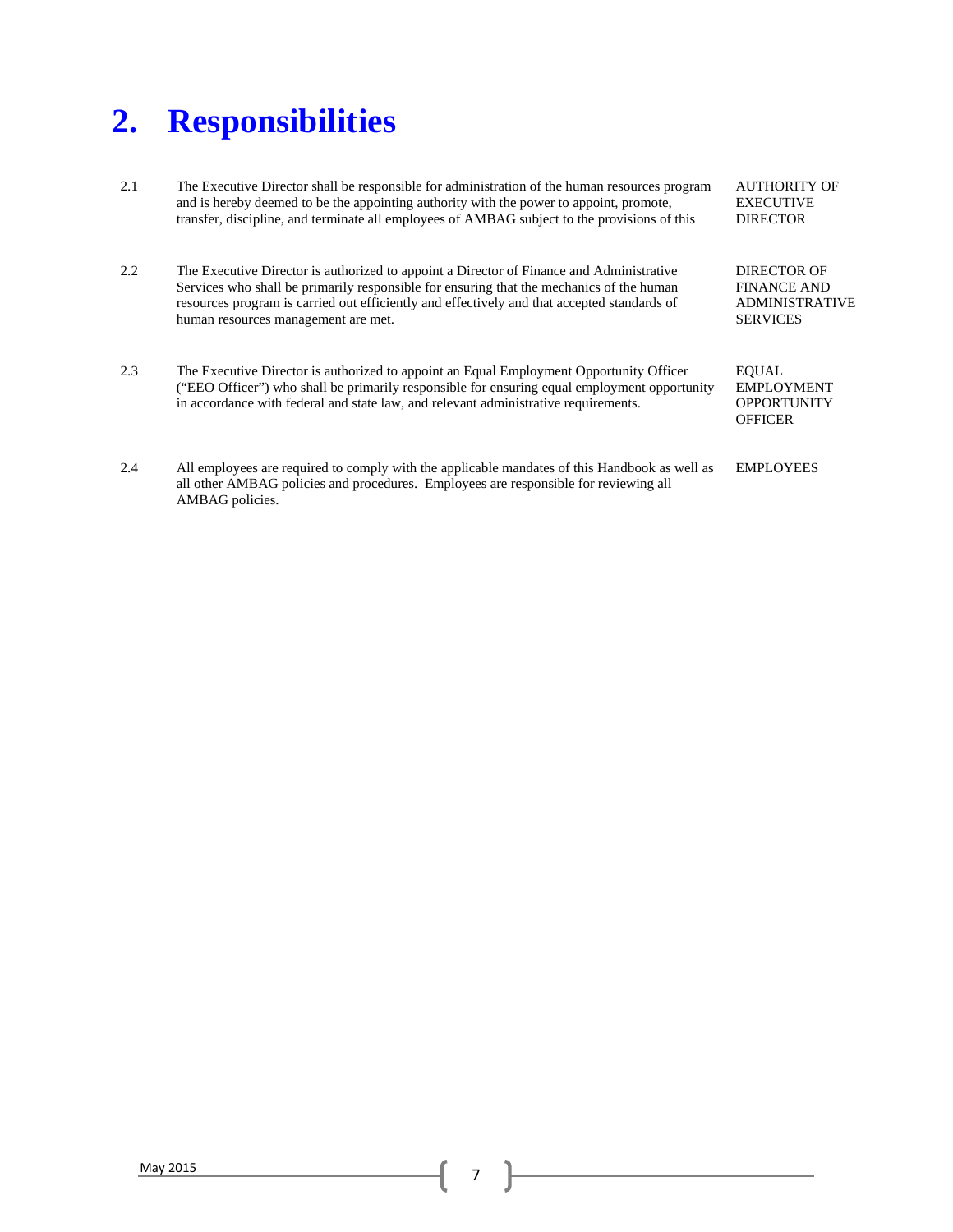## **3. Employment Practices**

| 3.1 |                                                                                                                                                                                                                                                                             | The Executive Director is authorized to fill vacancies with qualified persons.                                                                                                                                                                                                                                                                                                                                                                                                                                                                                                                            |                                                                 |
|-----|-----------------------------------------------------------------------------------------------------------------------------------------------------------------------------------------------------------------------------------------------------------------------------|-----------------------------------------------------------------------------------------------------------------------------------------------------------------------------------------------------------------------------------------------------------------------------------------------------------------------------------------------------------------------------------------------------------------------------------------------------------------------------------------------------------------------------------------------------------------------------------------------------------|-----------------------------------------------------------------|
| 3.2 |                                                                                                                                                                                                                                                                             | <b>COMPETITIVE</b><br>The general policy of AMBAG is to ensure that the recruitment, selection, and hiring of Regular<br>employees is accomplished in an open, competitive, and objective manner, and in a fully<br><b>RECRUITMENTS</b><br>documented and timely fashion.                                                                                                                                                                                                                                                                                                                                 |                                                                 |
| 3.3 | Vacancies for Regular employee positions shall be filled via competitive recruitment processes.<br>Exceptions to this requirement include:<br>3.3.1<br>When the Executive Director determines that it is in AMBAG's best interest to<br>promote an existing AMBAG employee. |                                                                                                                                                                                                                                                                                                                                                                                                                                                                                                                                                                                                           | <b>COMPETITIVE</b><br><b>RECRUITMENTS-</b><br><b>EXCEPTIONS</b> |
|     | 3.3.2                                                                                                                                                                                                                                                                       | When the Executive Director determines that it is in AMBAG's best interest to<br>appoint a particular, qualified individual to ensure continuity of work.                                                                                                                                                                                                                                                                                                                                                                                                                                                 |                                                                 |
|     | 3.3.3                                                                                                                                                                                                                                                                       | When a vacancy occurs and a qualified candidate is on one of AMBAG's<br>recruitment lists, the candidate may be selected in accordance with Section 3.13.                                                                                                                                                                                                                                                                                                                                                                                                                                                 |                                                                 |
|     | 3.3.4                                                                                                                                                                                                                                                                       | When an entity provides funding to AMBAG and such funding is conditioned<br>upon, or the continuity of the work is dependent upon, a particular individual<br>continuing to perform the work supported by that funding.                                                                                                                                                                                                                                                                                                                                                                                   |                                                                 |
| 3.4 |                                                                                                                                                                                                                                                                             | In order to meet short-term increases in agency workload demands, the Executive Director may<br>approve Limited-Term, Retired Annuitant, or independent contractor positions in addition to the<br>approved Regular employee positions. The Executive Director may fill Limited-Term, Retired<br>Annuitant or independent contractor positions without utilizing AMBAG's standard competitive<br>recruitment process.                                                                                                                                                                                     | <b>CONTINGENT</b><br><b>WORKFORCE</b>                           |
| 3.5 |                                                                                                                                                                                                                                                                             | To comply with applicable state and federal laws ensuring equal employment opportunities to<br>qualified individuals with disability, AMBAG will make reasonable accommodations for the<br>known physical or mental limitations of a qualified person with a disability, who is an applicant<br>or employee, unless undue hardship to AMBAG would result. An applicant or employee who<br>requires and accommodation in order to perform the essential functions of a job should contact<br>her/her supervisor, the Director of Finance and Administrative Services and request such an<br>accommodation. | <b>DISABILITY AND</b><br><b>ACCOMMODATION</b>                   |
|     |                                                                                                                                                                                                                                                                             | An employee requesting an accommodation, or who the Director of Finance and Administrative<br>Services has good cause to believe may be entitled to an accommodation, may be directed to                                                                                                                                                                                                                                                                                                                                                                                                                  |                                                                 |

May 2015 8 8

provide documentation of the need for an accommodation from a medical provider of the employee's choice or from a physician of AMBAG's choice at AMBAG's expense.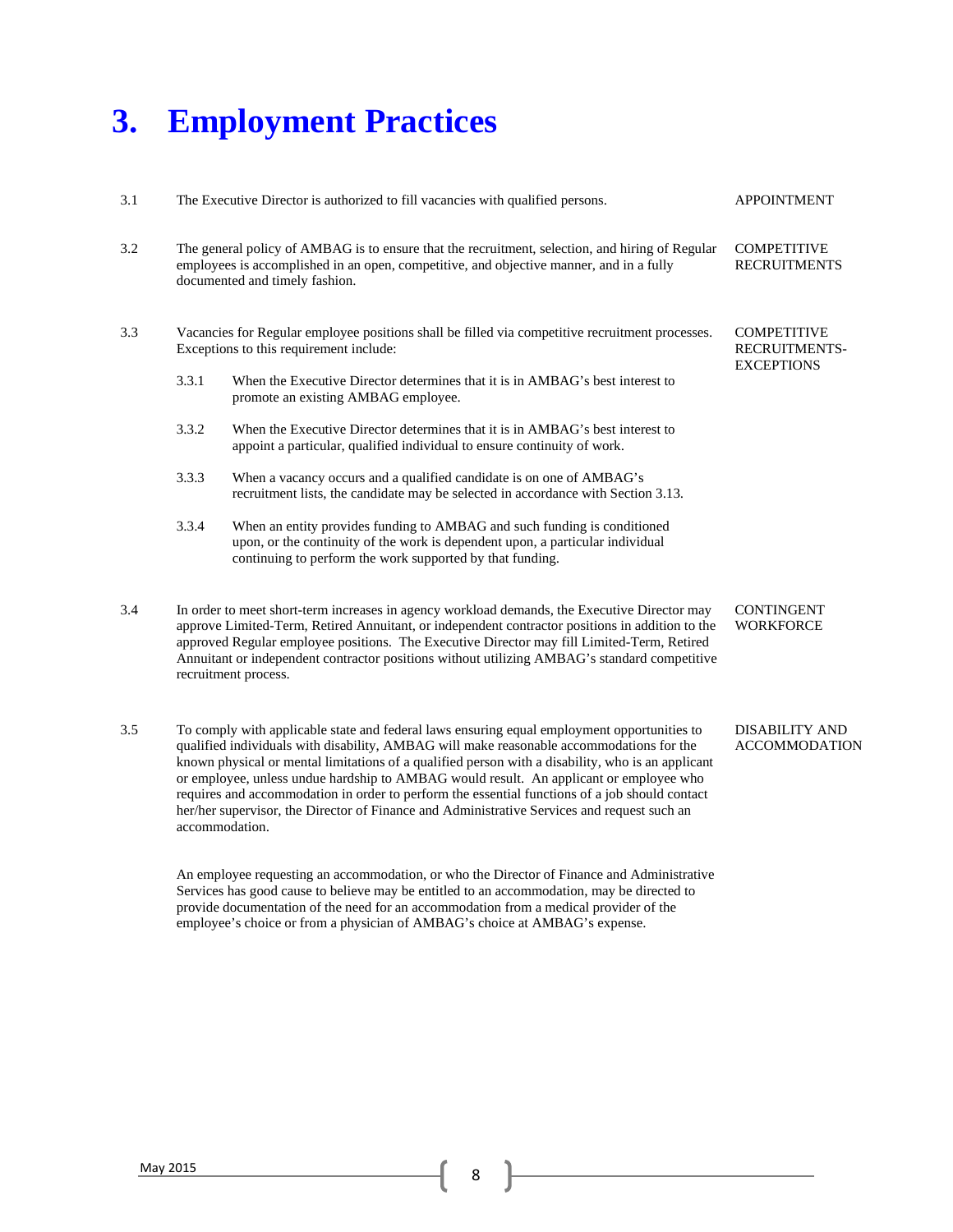3.6 As a condition of employment, AMBAG employees may be required to undergo pre- and/or post-employment tests, checks, or screenings. These may include degree verification, professional credential verification, criminal history/background investigations, credit history checks, physical performance tests, medical tests, drug screenings, or other checks relevant to the employee's position. The requirements for these tests, checks, and screenings will be clearly described in job postings and/or job descriptions. EMPLOYMENT-RELATED CHECKS, AND SCREENINGS, VERIFICATIONS 3.7 The employment of members of an employee's immediate family shall be avoided except under extraordinary circumstances. If such employment is in the best interest of AMBAG, it shall be authorized only by action of the Executive Director. *Refer to AMBAG's Employment of Relatives and Spouses/Domestic Partners Policy/Procedure for further information on this topic.*  EMPLOYMENT OF FAMILY AND RELATIVES 3.8 AMBAG is an equal employment opportunity employer. It is the policy of AMBAG to actively recruit, hire, train, promote, and make all other employment decisions without regard to race, color, religious creed, sex, sexual orientation, age, national origin, physical or mental disability, ancestry, marital status, veteran's status, medical condition, or genetic information in accordance with all applicable laws and regulations. EQUAL EMPLOYMENT **OPPORTUNITY** 3.9 The federal Immigration Reform and Control Act of 1986 (IRCA) requires all employees to verify the identity and legal right to work of all employees. In keeping with this obligation, AMBAG must inspect original documentation that shows each employee's identity and legal authorization to work in the United States. Each person accepting an offer of employment much attest to their identity and legal authorization to work by fully completely an I-9 with AMBAG within the past three years, or if their previous I-9 is no longer retained or valid. All offers of employment and continued employment are conditional upon an individual being IMMIGRATION LAW COMPLIANCE

able to furnish AMBAG with satisfactory evidence of both this/her identity and legal authorization to work on behalf of AMBAG in the United States.

Employees with questions or seeking more information on immigration law issues are encouraged to contact the Director of Finance and Administrative Services.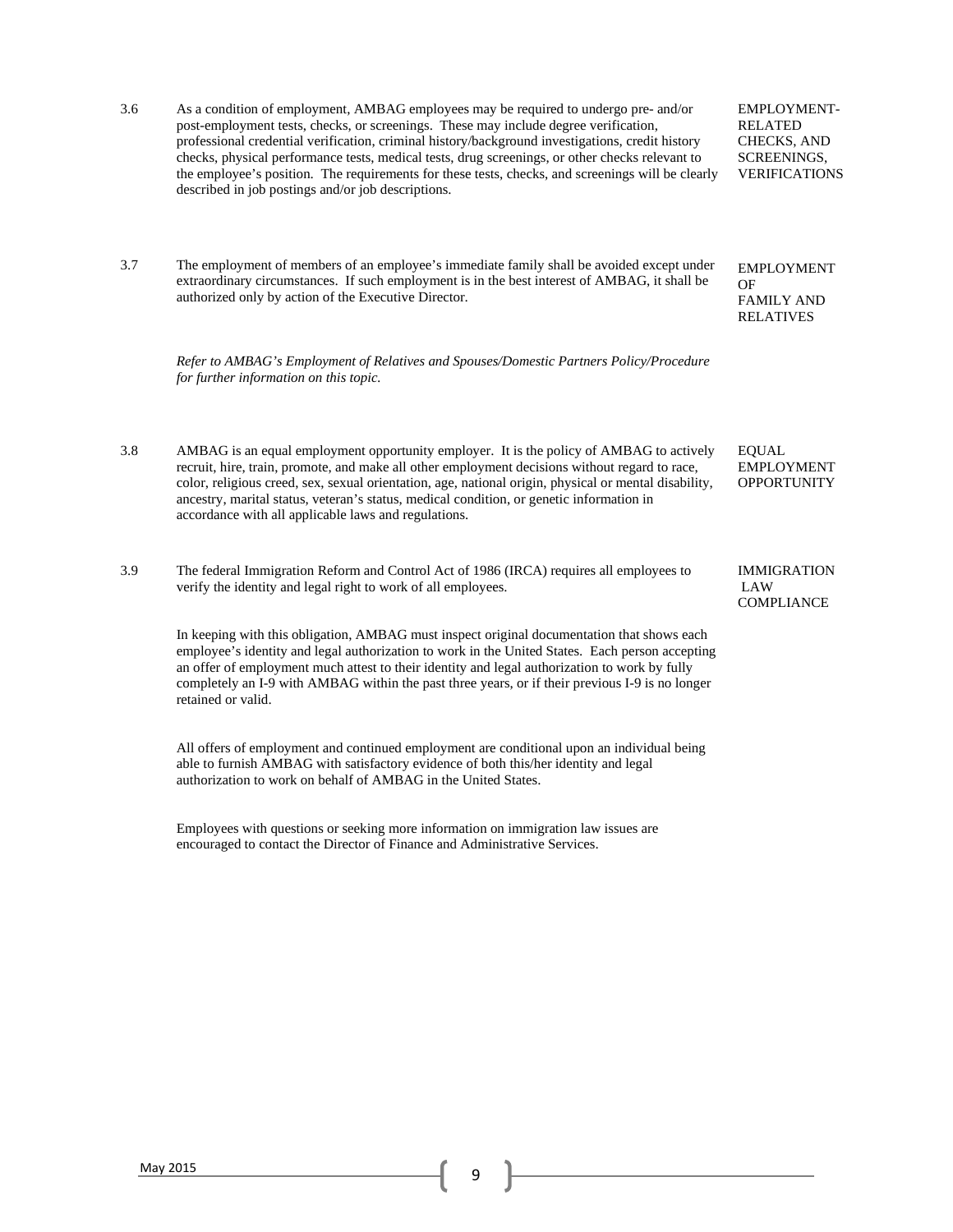3.10 Regular employees holding full-time positions may request a temporary part-time work schedule in order to achieve work-life balance needs. Such requests shall be made in writing to the employee's supervisor and Executive Director, and should include a justification and proposed length of time for the temporary part-time work schedule, in addition to a plan for how workload responsibilities will be covered during the temporary part-time schedule period. Temporary part-time work schedules are approved by the Executive Director and if granted, will be granted for a specific period of time based on AMBAG needs, employee performance, and other factors. Employee benefits and compensation may be reduced and the employee will be required to sign an agreement. The Executive Director has the right to revoke his/her approval of a temporary part-time schedule based on agency needs.

Temporary employees shall work a part-time schedule of less than 20 hours per week on average (calculated using a 12-month initial and/or Standard Measurement period) and no more than 1,000 hours in a fiscal year, unless a written waiver of the part-time work schedule requirement has been signed by the Executive Director and is in effect for a specific period of time.

3.11 Generally, new part-time of full-time employees hired for Regular positions are in a probationary status for six months. A Probationary employee is an at-will employee who may be terminated at any time by the Executive Director without cause and without the right to any of the grievance or pre- or post-disciplinary procedures described Sections 8.2, 8.3, and 9.

After completion of the probationary period. Probationary employees may become Regular employees if they have worked successfully, demonstrated effectiveness, and displayed the necessary skills to satisfactorily perform their job. A Probationary Evaluation Form is used to document performance standards.

If satisfactory job performance is not demonstrated by an employee during the initial six-month probationary period, the supervisor may recommend an extension of the probationary period for up to an additional six months. This action must be approved by the Executive Director or designee. During an extension of the probationary period, the Probationary employee may be terminated at any time by the Executive Director without cause, notice, or the right to any of the grievance or pre- or post-disciplinary procedures described in Sections 8.2, 8.3, and 9.

If applicable, written notification of termination of employment shall be served on the employee and a copy filed with the Director of Finance and Administrative Services.

Employees who are promoted or demoted to another position within AMBAG may be required to undergo an additional probationary period and will be notified if a probationary period will apply.

3.12 As a component of the recruitment and selection process, applicants for employment may be requested to perform one or more job-relevant tests. These may include demonstrations of written, oral, or physical abilities, or other forms of testing designed to fairly examine the qualifications of applicants. No question which elicits information concerning marital status, race, color, disability, medical condition, ancestry, national origin, sexual orientation, genetic information, or political or religious affiliation may be used as a basis for decision on an applicant's qualification for employment.

PART-TIME WORK **SCHEDULES** 

PROBATIONARY **PROCESS** 

RECRUITMENT/ **SELECTION TESTS**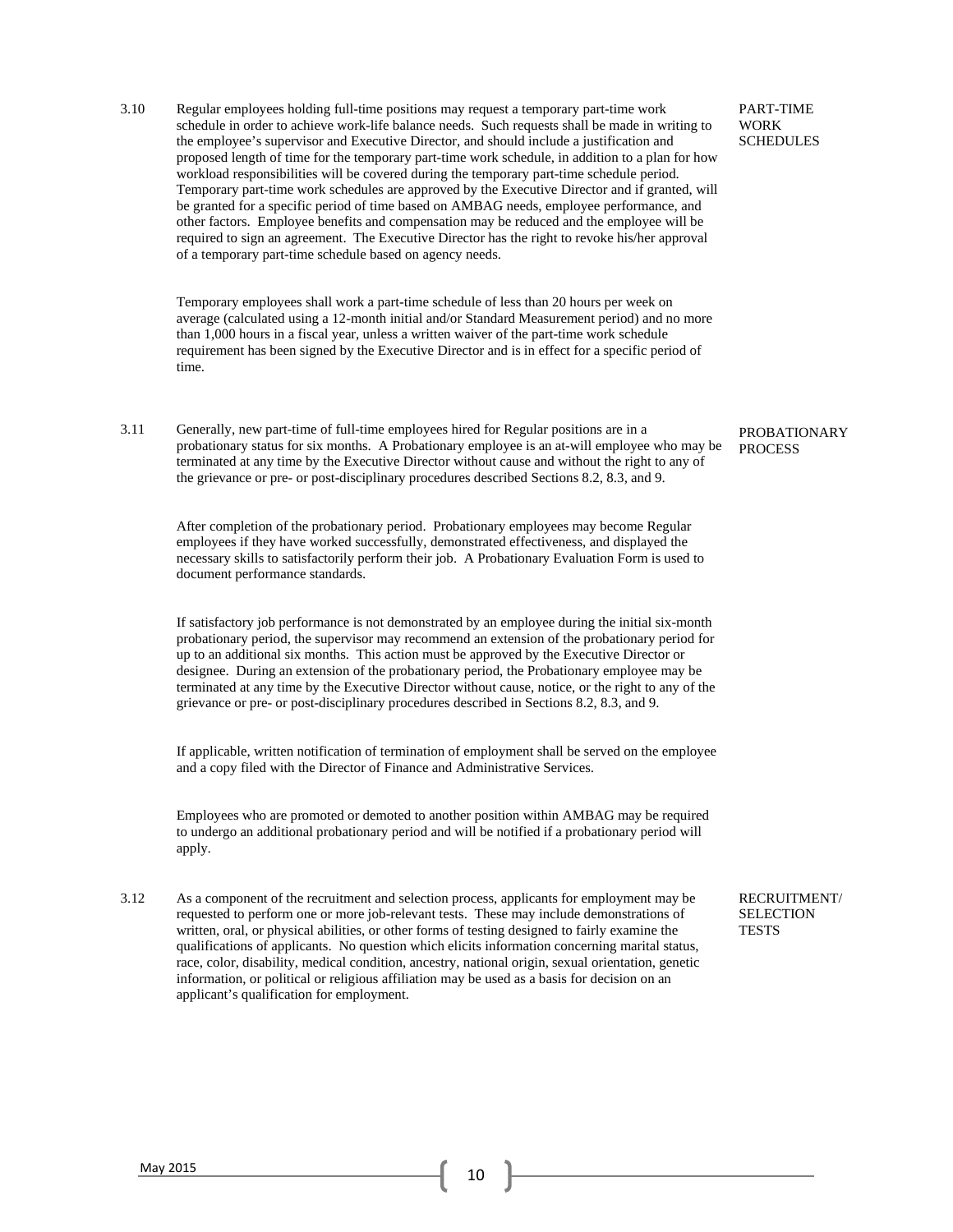| 3.13 | If within one year of hiring an employee for a position, that position, or a position with similar<br>qualifications, becomes vacant, acceptable and qualified candidates from the previous<br>recruitment may be considered to interview for the available position.                                                   | <b>RECRUITMENT</b><br><b>LIST</b>                        |
|------|-------------------------------------------------------------------------------------------------------------------------------------------------------------------------------------------------------------------------------------------------------------------------------------------------------------------------|----------------------------------------------------------|
| 3.14 | It is against AMBAG policy to rehire any person who was formerly employed by AMBAG if<br>that person was terminated for a cause subject to discipline.                                                                                                                                                                  | <b>REHIRING</b><br><b>TERMINATED</b><br><b>EMPLOYEES</b> |
| 3.15 | Retired annuitants are limited to 960 hours per fiscal year. Retired annuitants are prohibited<br>from working in a Regular part-time position on an ongoing basis, even if the position is less<br>than 960 hours in a fiscal year.                                                                                    | <b>RETIREES OR</b><br><b>ANNUITANTS</b>                  |
| 3.16 | If within one year of an unsuccessful recruitment where all AMBAG procedures were properly<br>followed and documented, a satisfactory candidate who meets the requirements of the available<br>position becomes known, it shall be at the discretion of the Executive Director to offer that<br>candidate the position. | <b>UNSUCCESSFUL</b><br><b>RECRUITMENT</b>                |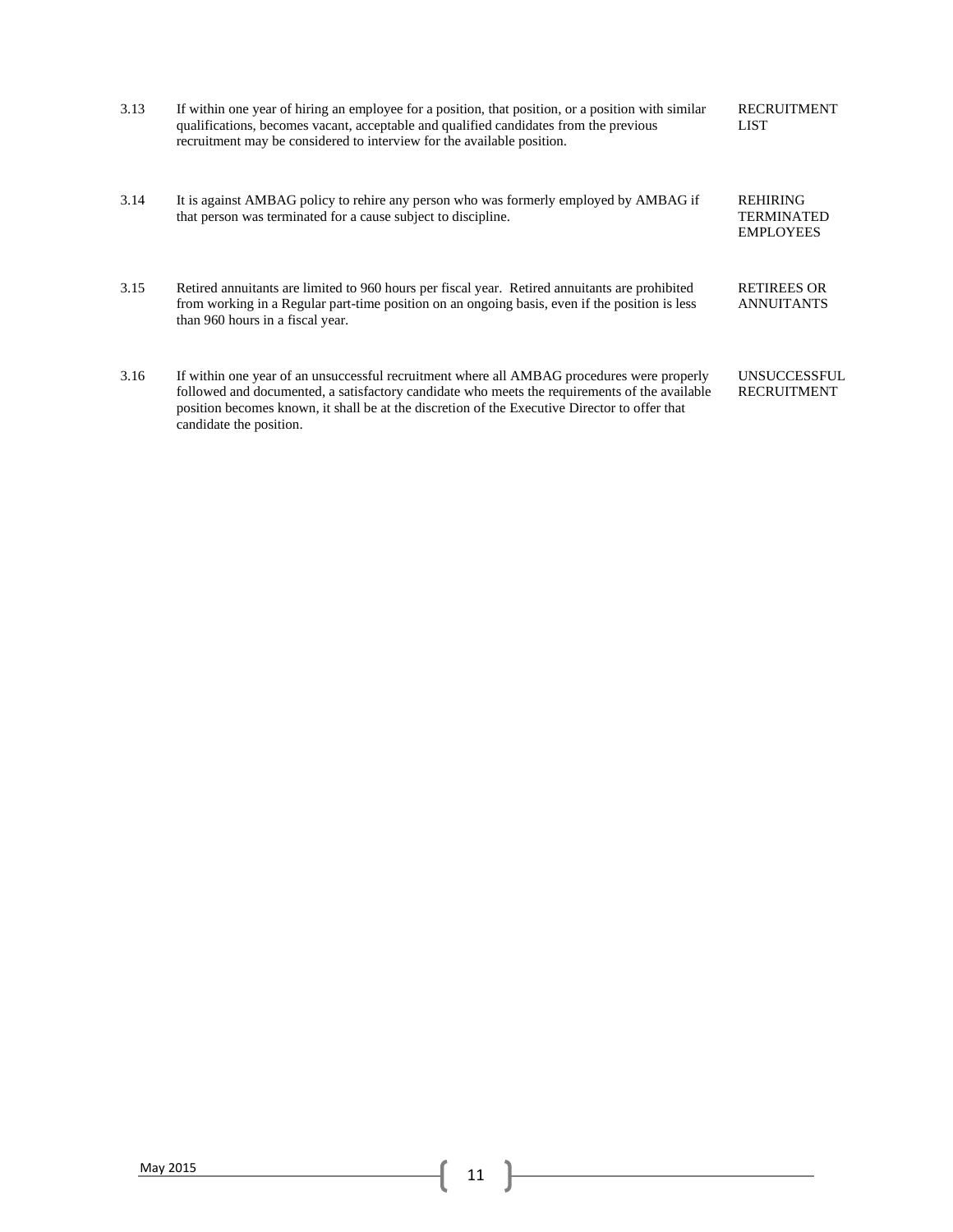### **4. AMBAG Standards**

4.1 Employees involved in automobile or other accidents or injuries relating to employment at AMBAG shall report such accidents and/or injuries to their immediate supervisor and the Director of Finance and Administrative Services as soon as possible and shall fill out a Report of Injury Form. Employees requiring medical treatment for a work-related injury must obtain care from the agency's provider (as posted on bulletin boards) unless the employee has predesignated his/her personal physician prior to the date of injury/illness.

If an employee requires medical attention on the day of the injury, the employee is paid for a full day's work regardless of the number of hours worked. Further absences due to injury are only permitted with a physician's note. Time off for periodic doctor, physical therapy, or other medical appointments related to the treatment of the injury are deducted from the employees' sick leave balance.

- 4.2 AMBAG recognizes that cell phones, in particular smart phones (mobile phones that combine digital voice service with advanced features and connectivity that allow e-mail capability, internet access, data storage, etc.), are helpful tool for employees who routinely work outside the office, need to be reachable outside of usual business hours, or travel frequently on behalf of the agency. AMBAG does not typically purchase or provide cell phones to employees. Instead, AMBAG believes it is mutually beneficial to provide a monthly service allowance of \$25.00 to eligible employees who use their cell phone for agency related business.
- 4.3 AMBAG may not enter into contracts, other than employment contracts, with employees, members of any employee's immediate family, or with entities in which an employee has a financial or other prohibited interest if the contract will cause a conflict of interest prohibited by state or federal law. If an employee is aware that AMBAG is considering entering into such a contract, the employee must notify the Executive Director immediately of the potential conflict of interest. Failure to report such a conflict shall subject an employee to discipline up to and including termination.

ACCIDENT REPORTING

BUSINESS USE OF PERSONAL CELL **PHONES** 

CONFLICTS OF INTEREST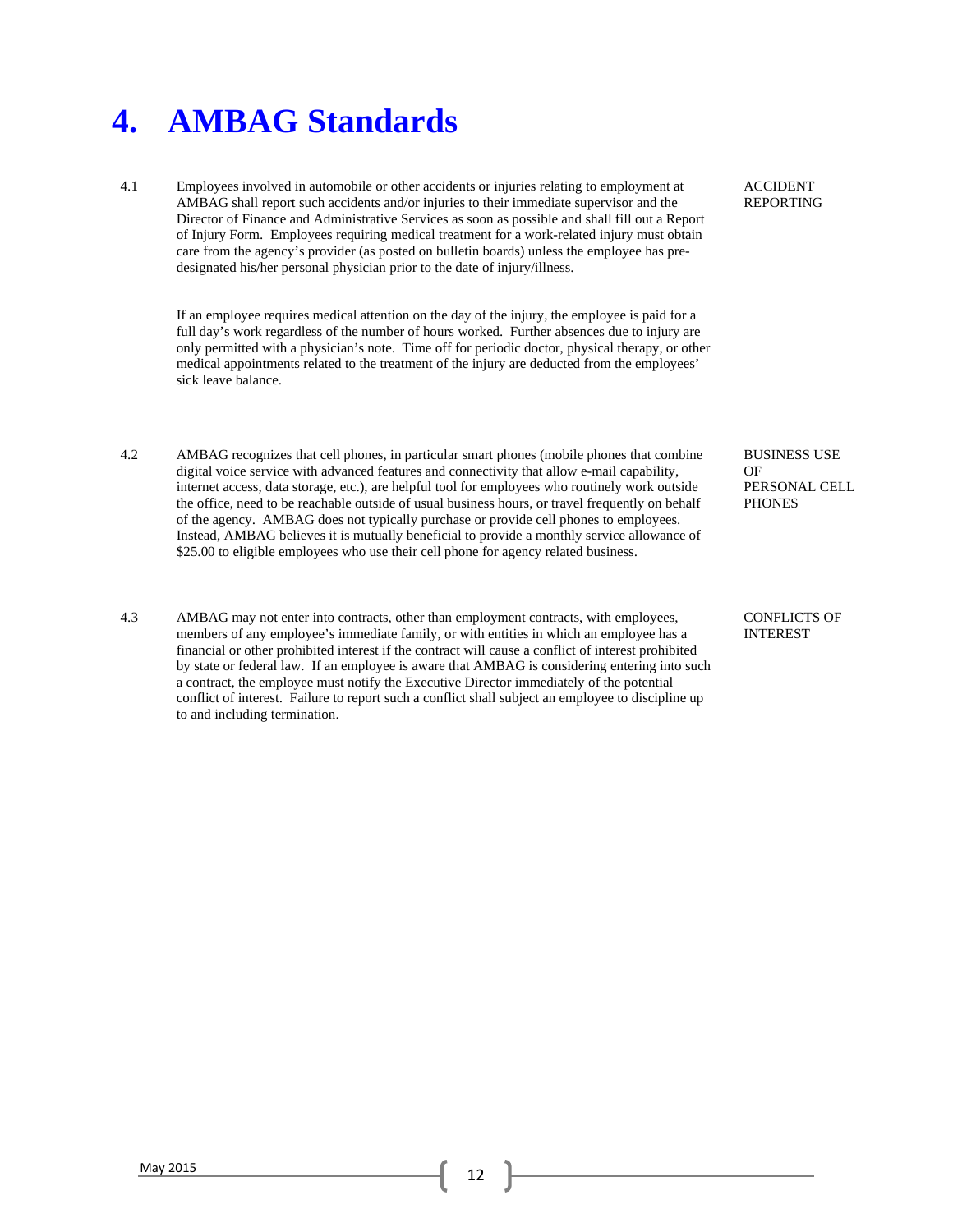4.4 It is the policy of AMBAG to provide a work environment free from unlawful discrimination based upon the following protected classes: race, color, sex, gender, creed, religion, national origin, age, marital status, ancestry, medical condition (AIDS/HIV, history of cancer), disability, sexual orientation, gender identity, gender expression, or genetic information. Discrimination can include any unequal treatment or actions that indirectly result in unequal treatment of persons in a class protected by law.

AMBAG is committed to investigating and resolving any complaints of discrimination. Retaliation for making a complaint or participating in the investigatory process is prohibited. Disciplinary action, up to and including termination, will be taken for improper behavior. Employees are expected to adhere to a standard of conduct that is respectful to all persons within the work environment. AMBAG's Discrimination and Harassment Prevention Policy contains reporting requirements for all personnel. Any concerns or incidents regarding discrimination should be reported immediately by any person with knowledge, either seen or heard, that an incident may have occurred, in accordance with the policy. Personnel in supervisory positions have an affirmative obligation to report all harassment and discrimination of which they are aware to the Executive Director.

*Refer to AMBAG's Discrimination and Harassment Prevention Policy/Procedure for further information on this topic.*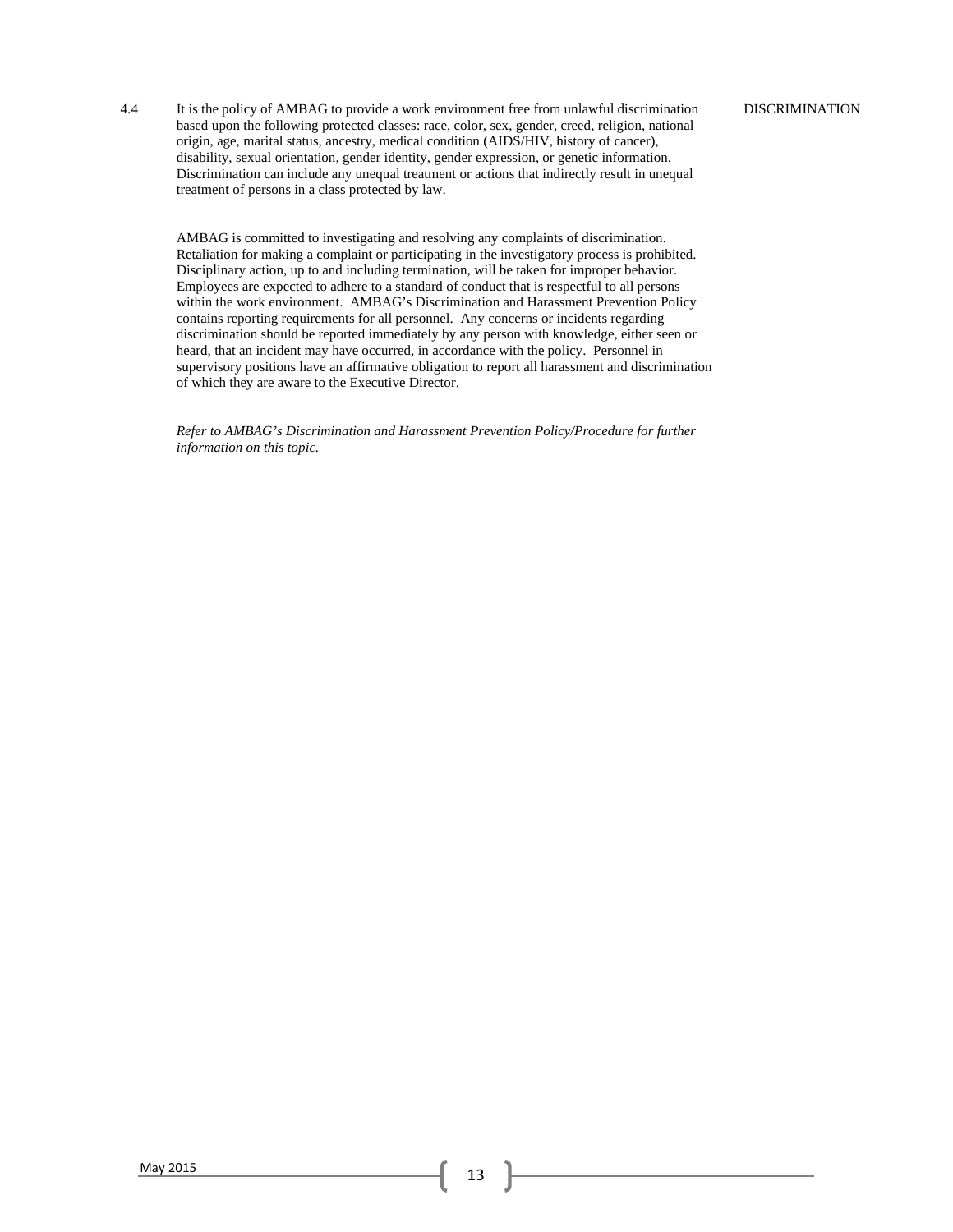4.5 AMBAG is committed to providing a drug- and alcohol-free workplace and preventing substance abuse by employees.

An employee performing AMBAG business shall not be under the influence of a controlled substance, and employees shall not engage in the manufacture, distribution, dispensing, possession, or use of a controlled substance. An employee shall not sell, offer, or provide an illegal drug to another person while conducting AMBAG business.

Employees shall not possess or consume an open container of alcohol or an illegal drug on AMBAG premises, nor shall employee allow an open container of alcohol or an illegal drug to be placed or carried in an AMBAG vehicle or in any vehicle over which an employee has control while conducting AMBAG business. AMBAG discourages the consumption of alcohol by employees while conducting AMBAG business whether or not such consumption will cause the employee to be considered under the influence of alcohol.

Sealed containers of alcohol, such as those gifted to or between co-workers, or purchased by an employee for consumption during non-work hours away from AMBAG premises, are permitted on a limited basis. In such cases, the sealed container must remain under the control of the employee in their office or workstation, kept out of the immediate view of others, and be removed from AMBAG premises at the end of the business day on which it was received. Employees shall not place the sealed container of alcohol in public or common areas, such as a refrigerator in a break room.

*Refer to AMBAG Substance Abuse Policy for further information on this subject.* 

- 4.6 As required by law, some AMBAG employees must file a Financial Disclosure Statement entitles Form 700, Statement of Economic Interests. The statement must be filed upon entering employment, and annually thereafter prior to March 31, and/or when an employee's position is first identified as a position designated for financial disclosures, and at termination from employment. Failure to submit the required financial disclosures in a complete and timely manner may be cause for discipline.
- 4.7 No employee of AMBAG shall accept any favors, gifts (eg., meals), or gratuities of significant value from persons, concerns, or corporations who have, or seek to have, contracts with AMBAG. Favors, gifts, or gratuities totaling less than \$50 annually from a person, concern, or corporation shall not be considered significant for purposes of AMBAG policy. Violation of this section may result in immediate termination of an employee.

FINANCIAL DISCLOSURE

GIFTS AND GRATUITIES

DRUG- AND ALCOHOL-FREE **WORKPLACE**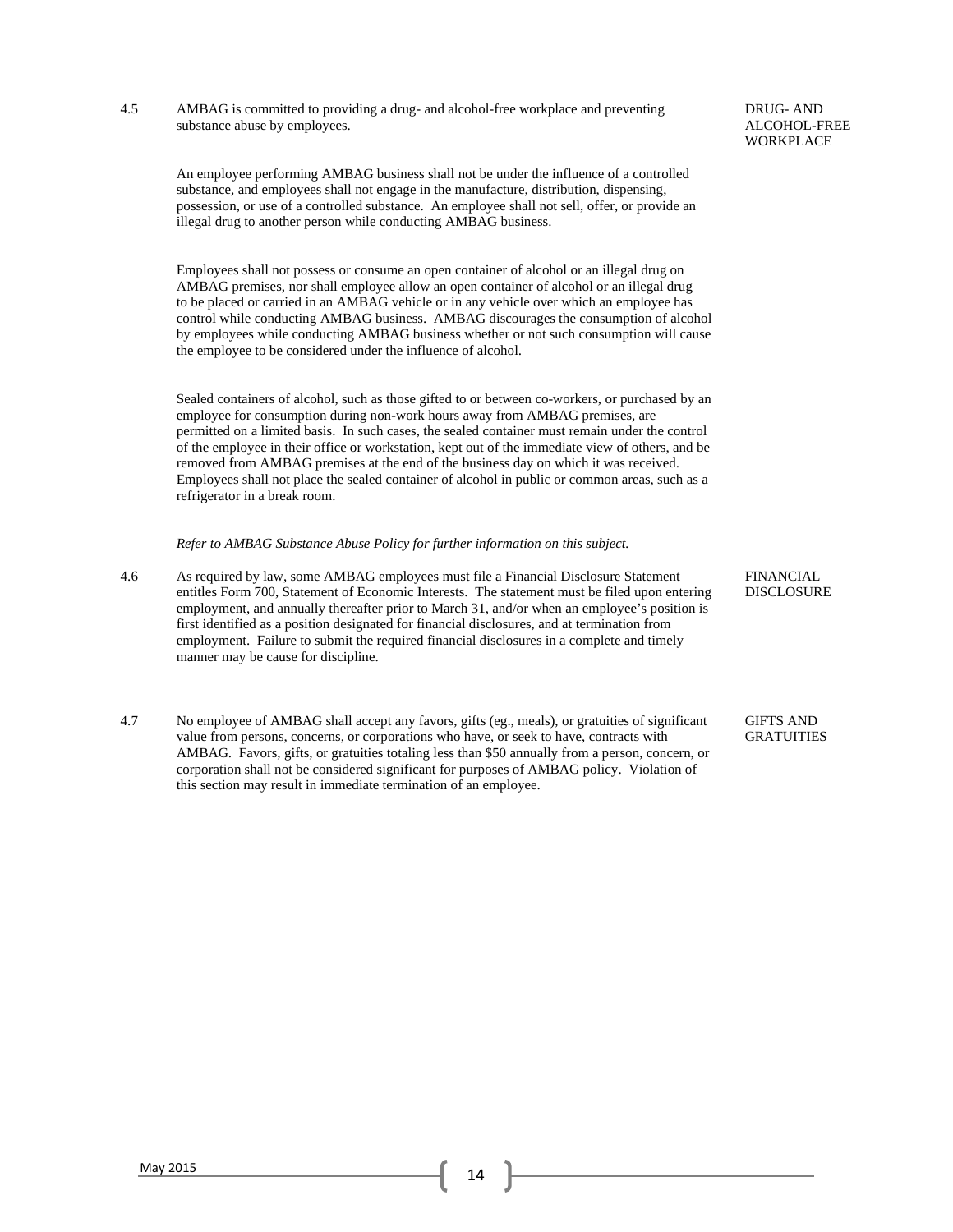4.8 It is the policy of AMBAG to provide a work environment free from harassment of an applicant or employee because of race, color, religious creed (including religious dress or grooming practices), national origin, ancestry, age, gender (including pregnancy, childbirth, or breastfeeding), medical condition (including AIDS/HIV, history of cancer), disability (including mental of physical), genetic information, sexual orientation, marital status, military status, military or veteran's status, or any other category protected under federal or state law.

In addition, abusive conduct is prohibited at AMBAG. "Abusive conduct" means conduct of an employer or employee in the workplace, with malice, that a reasonable person would find hostile, offensive, and unrelated to an employer's legitimate business interests. Abusive conduct may include repeated infliction of verbal abuse, such as derogatory remarks, insults, and epithets, verbal or physical conduct that a reasonable person would find threatening, intimidating, or humiliating, or the gratuitous sabotage or undermining of a person's work performance.

AMBAG is committed to investigating and resolving any complaints of harassment, including sexual harassment and abusive conduct. Retaliation for making a complaint or participating in the investigatory process is prohibited. Disciplinary action, up to and including termination, will be taken for improper behavior. AMBAG employees, volunteers and contractors are expected to adhere to a standard of conduct that is respectful to all persons within the work environment. AMBAG's Sexual Harassment and Complaint Procedures Policy contains reporting requirements for employees. Any concerns or incidents regarding abusive conduct, harassment of discrimination should be reported immediately by any employee with knowledge, either seen or heard, that an incident may have occurred, in accordance with the Discrimination and Harassment Prevention and Sexual Harassment Policies. Employees in supervisory positions have an affirmative obligation to report all abusive conduct, harassment, and discrimination of which they are aware to the Director of Finance and Administrative Services.

*Refer to AMBAG's Sexual Harassment and Complaint Procedures Policy and Discrimination and Harassment Prevention for further information on this topic.* 

4.9 AMBAG has established procedures that reduce the risk of heat illness for employees who routinely, or from time-to-time, perform their job duties in an outdoor location, whenever environmental or personal risk factors for heat illness are present. For purposes of this policy, examples of "outdoor work locations" include, but are not limited to, roadways and associated facilities, construction sites, fields and parkland areas, beaches and lagoons, yards, outdoor areas adjacent to buildings, such as loading docks, and sites where outdoor public outreach activities occur. Additional protective measures and caution will be exercised when the risk for heat illness is higher, such as during a heat wave or in other severe working or environmental conditions.

*Refer to AMBAG's Heat Illness Prevention for further information on this topic.*

HEAT ILLNESS **PREVENTION**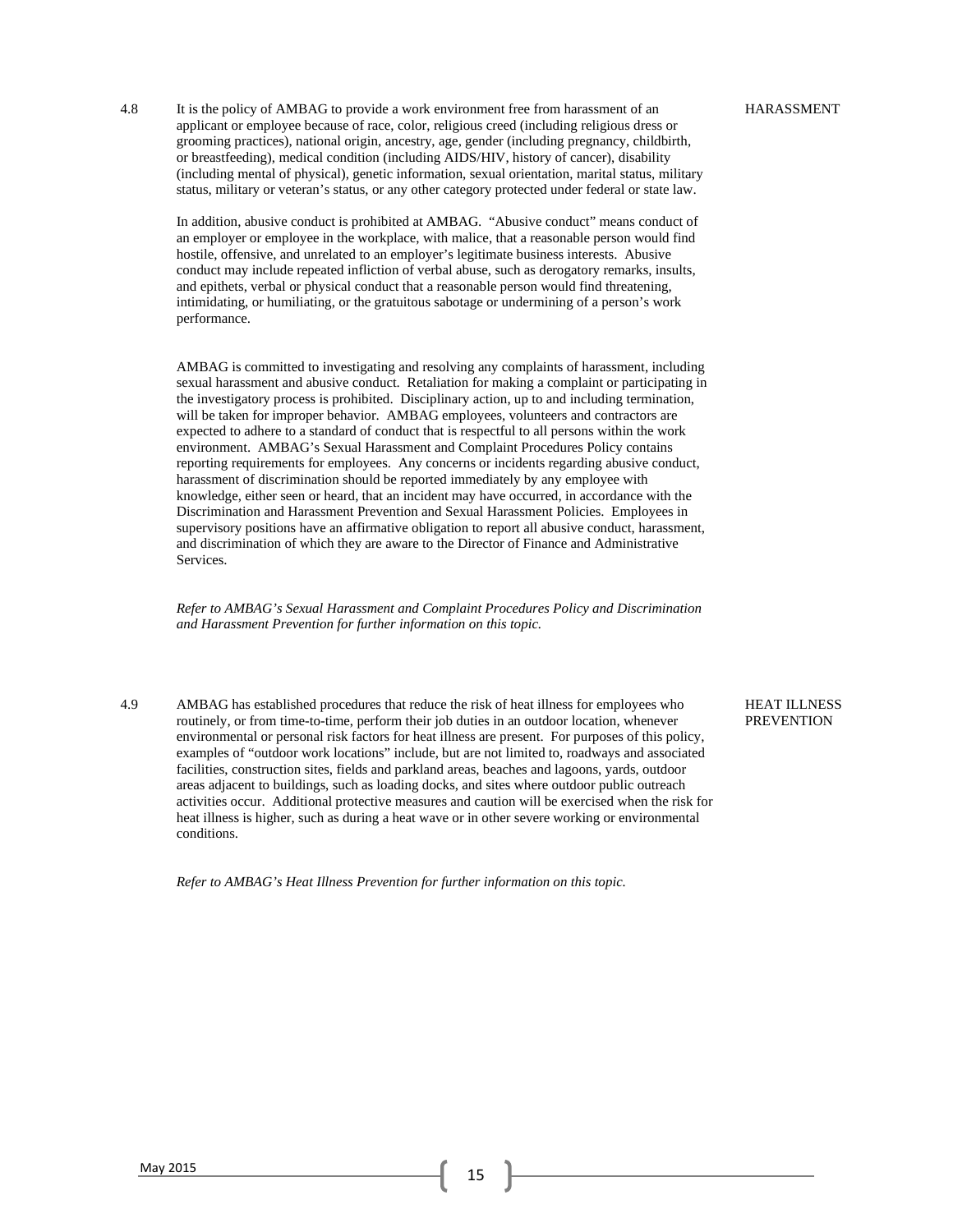employees and volunteers are responsible for complying with safe and healthful work practices. AMBAG's system of ensuring that all employees comply with these practices includes the following practices: Informing employees of the provisions of our Injury and Illness Prevention Program Evaluating the safety performance of employees when appropriate Providing training to employees regarding prevention and safe work practices Disciplining employees for failure to comply with safe and healthful work practices *Refer to AMBAG's Injury and Illness Prevention Policy/Procedure Supplement for further information on this topic.*  **PREVENTION** 4.11 In accordance with California law, all intellectual property developed by employees during employment by AMBAG using AMBAG equipment or funds are the property of AMBAG. Title to the intellectual property may belong exclusively to the employee inventor if the employee develops the intellectual property on personal time using non-AMBAG property and the intellectual property is not within the scope of the employee's job description or classification. INTELLECTUAL **PROPERTY** 4.12 AMBAG employees are not permitted to engage in any outside endeavor that may cause a conflict with their employment at AMBAG without prior approval. Outside endeavors include, but are not limited to, employment with another organization, operation of a self-owned or family business, outside occupation, enterprise, or participation on a board of directors, committee, or similar entity, whether or not any such positions are paid or performed as a volunteer. The outside employment/endeavor must not trigger any of the following criteria: a. Create a conflict of interest with the employee's AMBAG position **OUTSIDE** EMPLOYMENT/ ENDEAVOR

INJURY AND ILLNESS

b. Interfere with the employee's efficiency and quality of work for AMBAG

4.10 All persons working at AMBAG, including regular staff, interns, temporary and contract

c. Interfere with the employee's ability to perform his/her AMBAG job responsibilities during core AMBAG business hours

 Employees are required to consult with the Executive Director if there is any possibility that outside employment or an endeavor will cause a financial or organizational conflict of interest for the employee and/or AMBAG.

 The employee shall notify the Executive Director of the name and location of any outside endeavor (including self-employment) prior to engaging in any outside endeavor that will or could trigger one of the criteria above. Outside work or business ownership shall be permitted only upon prior approval of the Executive Director. Employees should consult with the Executive Director before engaging in an enterprise such as serving on a board or committee outside of AMBAG if there is any possibility that such service will cause a financial or organizational conflict of interest for the employee.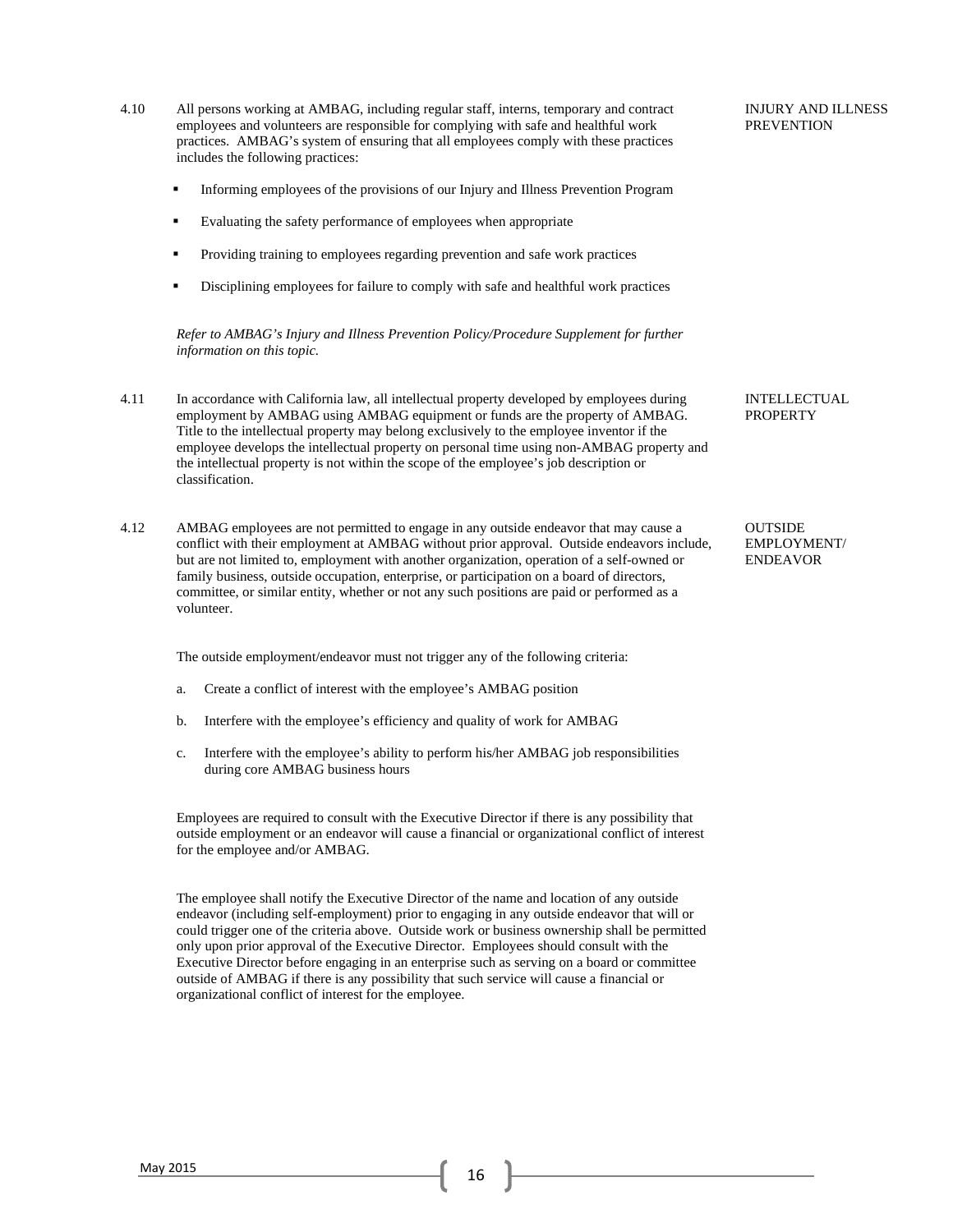4.13 Persons using AMBAG electronic resources, including but not limited to computers, iPads, phones, servers, networks, copiers and scanners, should have no exception of privacy with regard to the information owned, retained, used, or transmitted to AMBAG. This lack of privacy applies whether or not a device is password protected and whether or not data is stored on hardware at an employee's workstation or shared drive space. Such information is within AMBAG's control and may be searched or made subject to disclosure at any time. AMBAG policy prohibits use of AMBAG electronic resources for certain types of activities.

*Refer to AMBAG's Technology and Electronic Resources Policy/Procedure for further information on this topic.* 

- 4.14 It shall be the responsibility of each employee to keep the Director of Finance and Administrative Services current on personal information necessary to administer the AMBAG benefits and emergency notification programs, including employee's current address and phone number.
- 4.15 Confidential personnel records and other written documents, including attendance records, performance evaluations, or disciplinary documentation, shall be retained as necessary for human resources administration and to protect the interest of AMBAG and its employees. Employee medical records such as authorizations for medical leave, benefits, and workers' compensation records shall be maintained in files separate from personnel records and shall be kept private to the extent permitted by law. Employees shall have the right to access their personnel files with prior notice. Files will be made available within 30 days of such a request. Files may not be removed from the AMBAG office. In addition, employees shall be allowed copies of documents in their personnel files.

ELECTRONIC RESOURCE USAGE – NO PRIVACY

PERSONAL INFORMATION – UPDATING THE **AGENCY** 

PERSONNEL RECORDS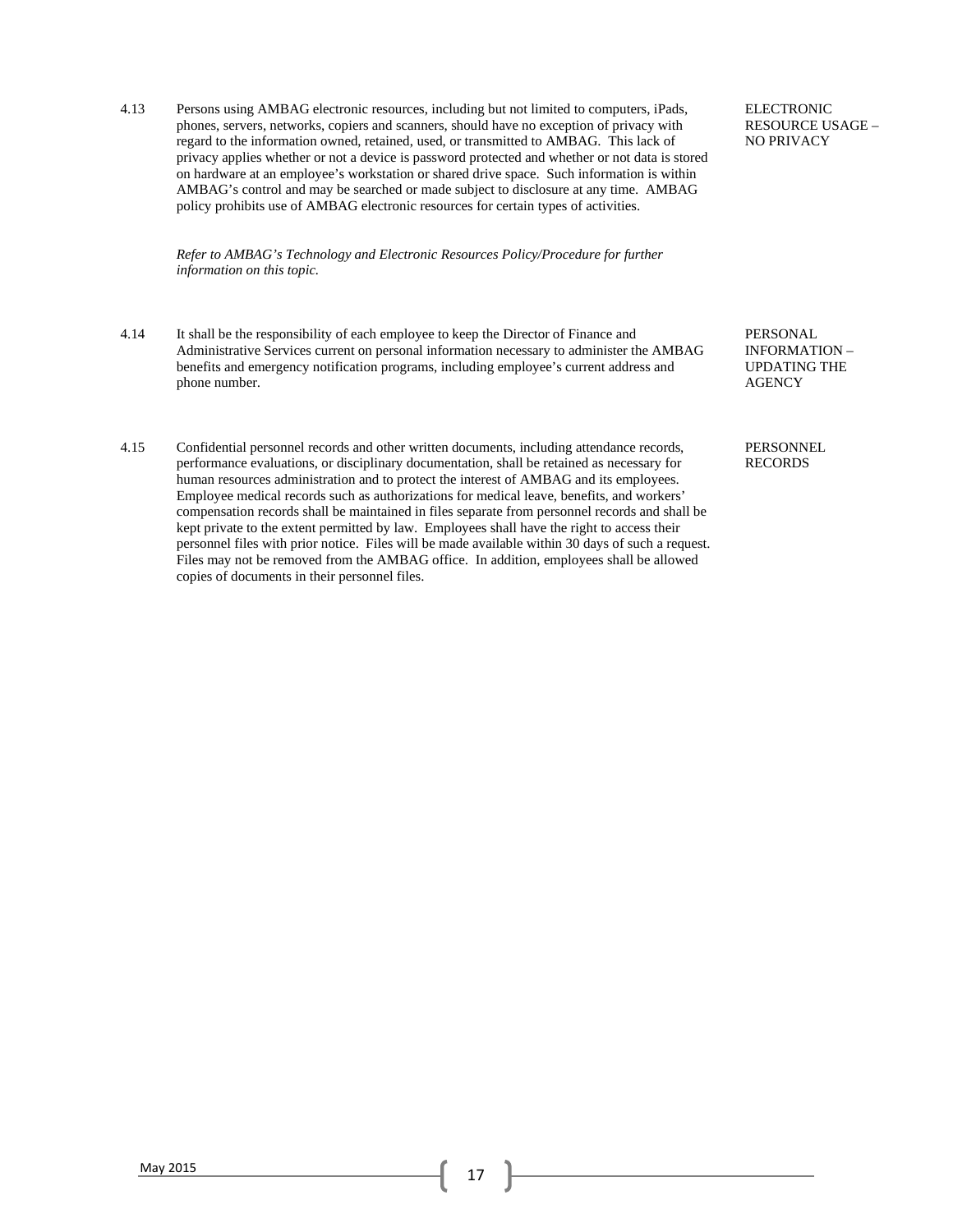| 4.16 | No employee of AMBAG shall participate in any political activity prohibited by pertinent<br>provisions of state of federal law.                                                                                                                                                                                                                                                                                                                                                                                                                                                                                                                                                                                                                                                                                                                                                                                                                                                                                                                                                                                                                                                                          | <b>POLITICAL</b><br><b>ACTIVITY</b>      |
|------|----------------------------------------------------------------------------------------------------------------------------------------------------------------------------------------------------------------------------------------------------------------------------------------------------------------------------------------------------------------------------------------------------------------------------------------------------------------------------------------------------------------------------------------------------------------------------------------------------------------------------------------------------------------------------------------------------------------------------------------------------------------------------------------------------------------------------------------------------------------------------------------------------------------------------------------------------------------------------------------------------------------------------------------------------------------------------------------------------------------------------------------------------------------------------------------------------------|------------------------------------------|
| 4.17 | No employee of AMBAG shall use an AMBAG position or its facilities, equipment, supplies<br>or information developed at public expense for private gain or advantage.                                                                                                                                                                                                                                                                                                                                                                                                                                                                                                                                                                                                                                                                                                                                                                                                                                                                                                                                                                                                                                     | PRIVATE GAIN                             |
| 4.18 | It is policy of AMBAG to provide a safe work environment free of violence and hostility.<br>All persons working at AMBAG are prohibited from engaging in hostile acts while carrying<br>out duties for AMBAG, including, but not limited to: assault, threats, use of profanity or<br>abusive language, harassment, theft, destruction, defacement, misuse of AMBAG's property,<br>insubordination, possession of firearms or other weapons, and reporting to work under the<br>influence of alcohol or controlled substances. Employees are required to report incidents of<br>violence, possession of weapons, or unsafe or hazardous conditions to the Executive Director.                                                                                                                                                                                                                                                                                                                                                                                                                                                                                                                            | <b>SAFE WORK</b><br><b>ENVIRONMENT</b>   |
|      | Refer to the AMBAG Violence in the Workplace Policy/Procedure for further information on<br>this topic.                                                                                                                                                                                                                                                                                                                                                                                                                                                                                                                                                                                                                                                                                                                                                                                                                                                                                                                                                                                                                                                                                                  |                                          |
| 4.19 | The sale, offering for sale, solicitation of sales or orders for vending or peddling of any goods,<br>wares, articles, services, or merchandise of any kind for a for-profit business enterprise using<br>AMBAG equipment or its premises is prohibited. The prohibition does not apply to AMBAG<br>employees or agents conducting AMBAG business or transactions that are for charitable non-<br>profit purposes that do not interfere with AMBAG business, or to transactions or activities<br>relating to employee-sponsored causes and events, such as, but not limited to, holiday picnics<br>or retirement parties.                                                                                                                                                                                                                                                                                                                                                                                                                                                                                                                                                                                | <b>SALES ON AMBAG</b><br><b>PROPERTY</b> |
| 4.20 | In order to assist in fostering the desired AMBAG goals, the staff, together with the local<br>community, has a right to expect the business of AMBAG to be conducted with efficiency,<br>fairness, impartiality, and integrity. Employment at AMBAG carries with it an obligation to the<br>public interest. It requires standards of professional behavior from staff that promotes and<br>maintains public confidence and trust. At the same time, staff should not be subject to<br>unnecessary restrictions simply because they work for AMBAG. Staff has all the normal rights<br>of persons under state and federal law. Although no one set of rules can answer all ethical<br>questions, the Standard of Conduct policy provides AMBAG staff with an ethical framework<br>for their decisions, actions, and behavior. In this regard, it explains the principles covering<br>appropriate conduct in a variety of contexts and outlines the minimum standard of behavior<br>expected of staff. Staff are expected to comply with this policy as well as all other state and<br>federal laws regarding employment by public agencies including, but not limited to, conflict of<br>interest laws. | <b>STANDARD OF</b><br><b>CONDUCT</b>     |

*Refer to AMBAG's Standard of Conduct Policy/Procedure for further information on this topic.*

 $\begin{bmatrix} \text{May } 2015 \end{bmatrix}$  18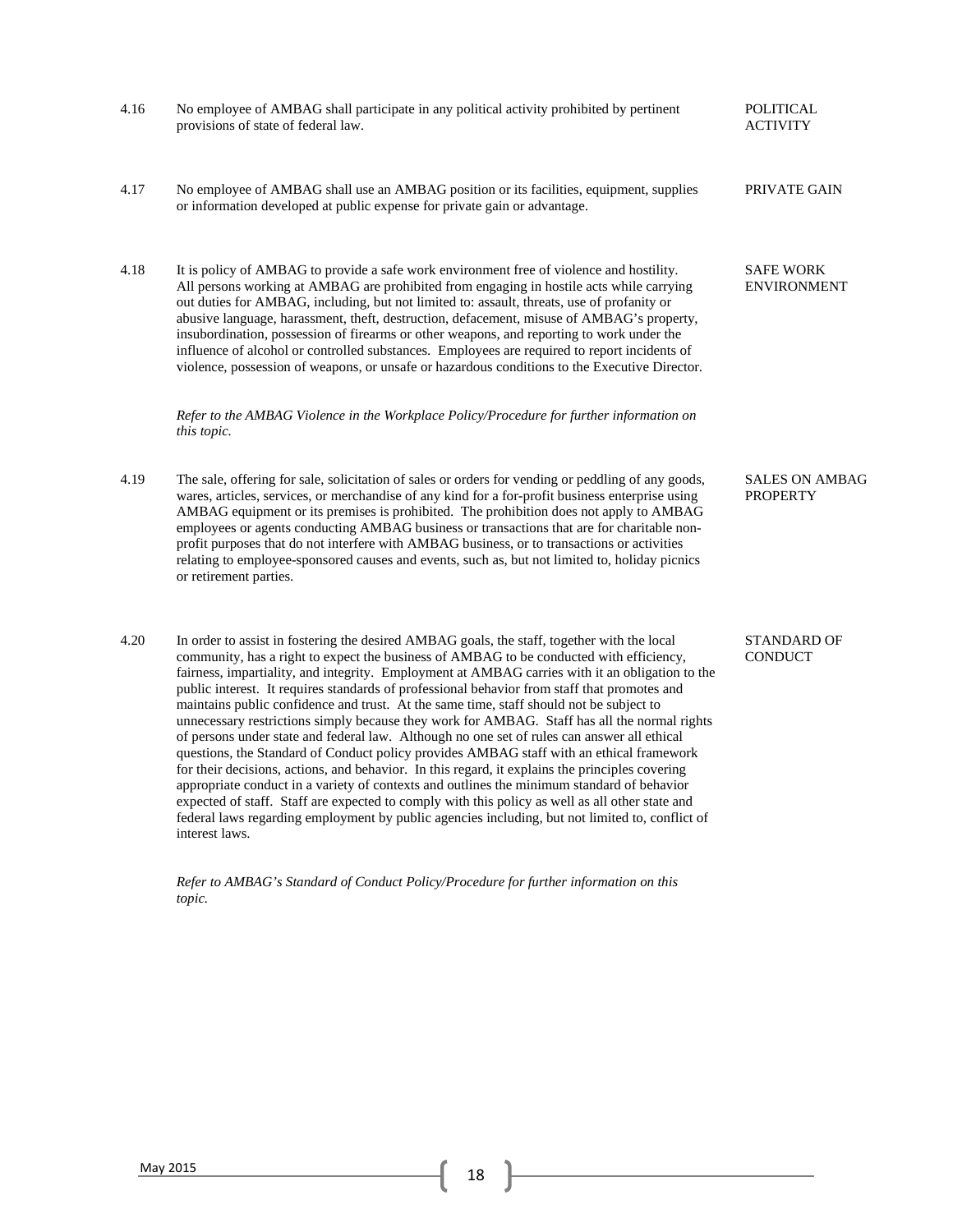4.21 It is the policy of AMBAG to establish and maintain a safe and healthy workplace for all AMBAG employees that is free of any adverse effects on job performance caused in any way by the use or presence of drugs or alcohol. AMBAG's Employee Assistance Program provides assistance toward rehabilitation for any eligible AMBAG employee seeking help to overcoming addiction to, dependence upon, or problems related to the abuse of drugs or alcohol.

*Refer to AMBAG's Substance Abuse Policy/Procedure for further information on this subject.* 

4.22 The use of AMBAG's technology and electronic resources is a privilege what may be revoked at any time. AMBAG will not tolerate misuse of its property. AMBAG's technology and electronic resources include, but are not limited to: computing devices, computer systems, software, hardware, networks, electronic mail, Internet services, Intranet, voicemail system, facsimile machines, and photocopiers.

The Technology and Electronic Resources Policy applies to all users of AMBAG's technology and electronic resources, whether or not they are employees or independent contractors; whether or not they are using AMBAG's technology or resources during or after work hours; or whether they access the technology or resources from AMBAG's premises or some other location.

Users should not expect that the information place on or through AMBAG's electronic resources is private. By using ABMAG's technology and electronic resources, users consent to the monitoring discussed in the Technology and Electronic Resources Policy without any additional notice.

*Refer to AMBAG's Technology and Electronic Resources Policy/Procedure for further information on this topic.* 

4.23 AMBAG attempts to provide a safe work environment free of violence, threats, or intimidations. All persons at AMBAG can help to ensure a safe working environment by taking precautions and reporting inappropriate behavior.

Violence, threats, and intimidation are prohibited in AMBAG's workplace. AMBAG defines violence, threats, and intimidation to include:

- Physical Abuse
- Physical or verbal intimidation
- Threats
- Vandalism
- Arson
- Sabotage
- Stalking
- Telephone harassment

SUBSTANCE ABUSE

TECHNOLOGY AND ELECTRONIC RESOURCES

VIOLENCE IN THE WORKPLACE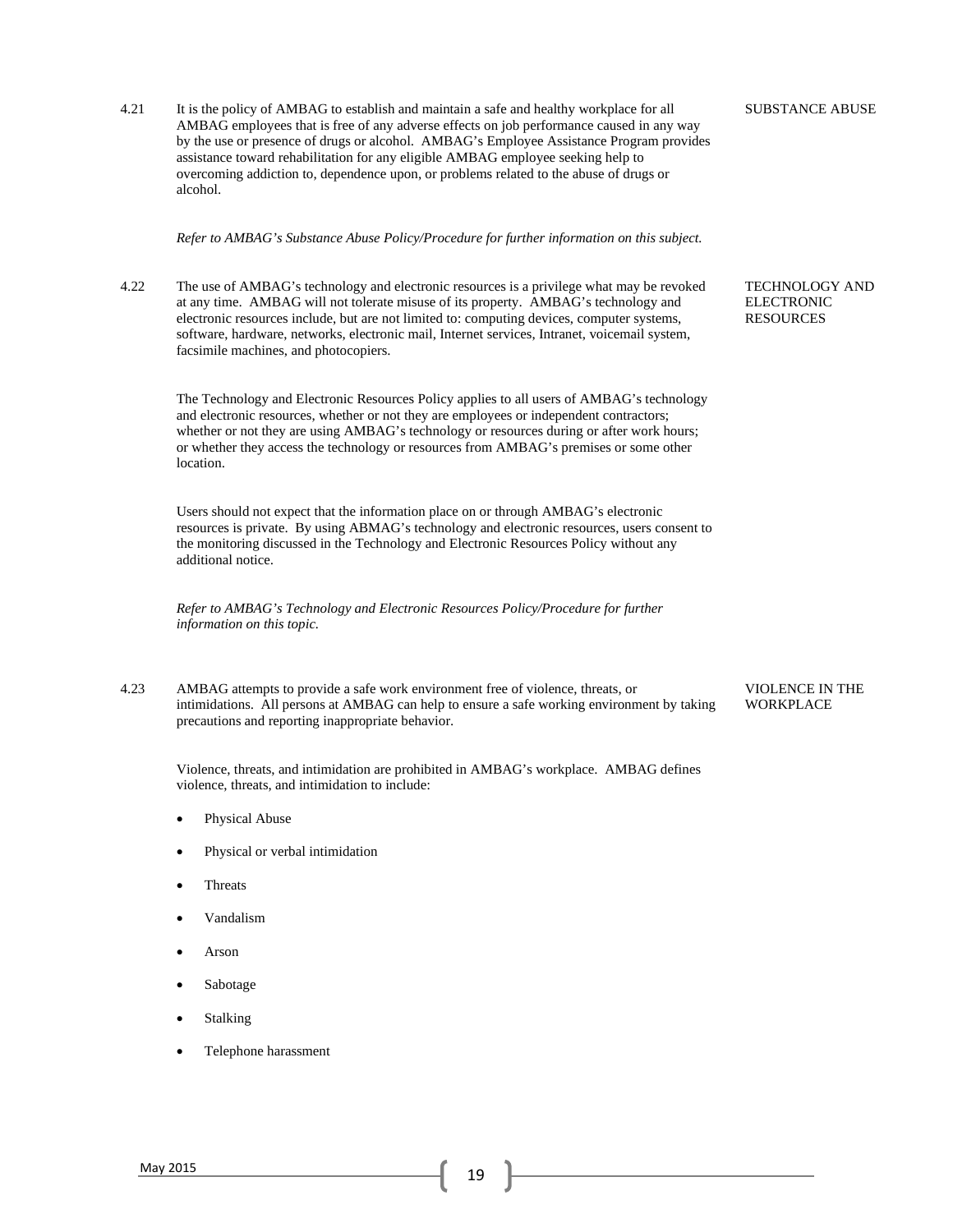- Obscene telephone calls
- Use, sale, or possession of weapons at the workplace
- Acts that manage deems inappropriate to the workplace
- Offensive jokes or comments regarding participation in violent events

This list is not meant to be exhaustive.

*Refer to AMBAG's Violence in the Workplace Policy/Procedure for further information on this topic.* 

4.24 AMBAG is committed to being a good steward of public resources and has implemented systems of internal and management control to reduce the possibility of fraud, waste and abuse. However, these systems do not eliminate the possibility. It is the policy of AMBAG to encourage employees to disclose wrongful conduct which constitutes serious violation of AMBAG policy; violation of state and federal laws; the use of AMBAG property, resources or authority for personal gain or other non-business related purposes. AMBAG is committed to investigating whistle blower complaints and taking necessary corrective action. Retaliation for making a complaint or participating in the investigative process is prohibited.

*Refer to AMBAG's Whistle Blower Complaint Policy/Procedures for further information on this topic.* 

4.25 Generally, AMBAG employees will be assigned a desk and a workspace to carry out their duties. The desk, electronic equipment, and other office equipment are AMBAG property. From time to times, it may be necessary for AMBAG supervisory staff or their designees to to look in files desk drawers, and office space utilized by other employees. Employees should not expect their desks, file cabinets, or office space to be private. Employees should also not expect privacy with regard to information placed on AMBAG's PC's and other electronic resources.

*Refer to AMBAG's Technology and Electronic Resources Policy/Procedure for further information on this topic.*

WHISTLE BLOWER COMPLAINTS

**WORKSPACE** PRIVACY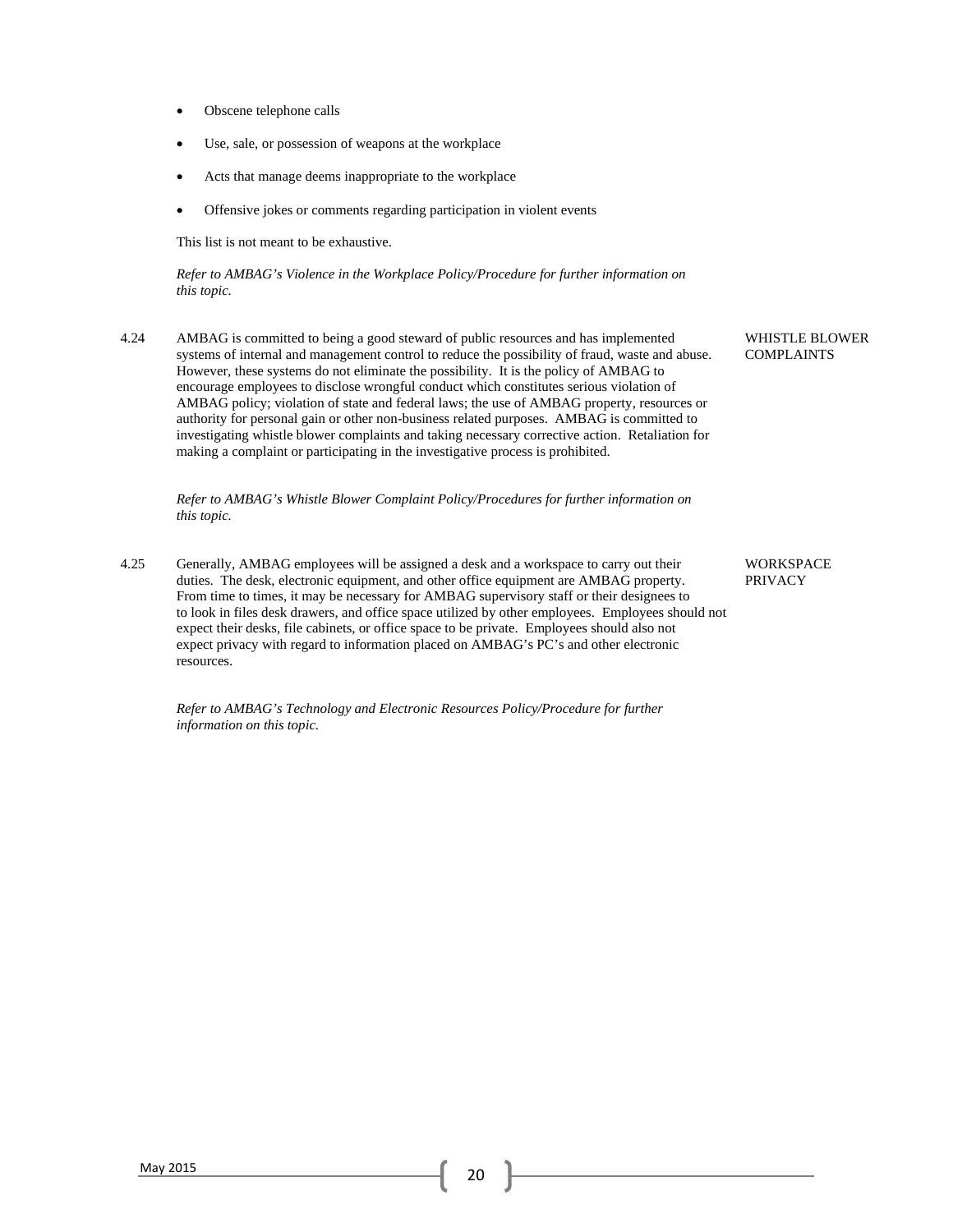### **5. Benefit Highlights**

- 5.1 The benefits described in Section 5 and its subparts are generally available to all Regular, Probationary, and Limited-Term Full-Time employees, except as noted below. Some of the benefits outlined in Section 5 of this Handbook also are available to Retired Annuitants, Temporary, and Contract Staff as specifically stated in this Handbook.
- 5.2 COBRA is a statue that provides for the continuation of group health insurance coverage for members and/or qualified beneficiaries when coverage would end because of the following reasons:
	- Loss of coverage of a member or qualified beneficiary due to a reduction in benefit eligible employment hours of termination of benefit-eligible employment, excluding termination for gross misconduct;
	- Loss of coverage of a qualified beneficiary due to divorce or legal separation;
	- Loss of coverage of a qualified beneficiary due to death of a member;
	- Loss of coverage of a qualified beneficiary due to the member's entitlement to Medicare benefits; and
	- No longer meeting the eligibility requirements as a member's dependent.

If employment is terminated, the employee will be sent notification regarding their rights and obligations under COBRA. Otherwise, the employee or qualified beneficiary is responsible for informing the Director of Finance and Administrative Services of any circumstances under which continuing coverage under COBRA would apply.

- 5.3 ÀMBAG offers all Regular, Probationary, and Limited-Term Full-Time employees the ability to enroll in a Deferred Compensation Program.
- 5.4 AMBAG provides Regular, Probationary, and Limited-Term Full-Time employees with dental insurance. AMBAG pays for employee dental insurance premiums, dependent coverage is available at employee expense to the extent permitted by AMBAG's Dental Plan documents. Part-time Regular, Probationary, and Limited-Term Full-Time employees will pay a pro-rated premium for dental insurance benefits based upon the number of hours worked each week.
- 5.5 AMBAG shall provide long-term disability insurance for all Regular, Probationary, and Limited-Term Full-Time employees. An employee must utilize any accrued leave as a supplementary source to ensure payment of normal wages of up to 40 hours per workweek while on disability leave. In no event will an employee be allowed to use accrued leave to receive aggregate pay and benefits in excess of the amount of wages earned by the employee in a typical workweek prior to his/her commencement of leave. If an employee uses accrued leave while waiting for his/her disability payments in commence, the agency will make adjustments as appropriate for any leave used that resulted in an overpayment as indicated above.

AVAILABILITY OF **BENEFITS** 

CONTINUATION OF BENEFITS (COBRA)

**DEFERRED COMPENSATION** PROGRAM

DENTAL INSURANCE

DISABILITY INSURANCE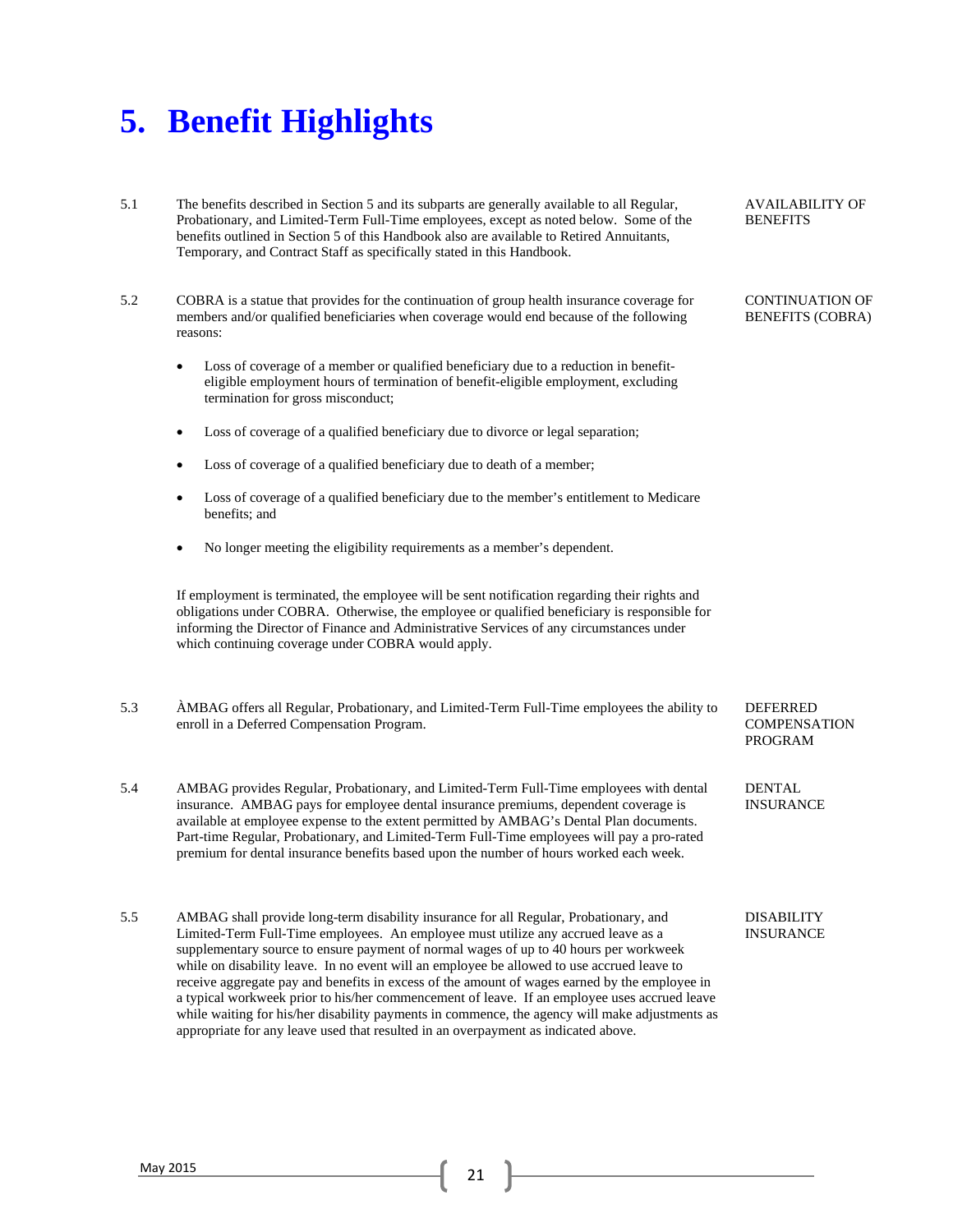| 5.6 | A domestic partner, or child of an employee whose domestic partnership has been established as<br>provided in this Handbook, shall be entitled to the health benefits available under AMBAG's<br>contract with CalPERS and its dental and vision insurance providers. AMBAG will respond to<br>all other requests for insurance benefit coverage for dependents of its employees consistent with<br>applicable laws and insurance policy provisions.                                                                                                                                 | <b>DOMESTIC</b><br><b>PARTNER BENEFITS</b>      |
|-----|--------------------------------------------------------------------------------------------------------------------------------------------------------------------------------------------------------------------------------------------------------------------------------------------------------------------------------------------------------------------------------------------------------------------------------------------------------------------------------------------------------------------------------------------------------------------------------------|-------------------------------------------------|
| 5.7 | All AMBAG employees, and members of their household, are eligible to obtain confidential<br>counseling as well as other benefits through AMBAG's Employee Assistance Program.<br>Counseling is provided for problems such as marital issues, family relationships, depression and<br>anxiety, alcohol and drug issues. There is no cost to the employee for this benefit.                                                                                                                                                                                                            | <b>EMPLOYEE</b><br><b>ASSISTANCE</b><br>PROGRAM |
| 5.8 | Ergonomics is the science of arranging the environment to fit the person in it. Applying<br>ergonomic principles can help reduce the risk of injuries in the workplace. The goal of<br>AMBAG's Ergonomics Program is to reduce or eliminate work-related hazards that contribute<br>to the development of musculo-skeletal disorders (MSDs). AMBAG will take a proactive<br>approach in anticipating ergonomic hazards and correcting them.                                                                                                                                          | <b>ERGONOMICS</b>                               |
|     | If AMBAG determines that an employee's MSD or MSD signs or symptoms, are connected to<br>that employee's job, AMBAG will provide the employee with an opportunity to contact a health<br>care professional and receive work restrictions, if necessary. If and MSD, or MSD sign or<br>symptom, is reported to the Director of Finance and Administrative Services who will evaluate<br>the job and, if MSD hazards are found, will take steps to reduce those hazards. Please contact<br>the Director of Finance and Administrative Services if you would like a workspace analysis. |                                                 |
|     | Refer to AMBAG's Ergonomics Policy/Procedure for further information on this topic.                                                                                                                                                                                                                                                                                                                                                                                                                                                                                                  |                                                 |
| 5.9 | A Life Event Change allows an employee to add or remove dependents from their current<br>benefit plan elections when unforeseen circumstances occur between Open Enrollments. Only<br>specific events qualify as a change in family status; these include;                                                                                                                                                                                                                                                                                                                           | LIFE EVENT<br><b>CHANGE</b>                     |
|     | Marriage                                                                                                                                                                                                                                                                                                                                                                                                                                                                                                                                                                             |                                                 |
|     | Divorce/legal separation/annulment                                                                                                                                                                                                                                                                                                                                                                                                                                                                                                                                                   |                                                 |
|     | Birth of a child                                                                                                                                                                                                                                                                                                                                                                                                                                                                                                                                                                     |                                                 |
|     | Child reaching maximum coverage age                                                                                                                                                                                                                                                                                                                                                                                                                                                                                                                                                  |                                                 |
|     | Legal adoption/placement of child                                                                                                                                                                                                                                                                                                                                                                                                                                                                                                                                                    |                                                 |
|     | Involuntary loss of outside coverage                                                                                                                                                                                                                                                                                                                                                                                                                                                                                                                                                 |                                                 |
|     | Open enrollment at spouse's employment                                                                                                                                                                                                                                                                                                                                                                                                                                                                                                                                               |                                                 |
|     | Beginning/end of Same Sex Domestic Partner Relationship                                                                                                                                                                                                                                                                                                                                                                                                                                                                                                                              |                                                 |
|     |                                                                                                                                                                                                                                                                                                                                                                                                                                                                                                                                                                                      |                                                 |
|     |                                                                                                                                                                                                                                                                                                                                                                                                                                                                                                                                                                                      |                                                 |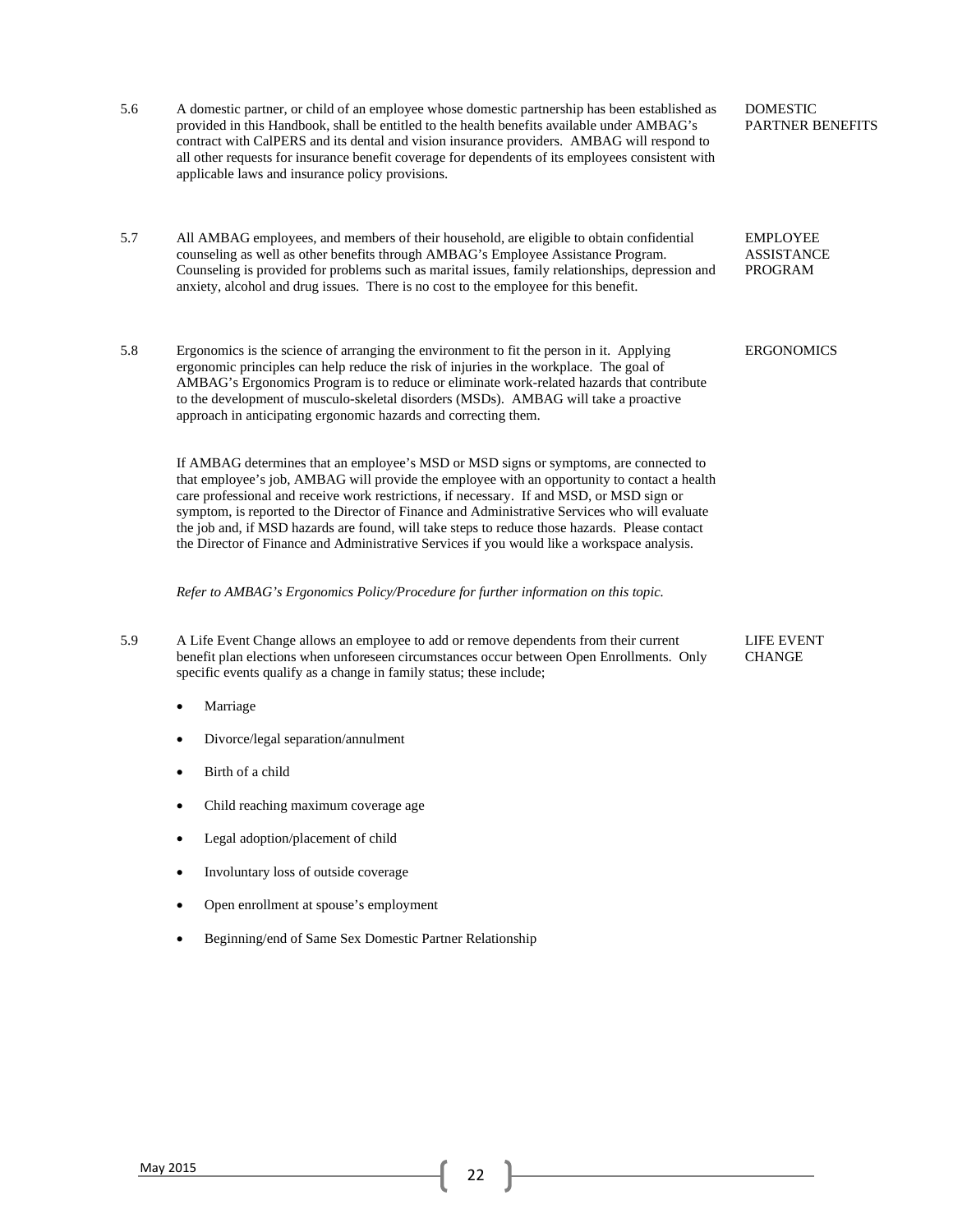In addition to the events noted above, an employee may revoke their election of AMBAGprovided medical insurance outside open enrollment if:

- The employee's hours of service are reduced to fewer than 30 hours per week on average and the employee has enrolled in a health insurance plan offered via a health reform Exchange.
- The employee has enrolled in a health insurance plan offered via an Exchange and wishes to avoid duplicate coverage due to an overlap in plan years.

If a qualifying event occurs, it must be reported within 31 days, and the family change must relate to the benefit change requested. As an example, adding or dropping medical plan dependents is common in the case of birth, marriage, or divorce. If a benefits change request is not made within the 31-day period following the family change, changes cannot be made until the next Open Enrollment period. A family status change does not give an employee the ability to change benefit plans (for example, move from an HMO to a PPO), only to add or remove dependents from their current benefits plan elections.

- 5.10 AMBAG offers all Regular, Probationary, and Limited-Term employees the ability to participate in a flexible spending program for medical, orthodontic, and child-care expenses through AMBAG's Flexible Spending Program.
- 5.11 AMBAG supports the concept and use of an alternative work schedule as a means of providing work/life balance. AMBAG views an alternative work schedule as one that permits flexible starting and ending times within limits set by management. These schedules generally adhere to the agency's core work hours.

A flextime program can maximize employee productivity, improve employee morale, reduce traffic congestion during peak travel periods, provide opportunities for employees to conduct personal business without taking either paid or unpaid time off, allow greater employee participation in family and community activities, and increase flexibility in meeting irregular scheduling needs while still being a productive employee. Alternative work schedules are subject to approval by both AMBAG and the employee as it may not be appropriate for some employees and some jobs. Approval is at management's option; it is not a benefit to which employees have any vested right. Approval of an alternative work schedule can be revoked at the discretion of the Executive Director.

*Refer to AMAG's Flexible Work Schedule Policy/Procedure for further information on this topic.* 

5.12 AMBAG shall provide term life insurance for all Regular, Probationary, and Limited-Term employees in the amount of \$50,000.

FLEXIBLE SPENDING PROGRAM

FLEXIBLE WORK **SCHEDULES** 

LIFE INSURANCE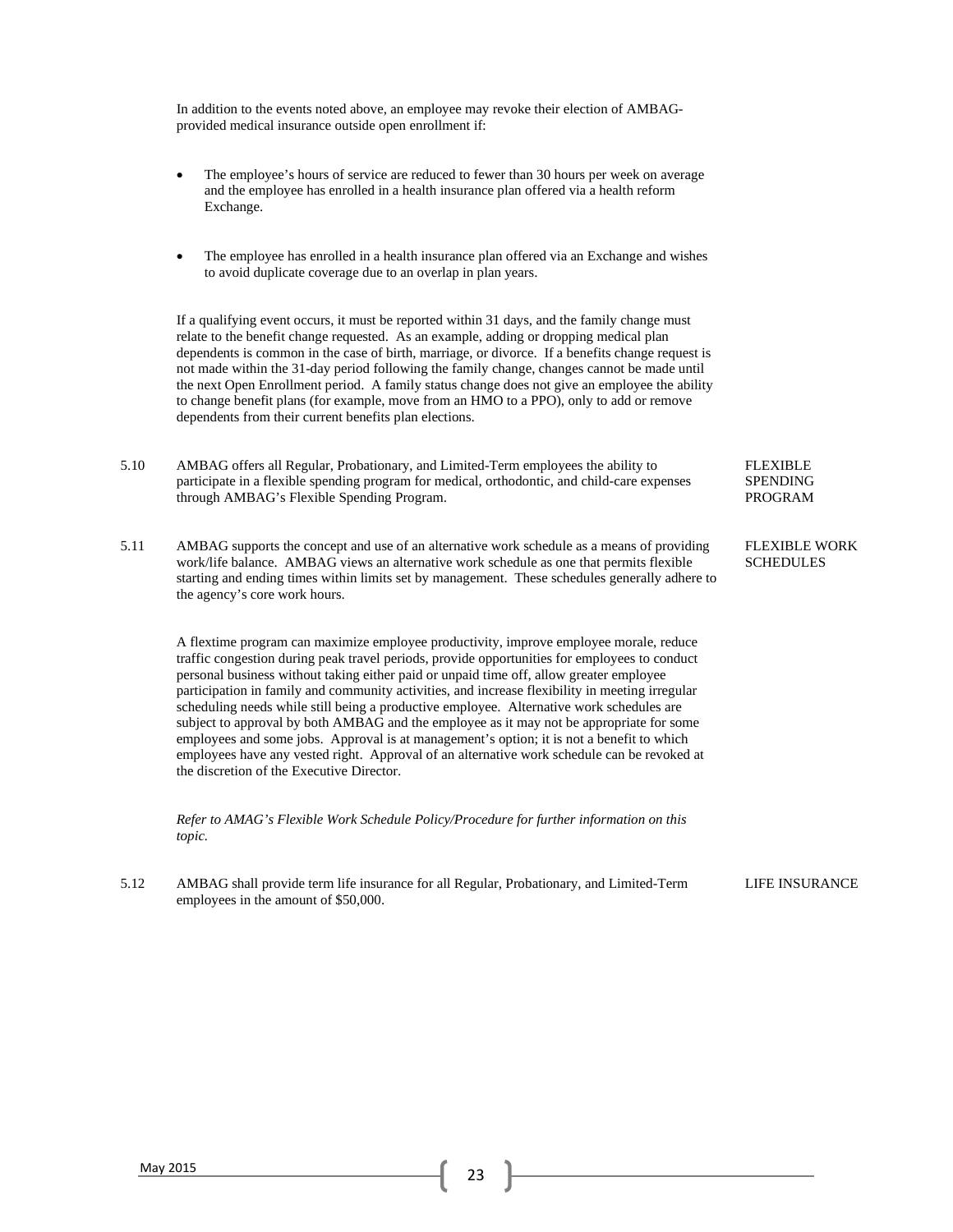5.13 AMBAG provides Regular, Probationary, and Limited-Term employees with medical insurance; coverage also is available for an employee's dependents, to the extent permitted by AMBAG's Medical Plan documents.

AMBAG employees may choose from among the health plan(s) offered by AMBAG. Premiums for specific health plans are paid on behalf of the employee by AMBAG. Coverage is effective the first of the month after the employee's hire date. COBRA coverage available upon termination is subject to conditions. AMBAG pays only the non-elective employer contribution for retiree coverage according to conditions defined by CALPERS.

Regular full-time employees may take a cash in-lieu of medical benefits option. The option pays a monthly benefit of \$500. Any regular full-time employee that is eligible and chooses this option must provide evidence that they have current medical coverage elsewhere. Proof of coverage must be provided annually. Should medical coverage lapse, the employee shall immediately forfeit their cash in-lieu option and will be enrolled in all AMBAG medical benefits.

5.14 AMBAG provides an Open Enrollment period once a year, usually in the month of September, during which time benefit-eligible employees may review current benefit elections, or enroll in or make changes to existing coverage for the following benefit plans: health, dental, vision, and flexible spending accounts. In certain life-status change situations, benefit elections may be made outside of the Open Enrollment period; refer to Section 5.11 for additional information.

OPEN ENROLLMENT

MEDICAL INSURANCE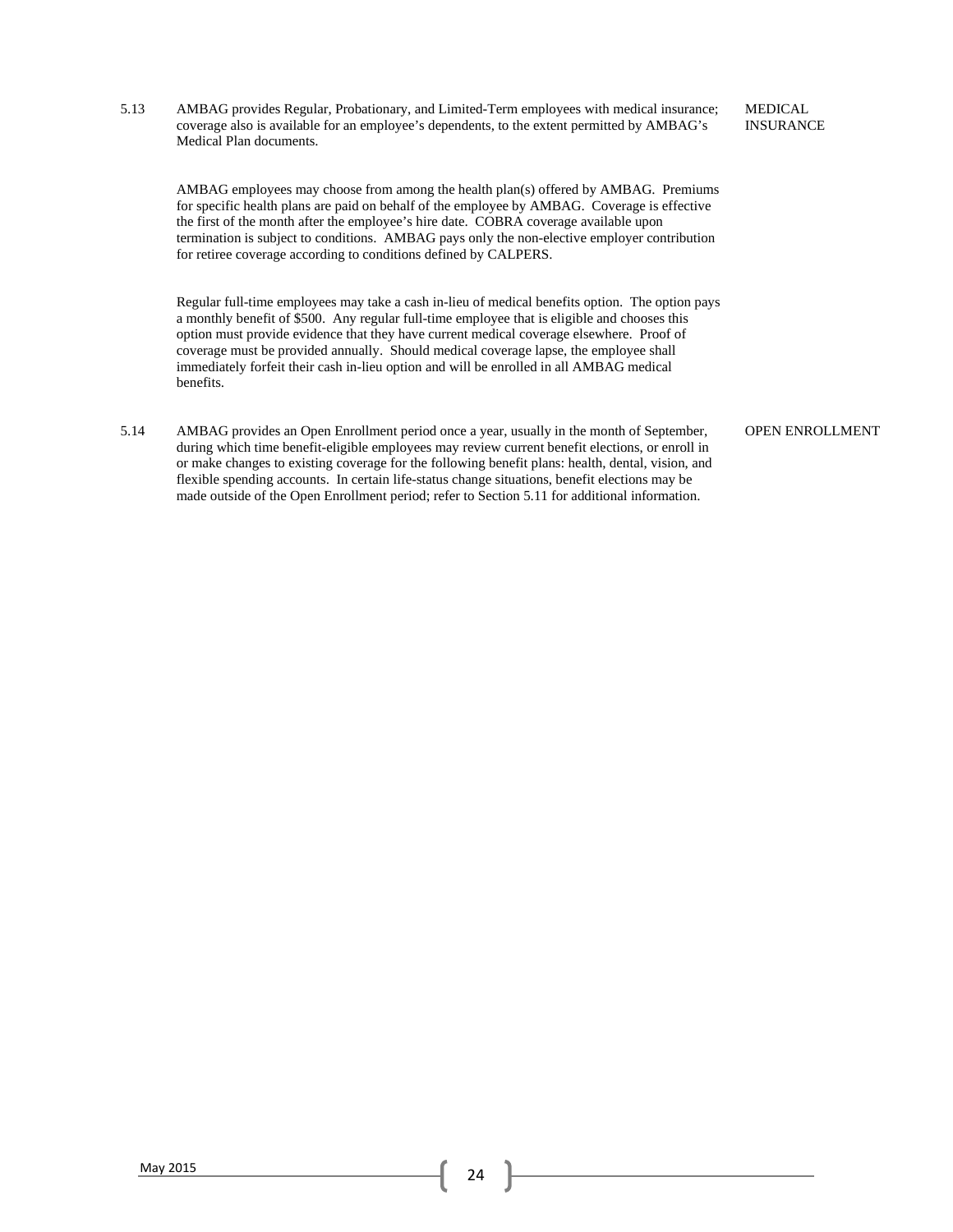- 5.15 AMBAG provides pension through CalPERS for eligible employees. At the time of hire, employees eligible to participate in the plan must work at least 1,000 hours in a fiscal year. Benefits will be in accordance with CalPERS regulations and the AMBAG contract with CalPERS, as follows:
	- 2% at Formula (unless considered at new employee under the Public Employees' Pension Reform Act of 2013 (PEPRA), the formula rate would then be 2% at 62)
	- Minimum service requirement: age 50 with 5 years of service (unless PEPRA)
	- Final compensation: highest 36 month average (unless PEPRA)
	- Military Service Credit: up to four (4) years credit available at employee's expense.

AMBAG employees may defer compensation up to that amount permitted under current Internal Revenue Service regulations by investing in either or both the CalPERS Supplemental Income Plan (Voya Financial) and the ICMA-RC Deferred Compensation Program as contracted by

At the time of hire, AMBAG employees are automatically members of the Medicare system. AMBAG and its employees each pay statutory amounts into the plan.

At the time of hire, AMBAG employees automatically become members of the Federal Social Security System for Retirement. AMBAG and its employees each pay statutory amounts into the fund.

Subject to continuing approval of the AMBAG Board, all employees hired prior to February 1, 2012, who are active CalPERS members, are eligible to have the member's share of the CalPERS retirement benefit, equal to 7 percent of salary, paid by AMBAG. Employees hired after February 1, 2012, are responsible for paying the employee contribution of the CalPERS retirement benefit.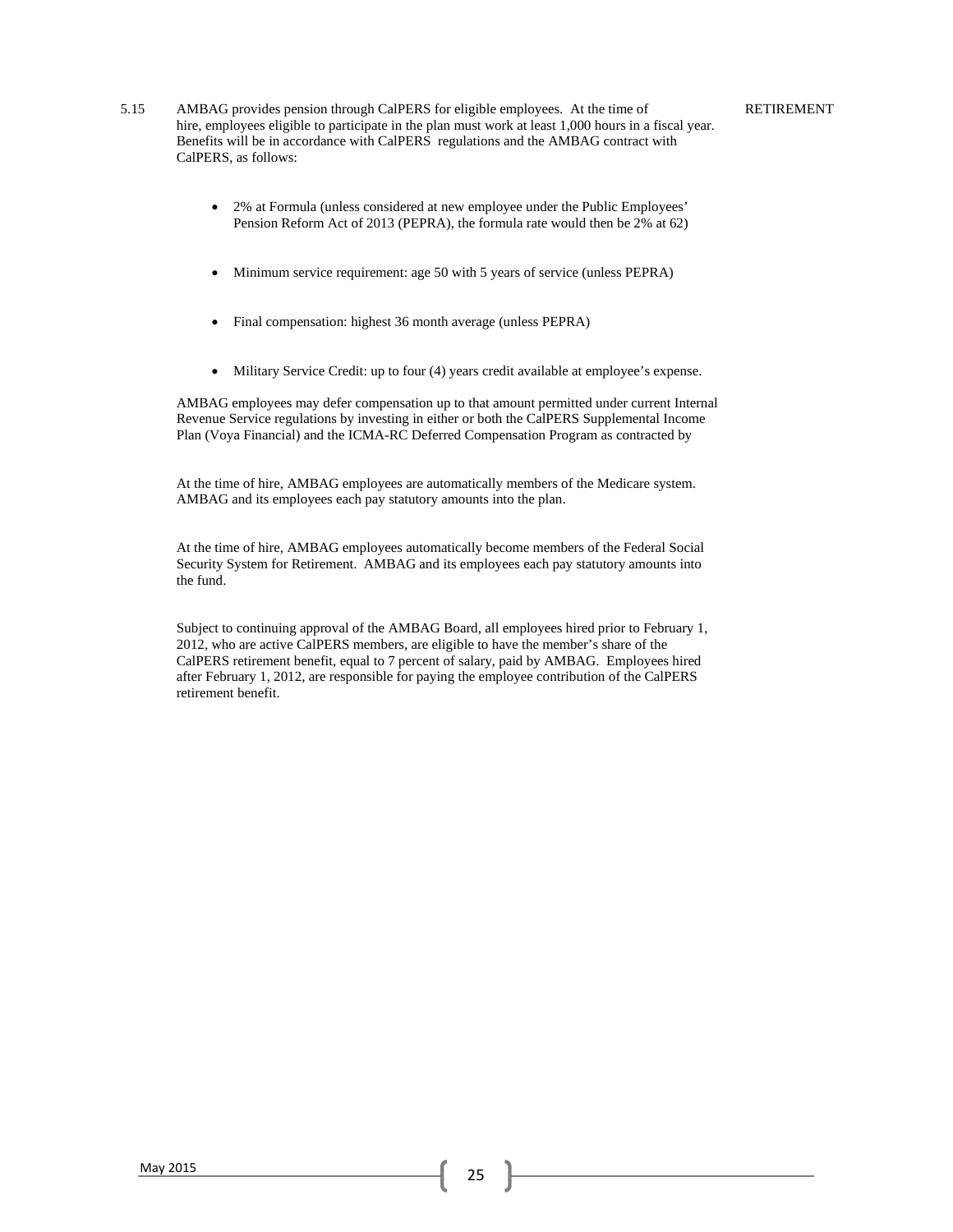5.16 AMBAG supports teleworking as an innovative work option benefiting AMBAG employees and the region. Teleworking is an opportunity for employees to establish an alternate work arrangement that allows them to work at home or at another location part of their regular workweek.

A teleworking program can maximize employee productivity, improve employee morale and motivation, and reduce traffic congestion during peak travel periods. Teleworking is subject to approval by both AMBAG and the teleworker as it may be appropriate for some employees and some jobs.

Teleworking cannot interfere with the accomplishment of AMBAG business nor can teleworking cause a reduction in the levels of service presently being provided. Approval for teleworking is at management's option; it is not a benefit to which employees have any vested right. Approval of a teleworking schedule can be revoked at the discretion of the Executive Director.

*Refer to AMBAG's Teleworking Outside of the Office Policy/Procedure for further information on this topic.* 

- 5.17 AMBAG provides Regular, Probationary, and Limited-Term employees vision insurance. Coverage also is available for an employee's dependents, based upon AMBAG's Vision Plan documents. AMBAG pays for employee vision insurance premiums, dependent coverage is paid by employee. Part-time Regular, Probationary, and Limited-Term employees will pay a prorated premium for vision insurance benefits based upon the number of hours worked each week.
- 5.18 AMBAG shall provide Workers' Compensation as required by the Workers' Compensation Act of the State of California. An employee must utilize any accrued leave as a sole or supplementary source of income to ensure payment of normal wages of up to 40 hours per workweek while on leave for a Workers' Compensation injury. In no event will an employee be allowed to use accrued leave to receive aggregate pay and benefits in excess of the amount of wages earned by the employee in a typical workweek prior to his/her commencement of leave. While on an approved Worker's Compensation leave, AMBAG will continue to pay the employee's health insurance premiums to the extent those premiums normally were covered by AMBAG and the employee shall continue to accrue vacation/sick leave benefits.

TELEWORKING OUTSIDE OF THE **OFFICE** 

### VISION INSURANCE

WORKERS' **COMPENSATION**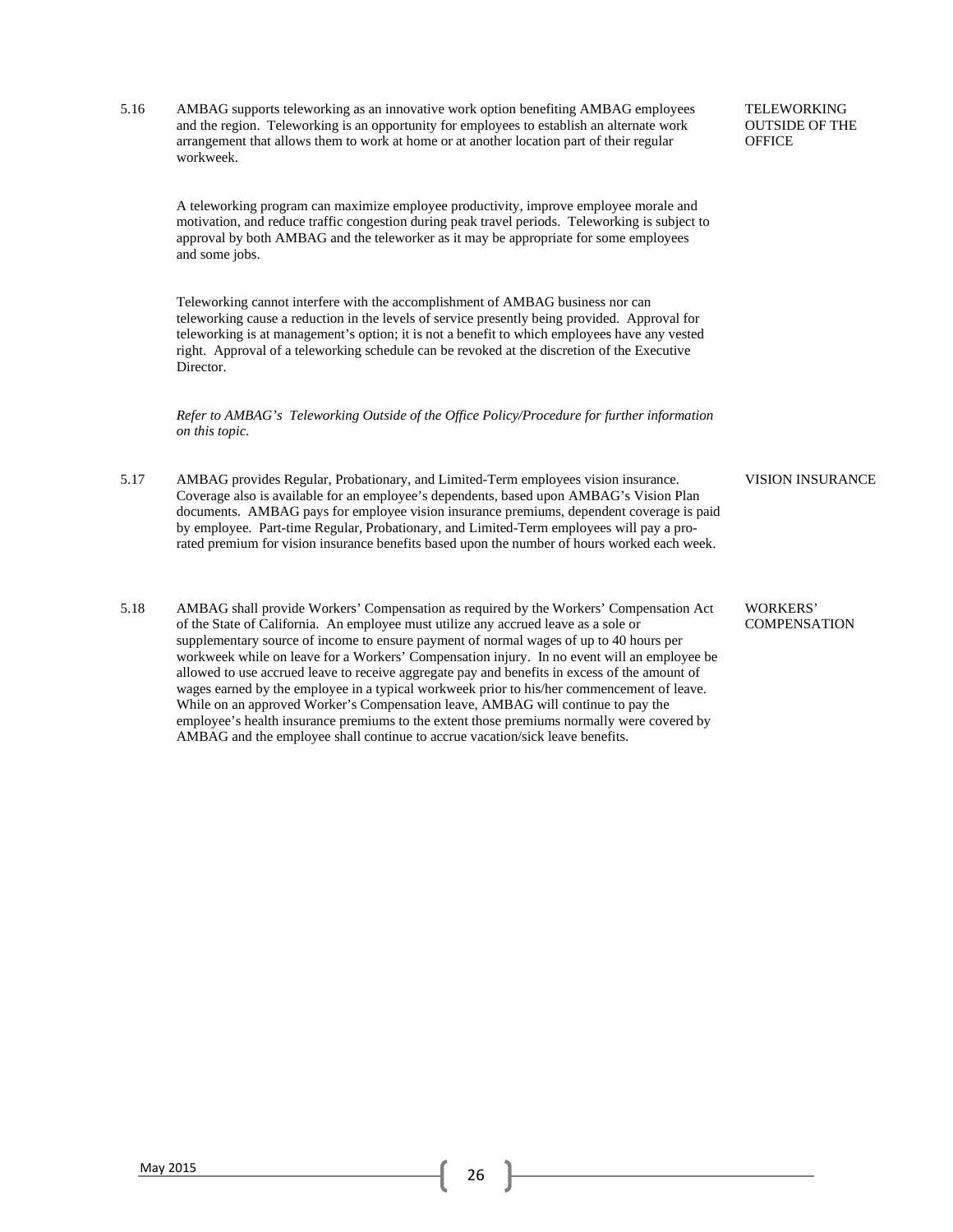### **6. Time Off**

- 6.1 AMBAG may place an employee on Administrative Leave, with pay and benefits, when it is determined that is in the best interest of the employee and/or agency that the employee not remain in the office. Examples of reasons a employee may be placed on Administrative Leave include: 1. to facilitate the investigation of allegations of misconduct, or 2. to remove an individual from the workplace who is, or has the potential to, behave in a disruptive manner. All Administrative Leave requests will be coordinated by the Director of Finance and Administrative Services and approved by the Executive Director.
- 6.2 Full-time Regular and Limited-Term employees may take three days (24 hours) (in state) or five days (40 hours) (out of state) of bereavement leave per occurrence due to the death of a member of the immediate family. Immediate family member is defined as a relative such as a spouse, children or step-children, sister, brother, father, mother, father-in-law, mother-in-law, grandparent, step-parent, one who stands in the place of a parent, a domestic partner, children of a domestic partner, or other relative living in the same household. Employees are not required to use accrued vacation or floating holidays for qualified bereavement leave in accordance with the above stated hours. Part-time Regular and Limited-Term employees will receive pro-rated leave benefits based upon their pre-approved standard work schedule.
- 6.3 Full-Time Regular employees are eligible to receive up to 30 business days of paid leave to serve as an organ donor and up to five business days of paid leave to serve as a bone marrow donor in a one-year period. The one-year period is measured from the date the employee's leave begins and shall consist of 12 consecutive months. Employees must be employed by AMBAG for at least 90 days immediately preceding the commencement of leave and request leave in writing. Employees must also provide the Director for Finance and Administrative Services written physician verification of the purpose and length of each leave. When available, the employee must utilize up to five business days of accrued but unused sick or vacation leave for initial bone marrow donation leave and up to two weeks of accrued but unused sick or vacation leave for initial organ donation leave.
- 6.4 AMBAG has a Catastrophic Leave Program Policy that may provide an employee additional paid time off when all of his/her leave balances are exhausted, the employee qualifies for Catastrophic Leave under the policy, and another employee has donated vacation, or sick leave time to the Catastrophic Leave program. All such donations shall be credited as sick leave time to the employee receiving the benefit.

*Refer to AMBAG's Catastrophic Leave Policy/Procedure for further information on this topic.*

ADMINISTRATIVE LEAVE

BEREAVEMENT LEAVE

BONE MARROW AND ORGAN DONATION LEAVE

CATASTROPHIC LEAVE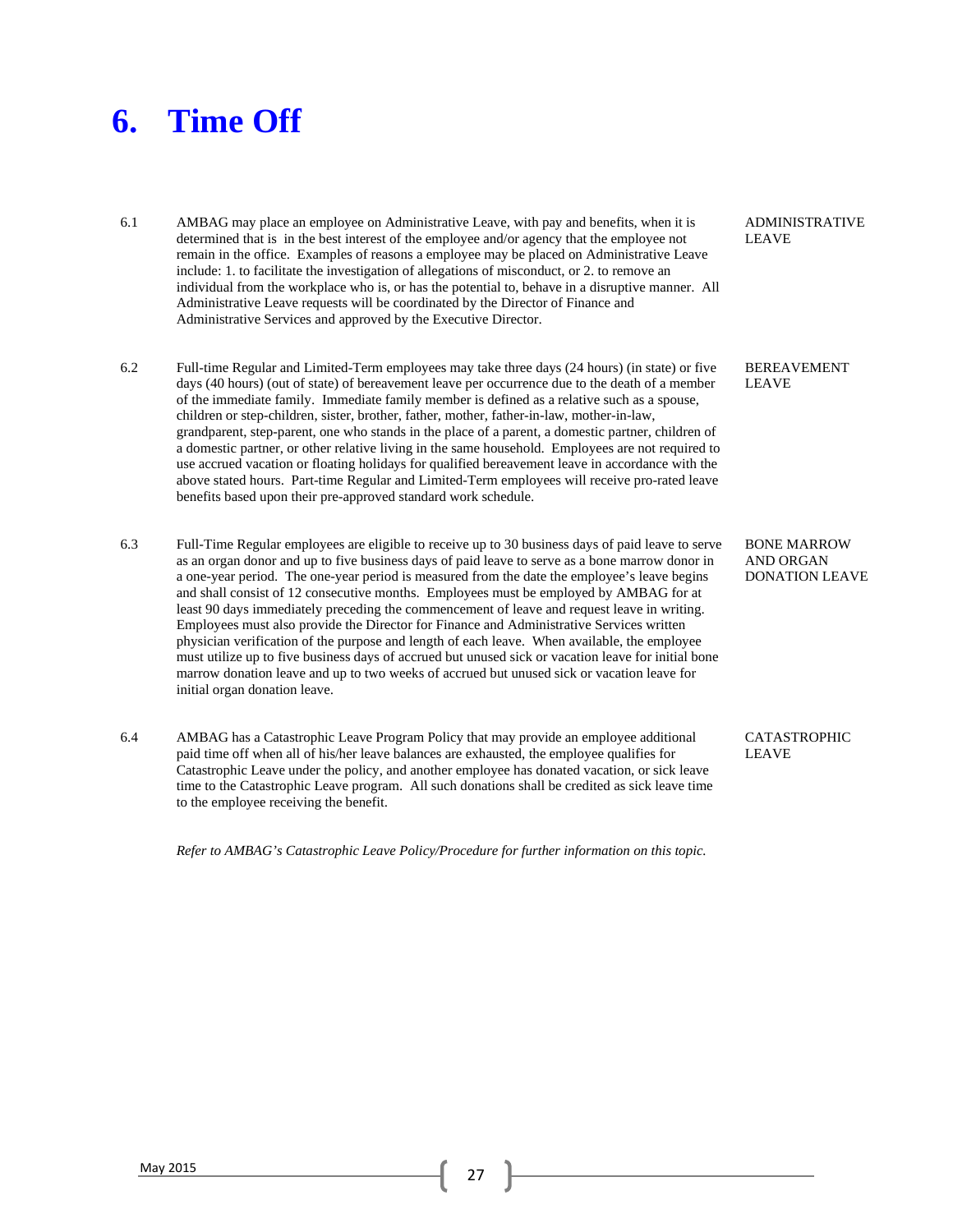- 6.5 Regular Full-Time employees who are voluntary members of the California Wing of the Civil Air Patrol will be permitted no less than 10 days of unpaid leave per calendar year in order to respond to an emergency operational mission as defined by state law. In order to qualify for leave under this policy, an employee volunteer member must be employed by AMBAG for at least 90 days immediately preceding the commencement of leave. The employee must give AMBAG as much notice as is possible of the intended leave dates. Leave for a single emergency operational mission shall not exceed three days, unless an extension of time is granted by the governmental entity that authorized the emergency operational mission, and the extension of the leave is approved by AMBAG. AMBAG may require certification from the proper Civil Air Patrol authority to verify the employee's eligibility for leave. AMBAG reserves the right to deny the leave request if the employee fails to provide the required certification. Upon expiration of the leave, AMBAG will restore the employee to his or her position or to a position with equivalent seniority, benefits, pay and other terms and conditions of employment, unless the employee is not restored because of conditions unrelated to use of leave under this policy. This policy does not apply to employees who serve as first responders or disaster service workers for a local, state, or federal agency to the same or a simultaneous emergency operational mission. Employees may substitute accrued vacation for unpaid leave, but are not required to exhaust accrued leave prior to taking leave under this policy. CIVIL AIR PATROL LEAVE
- 6.6 Unless an employee is appearing on behalf of or at the request of AMBAG, an employee must obtain approval from his/her supervisor and use accrued vacation or take leave without pay for appearance in court as a witness or as a party to a lawsuit.

COURT

APPEARANCES

6.7 Employees will be granted disability leave as required by law. Disability benefits will be paid to eligible employees following a 30 day waiting period at a rate of up to 60% of regular base pay. During the 30 day waiting period, employees must use accrued vacation, sick leave, catastrophic leave, time, floating holidays, or other available leave balances. Once payment of disability benefits commences, employees must use available leave time balances to supplement their disability benefits in order to maintain their normal level of pay during the disability period. DISABILITY LEAVE

Employees must notify AMBAG immediately upon a physician's determination that the employee no longer is disabled and/or is able to return to work. If an employee fails to report to work after a physician has determined that the employee is able to return to work and the employee has not obtained approval for a leave of absence, the employee will be considered to have voluntarily resigned, effective three (3) days after the first workday the physician designates he/she no longer is disabled and/or is able to return to work.

*Refer to AMBAG's Family Care and Medical Leave Policy for information about benefit coverage during disability leave.* 

6.8 AMBAG will not discrimination against employees who are victims of domestic violence, sexual assault or stalking for taking time off from work to obtain or attempt to obtain any relief, including but not limited to, a temporary restraining order, restraining order, or other injunctive relief to help ensure the health, safety, or welfare of a victim or his or her child. DOMESTIC VIOLENCE

AMBAG will also not discriminate against an employee who is a victim of domestic violence, sexual assault or stalking for taking time off from work to seek medical attention for injuries caused by such domestic violence, sexual assault of stalking, to obtain services from a related support program, to obtain psychological counseling, or to participate in actions to increase safety from future domestic violence, sexual assault of stalking, including temporary or permanent relocation.

Affected employees must give AMBAG reasonable notice that they are required to be absent for a purpose stated above, except for unscheduled or emergency court appearances or other emergency circumstances. In such a case, AMBAG will take no action against affected employees if, within a reasonable time after the appearance, they provide AMBAG with documentary evidence that their absence was required for any of the above reasons.

May 2015 28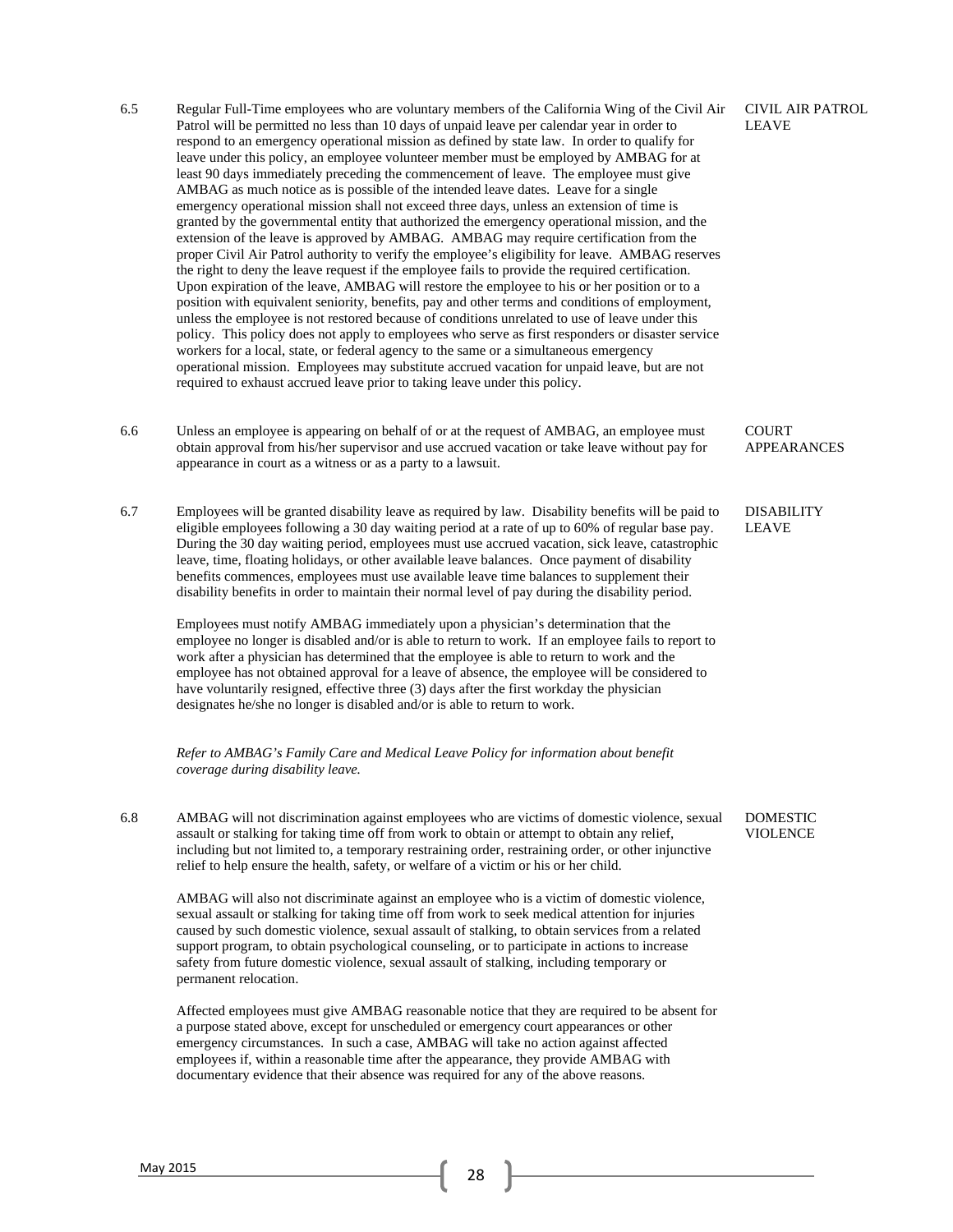- 6.9 Employees who perform emergency duty as a volunteer firefighter, reserve peace officer, or as emergency rescue personnel, as defined, may take up to 14 days per year as leave of absence for the purpose of engaging in fire, law enforcement, or emergency training.
- 6.10 An extended leave of absence is an absence in excess of three weeks. No such leave shall be granted except upon written request of the employee to the Executive Director. Approval shall be in writing and a copy shall be filed in the employee's personnel folder. No benefits or reinstatement rights will accrue to an employee, including those based on seniority, during the time an employee is on an extended leave of absence unless such accrual is required by law.

The Executive Director may grant a Regular employee a leave of absence for a period not to exceed six (6) months (including any leave required by law) if either or both of the following is found:

- a. The employee's activities during the leave of absence will improve the employee's proficiency, return of the employee is desired and expected, and granting the leave is in AMBAG's best interest.
- b. Circumstances are such that the employee must resign if leave is not granted, the employee's return is desired and expected, and the inconvenience of the employee's absence is justified.

Additional leave beyond six (6) months may be granted by the Executive Director to Regular employees for extraordinary reasons such as a job rotation with another government agency or sabbatical leave that provides opportunities for the employee to pursue studies or career development that will benefit AMBAG.

**EMERGENCY** SERVICES LEAVE

### EXTENDED LEAVE OF ABSENCE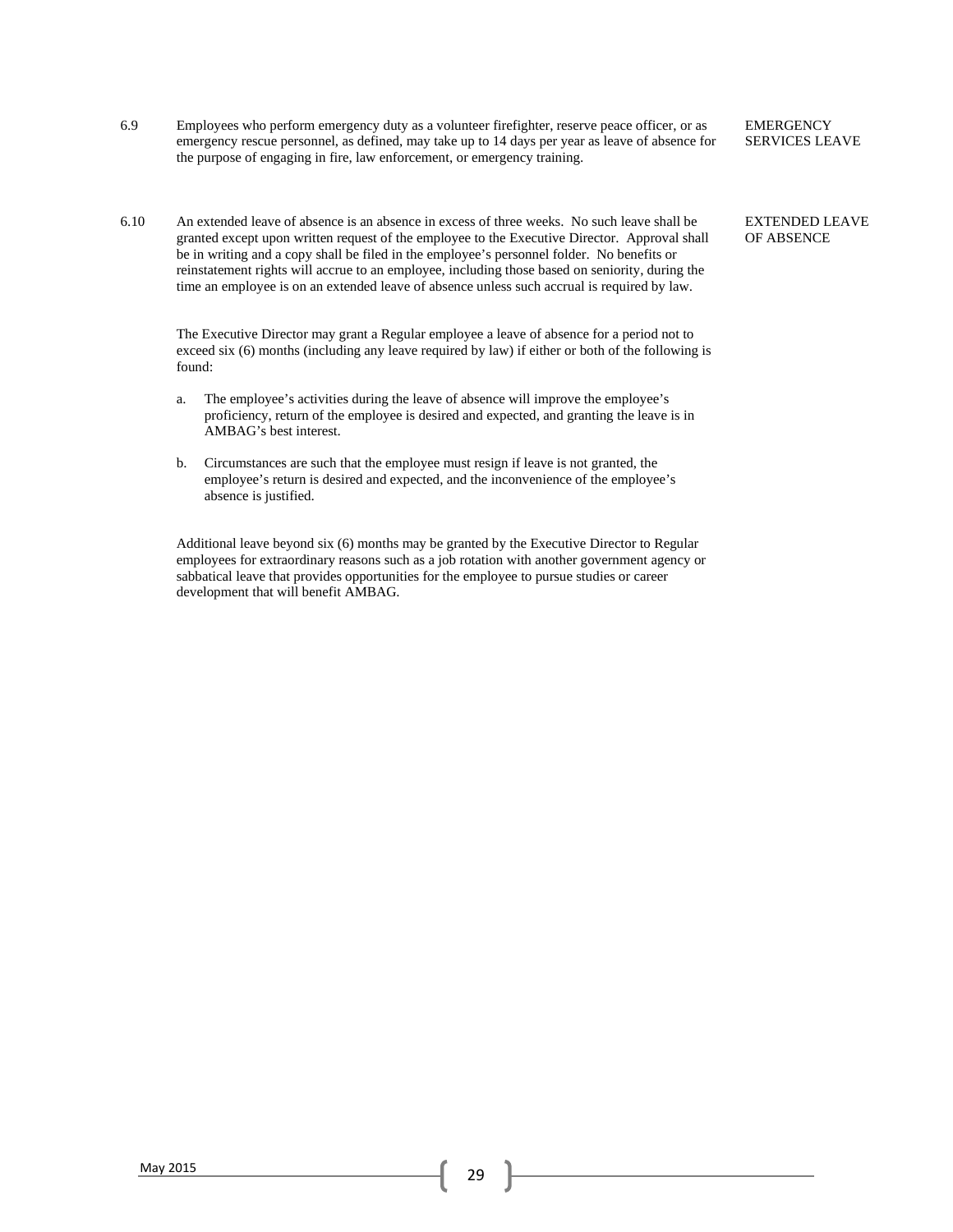6.11 In compliance with the Family and Medical Leave Act, the California Family Rights Act, and the Pregnancy Disability Leave Act, the Executive Director will grant job-protected family and medical leave to eligible employees for up to 12 weeks per rolling 12-month period for the reasons shown below.

### FAMILY CARE AND MEDICAL LEAVE

- Birth of a child and in order to care for the child
- Placement of a child with the employee for adoption or foster care
- Caring for a parent (or someone who stands in the place of a parent), registered domestic partner, spouse, or child of the employee due to serious health condition
- Serious health condition that makes the employee unable to perform the functions of the employee's position
- Caring for an immediate family member who is a member of the National Guard or Reservist

Up to 4 months (defined as one-third of a year, 17 ½ weeks, or 693 hours) of Pregnancy Disability Leave (PDL) may be granted to eligible employees who are disabled related to pregnancy or pregnancy medical condition, Pregnancy Disability Leave is coordinated with leave provided under FMLA and/or CFRA.

Up to twenty-six (26) weeks of Military Caregiver Leave may be granted to eligible employees for care of an injured service member in the Armed Forces of Reserves who has a qualifying exigency.

Employees may us accrued sick leave and vacation leave balances during maternity leave for reasons of Pregnancy Disability Leave. Sick leave and vacation credits cease to accrue effective the beginning of the pay period after all leave time has been exhausted.

*Refer to AMBAG's Family Care and Medical Leave Policy/Procedure for further information on this topic.*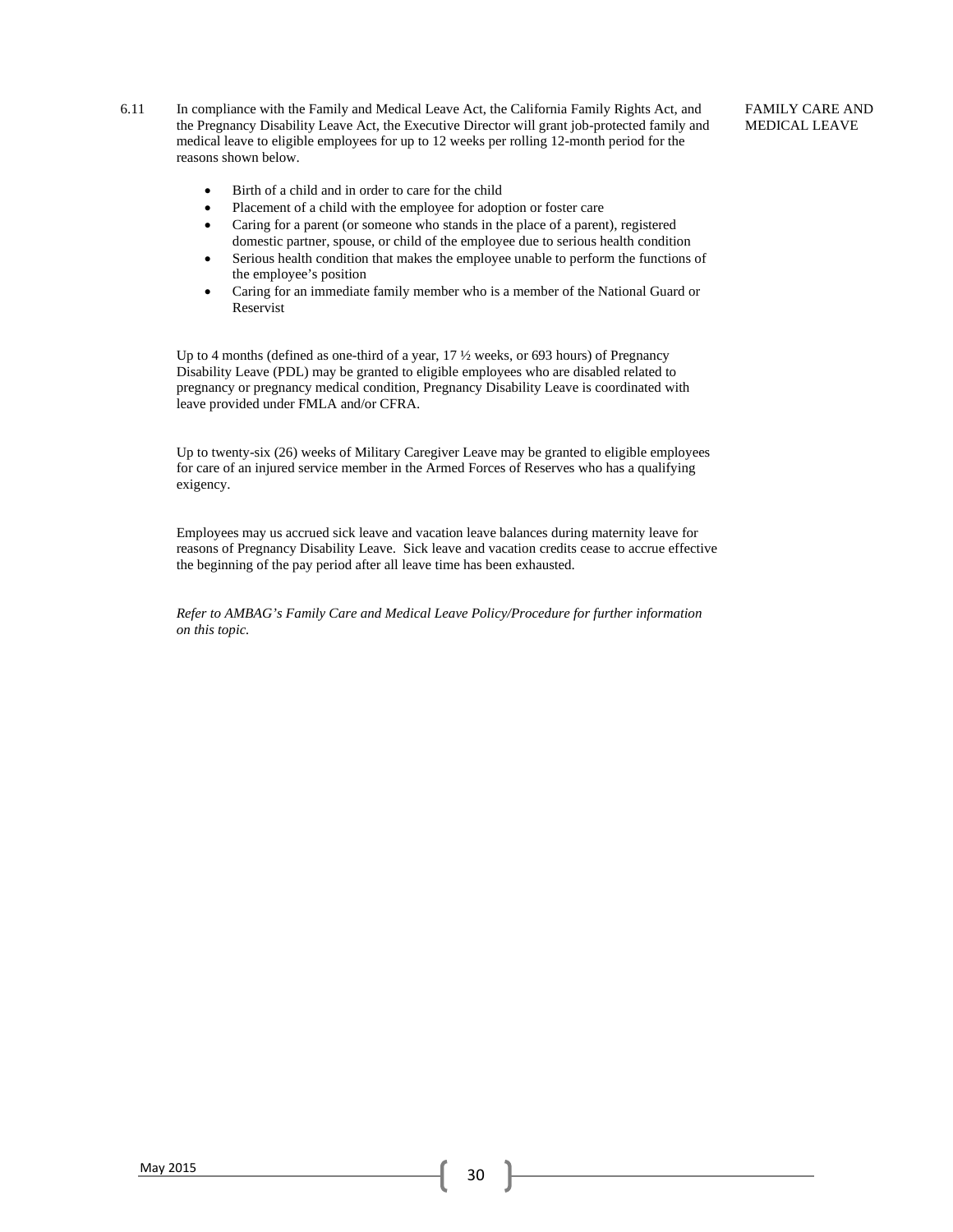6.12 Full-time Regular, Probationary, and Limited-Term employees shall be entitled to be absent from work on designated agency holidays and will be paid for the holiday. Part-time Regular, Probationary, and Limited-Term employees on any other type of consistent, reduced work schedule shall be paid for the designated agency holidays on a pro-rated basis based upon their pre-approved Part-time work schedule.

The following holidays shall be observed:

New Year's Day

Martin Luther King Day

Presidents' Day

Memorial Day

Independence Day

Labor Day

Veterans Day

Thanksgiving Day and the day after

Christmas Eve and Christmas Day

Special holidays proclaimed by the President of the United States and the Governor of California may be granted upon approval of the Executive Director and ratified by the Board of Directors.

When a holiday falls on a Saturday, the prior Friday shall be observed. When a holiday falls on a Sunday, the following Monday shall be observed.

When a holiday falls on a regularly scheduled flex day, full-time employees will be credited with 8 hours of floating holiday. If an eligible non-exempt employee works on a holiday, they will be paid regular holiday pay and then straight time for the hours worked on a holiday. Exempt employees will not receive additional pay or benefits if they work on a holiday.

Holiday pay will be prorated for full-time employees who are not in a fully paid status at the time of the holiday as follows:

- For non-exempt employees pro-rated holiday pay will be determined by comparing the number of hours the employee is in a paid status during the week in which the holiday falls relative to the number of available work hours during the week in which the holiday falls (80 hours less holiday hours).
- For exempt employees pro-rated holiday pay will be determined by comparing the number of hours the employee is in a paid status during the pay-period in which the holiday falls relative to the number of available work hours in which holiday falls (80) hours less holiday hours).

The holiday schedule for the upcoming calendar year shall be posted in AMBAG offices and circulated to staff annually each December.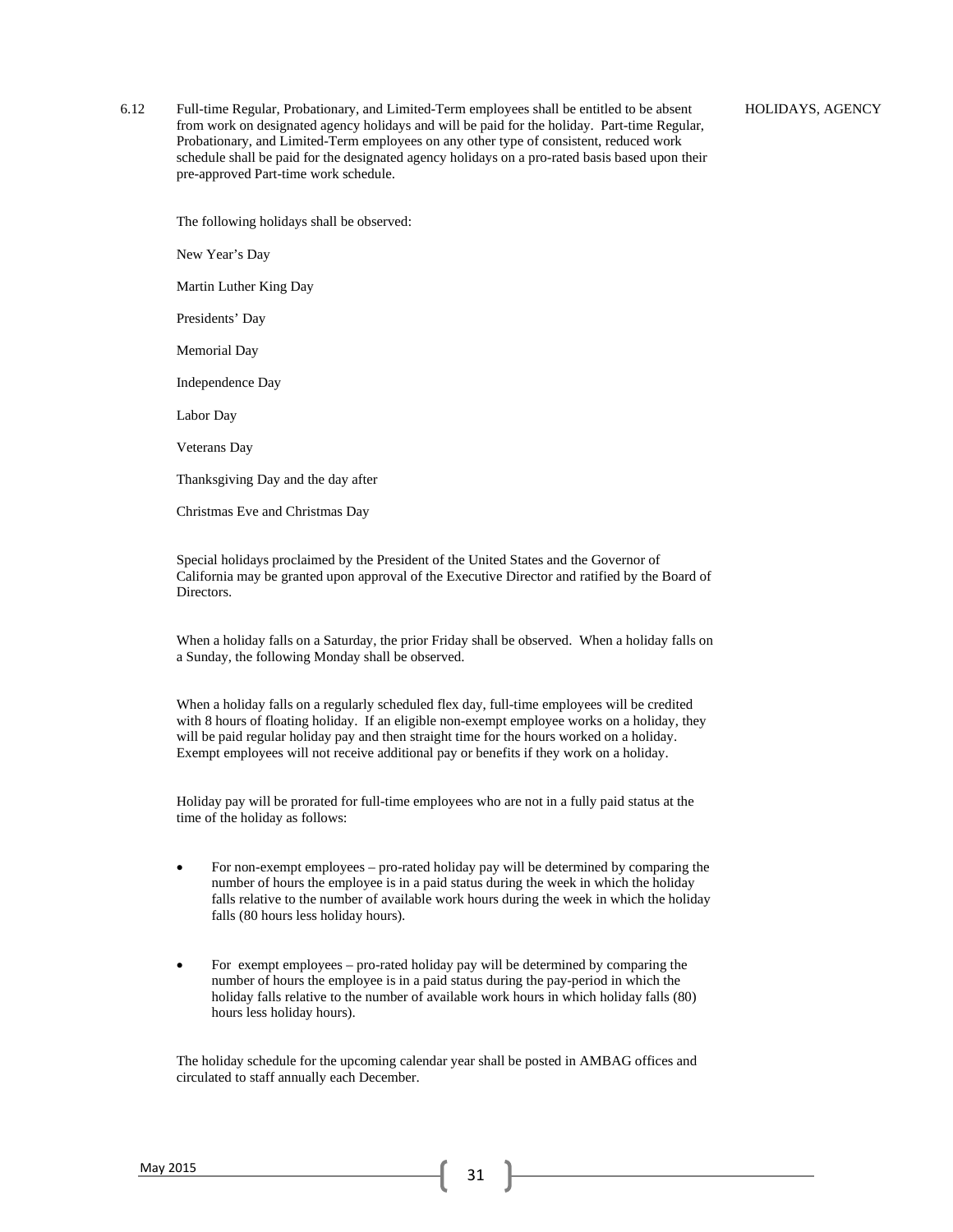- 6.13 Full time Regular, Probationary, and Limited-Term Full-Time employees are entitled to two floating holidays per calendar year. New employees are credited two floating holidays upon the first day of employment and every January 1<sup>st</sup> thereafter. Under normal circumstances, the use of floating holidays must be approved in advance at the discretion of the employee's immediate supervisor. Floating holidays cannot be accrued. HOLIDAYS, FLOATING
- 6.14 All Regular, Probationary, and Limited-Term employees when duly called by a public authority to serve on any jury, shall be entitled to be absent from their duties with AMBAG during the period of such service or while necessarily being present in court as a result of such call. Under these circumstances, the employee shall be paid their normal salary and benefits and any payment received by them for such jury duty. The employee should notify his/her supervisor of the need to take time off from work for jury duty as soon as the summons is received. The employee shall provide written verification from the court clerk for each day of jury duty, showing the time the employee arrived for duty and left the court for the day. If work time remains after any day of jury selection or jury duty, the employee is expected to make arrangements with their supervisor regarding the appropriateness of returning to work for the day. AMBAG may request deferment of jury service for an employee during peak periods of work at AMBAG. All part-time Regular, Probationary, and Limited-Term employees on any other type of consistent, reduced work schedule shall be paid for hours of jury duty based on their pre-approved Part-time work schedule. Part-time employees are not eligible for this benefit. For those employees with an approved flex schedule, if jury duty falls on the employee's regularly scheduled flex day, the employee will not be entitled to paid time off for that day and will resume their normal flex schedule upon returning to work.

For non-exempt employees, it is important to remember that no more than 40 hours can be recorded in a workweek. Depending upon the number of jury duty hours occurring during a workweek, the manager and employee must discuss reallocating work hours for the remainder of the workweek so that, combined with the jury duty hours, total hours equal no more than 40 for the workweek.

- 6.15 It is the employee's responsibility to acquire authorization for leave from his/her immediate supervisor. Absence of any employee without authorized leave for three consecutive days shall constitute a voluntary resignation of the employee and voluntary waiver of all rights afforded by this Handbook. Failure of an employee to report for work or to obtain authorization for continuance of leave within three working days after the expiration of an authorized leave of absence shall constitute voluntary resignation of the employee and voluntary waiver of all rights afforded by this Handbook.
- 6.16 AMBAG will provide a reasonable amount of break time to accommodate an employee desiring to express breast milk for the employee's infant child. The break time should coincide with the employee's paid rest periods. A private room with a door that can be locked will be designated for lactation. Employees should contact Director of Finance and Administrative Services with any additional accommodation requests.

LACK OF AUTHORIZATION FOR LEAVE

JURY DUTY

LACTATION BREAKS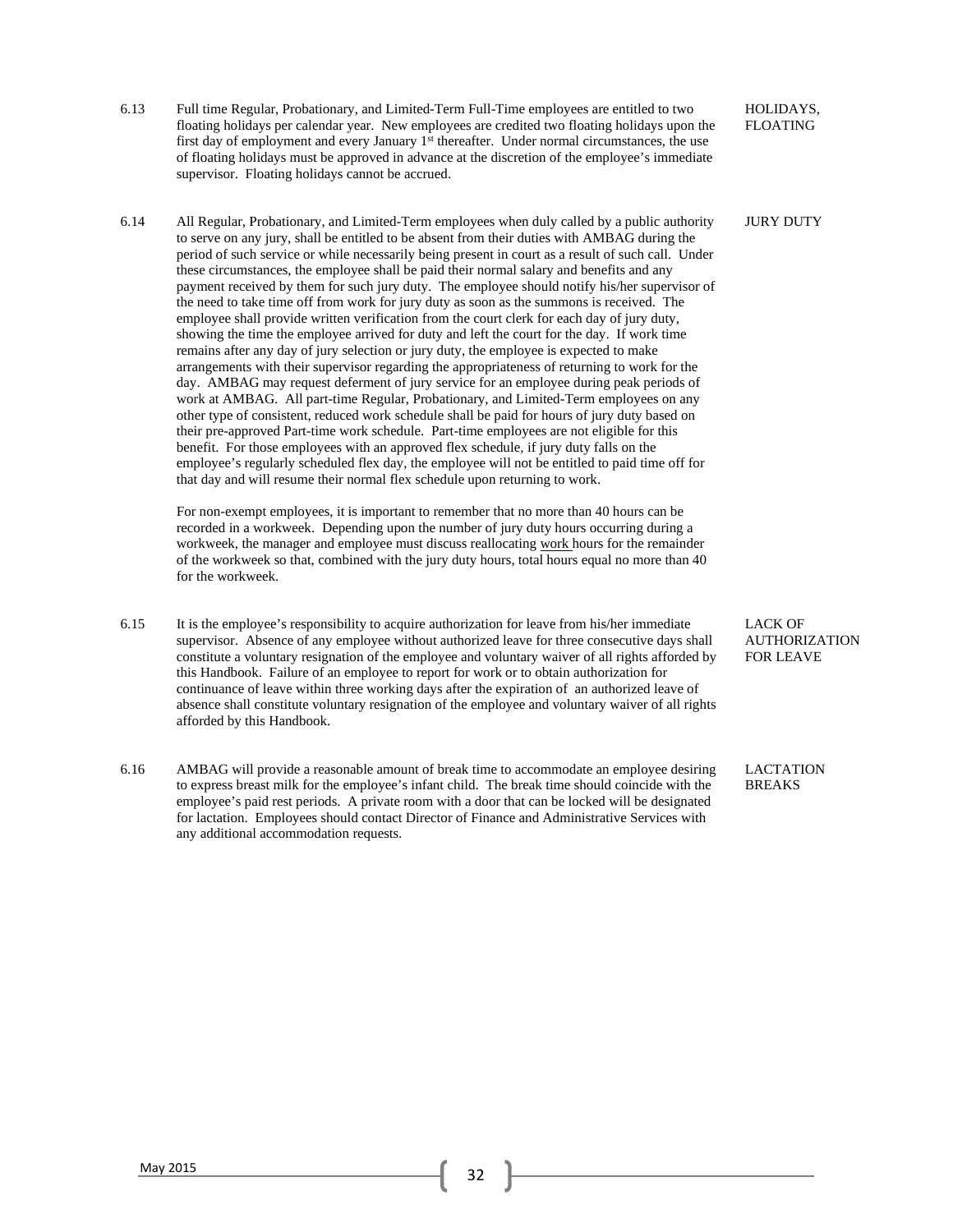6.17 Maternity/Paternity leave will be provided to eligible employees upon the birth or adoption of a child. To the extent the request for Maternity/Paternity leave falls within the provisions of the Family and Medical Leave Act, the California Family Rights Act, the Pregnancy Disability Leave Act, or other applicable laws, the Director of Finance and Administrative Services will grant job-protected leave in coordination with the employee's supervisor and Department Director and in accordance with AMBAG's Family Care and Medical Leave policy. If the request for Maternity/Paternity leave extends beyond the time period required by law, or the employee is not eligible for job-protected leave, the leave request will be considered an Extended Leave of Absence (refer to Section 6.7) and approval for such leave must be provided by the Executive Director.

MATERNITY/ PATERNITY LEAVE

MEAL PERIODS

MILITARY LEAVE

RELIGIOUS LEAVE

Refer to AMBAG's Family Care and Medical Leave Policy/Procedure for further information on this topic.

- 6.18 Each supervisor is responsible for scheduling the meal periods of his/her non-exempt employees. All non-exempt employees must take a least a 30-minute meal period during the day if the employee will more than five hours. This break must be taken during the day and not "tacked" onto the end of the work day. The agency shall not assign a non-exempt employee work-related responsibilities during the meal period.
- 6.19 Military leave shall be granted in accordance with provisions of state and federal law. Employees who have been employed by AMBAG for a least 12 continuous months prior to the request for military leave will receive their normal pay and benefits for 30 (thirty) calendar days aggregate per fiscal year. Employees taking military leave in excess of 30 (thirty) calendar days aggregate per fiscal year, whether for reserve duties or active duty, will be placed on unpaid leave. Part-time employees who have worked for at least 12 continuous months prior to the request for military leave will receive pay during the three calendar months preceding the leave. While on unpaid military leave, employees will not accrue sick leave, vacation leave, holiday pay, or cafeteria benefits, but will receive length-of-service credit if they return to their employment with AMBAG at the end of their military leave. If an employee wishes to continue any of his/her benefits while in unpaid status, the employee should contact the Director of Finance and Administrative Services.
- 6.20 Pursuant to California Military and Veterans Code Section 3953.10, spouses and registered domestic partners of qualified members of the military, as defined by law, may be eligible for up to ten (10) days of unpaid leave when the qualified member is on leave for more than then (10) days from military deployment. MILITARY SPOUSE/DOMESTIC PARTNER LEAVE
- 6.21 Upon request to their supervisors, employees may be granted a leave of absence on vacation time or without pay for the required observance of a special religious celebration.
- 6.22 Each non-exempt employee shall be entitled to appropriate paid rest periods as authorized by the employee's supervisor. Rest periods shall be up to 15 minutes in length. At least one rest period shall be available to non-exempt employees every four hours. REST PERIODS

May 2015 33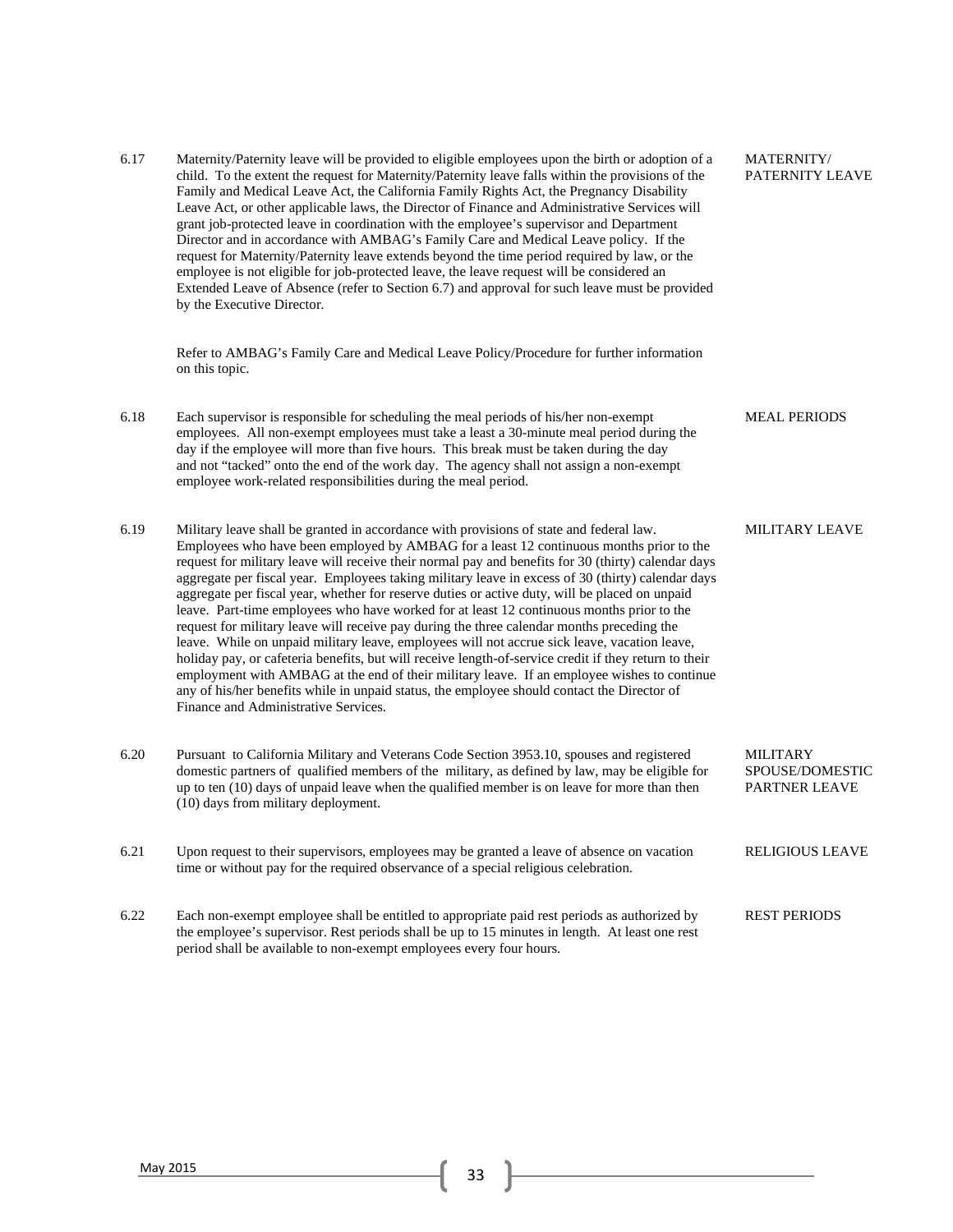6.23 Regular Full-time employees who are the parent or guardian of a child who is suspended and are required to appear at the child's school, may take time off without pay if they provide reasonable advance notice to their supervisor of the need for time off.

Employees who are the parent, guardian, or grandparent having custody of children in grades K-12, or of children attending a licensed daycare facility, are allowed up to 40 hours of leave without pay per calendar year to participate in activities of their child's school or day care facility unless employed at a worksite with less than 25 employees. This leave should not exceed eight hours in any calendar month. Requests for such leave must be made in advance of the planned absence and employees must provide documentation from the school or day care facility as proof of their participation in school or day care activities. Exempt employees may be provided time off with pay when necessary to comply with state and federal wage and hour laws

6.24 Sick leave with pay, to the extent that is has been accrued, shall be granted to all eligible employees as provided herein. Regular part-time employees and interns receive 24 hours of sick leave per annum. Accrual of sick leave is capped at 48 hours and will not be cashed out upon termination of the employee.

SICK LEAVE

Sick leave shall be allowed for:

- a. Personal illness or physical incapacity resulting from causes beyond the employee's control
- b. Enforced quarantine of the employee in accordance with community health regulations
- c. Medical and dental appointments or other illness prevention measures for the employee or his/her immediate family
- d. Attending to the illness of a child, parent, spouse, or domestic partner of the employee. A child includes a biological, foster, or adopted child, a stepchild, a legal ward, a child of a domestic partner, or a child of a person standing in *loco parentis*. A parent includes a biological, foster, or adoptive parent, a step-parent, or a legal guardian.
- e. Birth of a child and in order to care for the child, or placement of a child with the employee for adoption or foster care.
- 6.24.1 Pay for sick leave for the foregoing reasons shall be to the extent that the compensation is not payable under the terms of the Workers' Compensation Insurance Act of the State of California, by any insurance coverage provided to the employee by AMBAG at its cost, or as may be otherwise allowed by these policies.
- 6.24.2 Sick leave accrues at the rate of one day per month (12 days or 96 hours per annum).
- 6.24.3 Sick leave shall be taken and recorded in increments of not less than ¼ hour for non-exempt employees.
- 6.24.4 In order to be paid for sick leave, the employee's supervisor must be notified by the employee no later than 8:30 a.m. of the day sick leave is taken. Under any circumstances, the Executive Director may require a physician's certificate for any sick leave requested; in any event, a physician's certificate will be required if an employee is absent for more than five consecutive days. The physician's certificate must be given to the Director of Finance and Administrative Services.

**SCHOOL** VISITATION LEAVE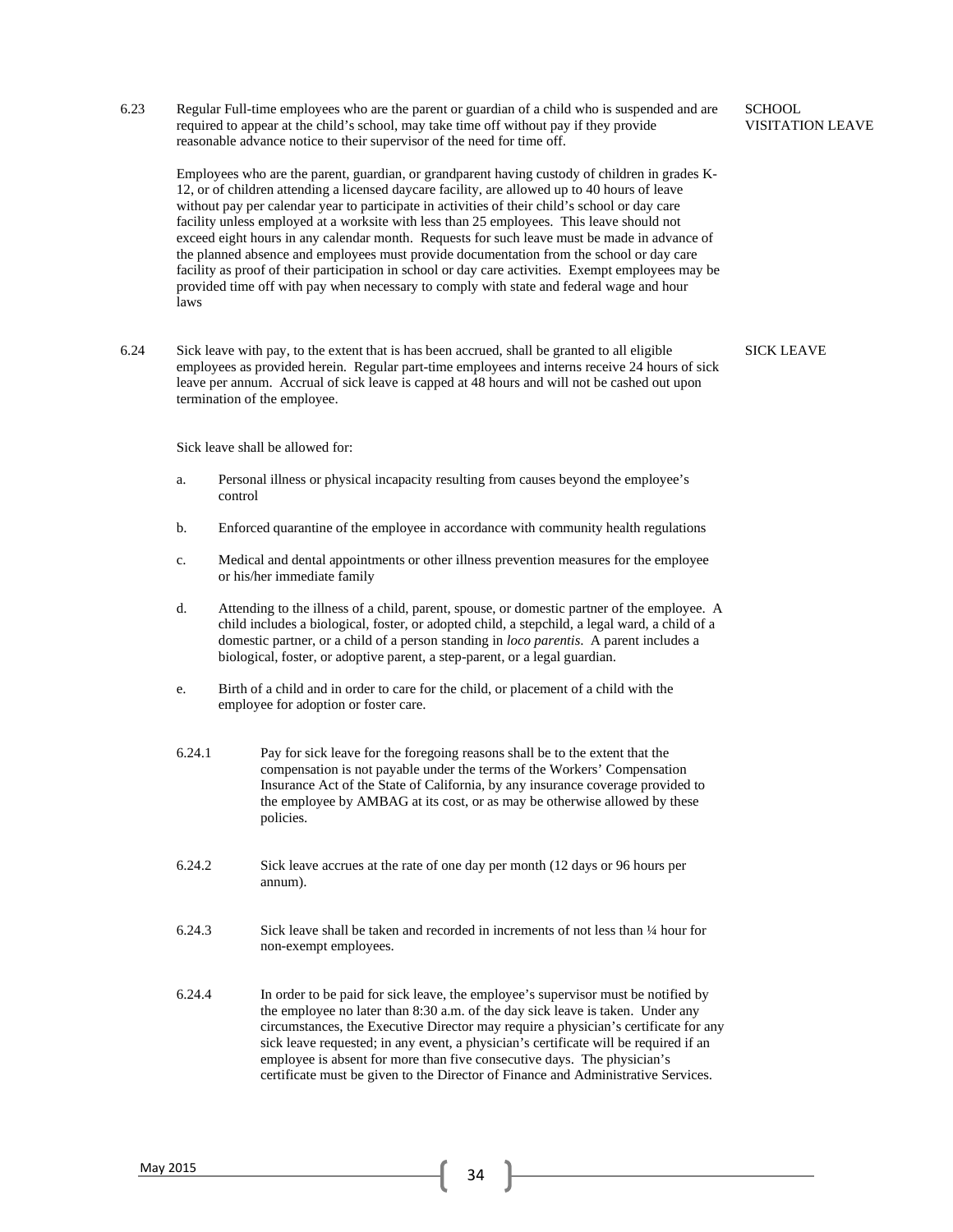- 6.24.5 The physician's certificate as used in the prior subsection includes, but is not limited to: a written prognosis from the treating physician as to the expected convalescence period, if any; specific physical restrictions, if any, that bear on the employee's ability to perform his/her duties; and/or a second opinion on the employee's conditions from a physician or physicians of AMBAG's choice (and at AMBAG's expense), based upon independent medical evaluation(s) and/or review of the employee's physician's report(s).
- 6.25 An employee with a serious health condition, or who has an immediate family member with such a condition, may be entitled to leave under the California Family Rights Act (CFRA) or the Family and Medical Leave Act (FMLA). To ensure employees receive all benefits they are entitled to under the law, a supervisor must inform the Director of Finance and Administrative Services if an employee calls in sick for more than three consecutive work days, or when the supervisor knows that the employee will be taking off more than three consecutive work days due to illness or medical treatment of the employee or the employee's immediate family member.

SPECIAL REPORTING REQUIREMENTS FOR USE OF SICK LEAVE

### *Refer to AMBAG's Family Care and Medical Leave Policy/Procedure*

- 6.25.1 Employees granted leave of any type for more than five consecutive work days due to their own illness will be required to provide a physician's certification to the Director of Finance and Administrative Services, signed by their medical care provider, before being allowed to return to work.
- 6.25.2 Employees who use vacation and choose not to inform their supervisor or the Director of Finance and Administrative Services of their need for leave assume the risk of losing their protection under the FMLA or CFRA as AMBAG then will not have any reason to know whether the employee's rights under those laws have been triggered. In the event that Human Resources learns that an employee's leave is qualified under FMLA or CFRA, Human Resources staff will contact the employee and take the necessary steps to designate the leave as FMLA or CFRA as applicable.
- 6.26 Employees may request limited periods of time off without pay when they do not have any vacation or floating holiday balances available for use. Such a request must be pre-approved by the supervisor in coordination with the Director of Finance and Administrative Services. If the time period requested for time off without pay exceeds three weeks, the request must be approved by the Executive Director in accordance with Section 6.67 (Extended Leave of Absence). Employees may not take time off without pay if they have any vacation or floating holiday time available unless the days taken off have been designated as voluntary unpaid time off by the Executive Director. Leave balances automatically will be used by Payroll in the order indicated in the last sentence in the event an employee takes time off without identifying the type of leave to be used on his/her timesheet. During time off without pay, payment of health benefit premiums is the responsibility of the employee.
- 6.27 Vacation leave shall be granted at reasonable times approved by the employee's supervisor. VACATION LEAVE

TIME OFF WITHOUT PAY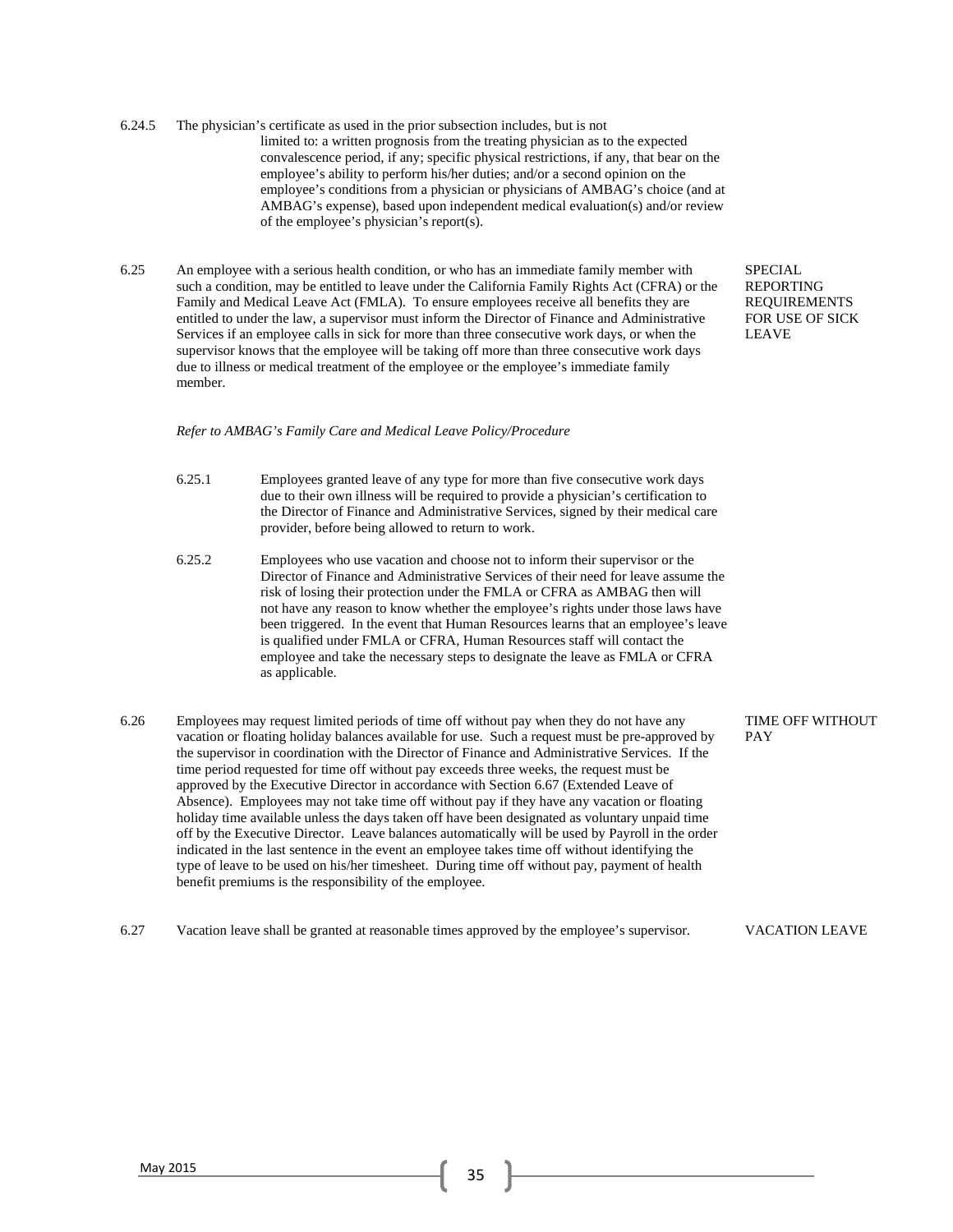| 6.27.1 | Vacation leave with pay, to the extent it has been accrued, shall be granted to |
|--------|---------------------------------------------------------------------------------|
|        | eligible Regular employees. An employee who terminates employment will be       |
|        | paid for accrued vacation.                                                      |

Eligible full-time employees are entitled to the full vacation allowance specified in Section 6.23.2 hereof.

6.27.2 Vacation Leave Earned: Full time regular employees who have been employed by AMBAG less than 60 months earn 80 hours of vacation annually. Employees with AMBAG for 60 to 120 months earn 120 hours of vacation annually, and those over 120 months tenure earn 160 hours of vacation annually.

> Vacation leave shall not accrue during leaves of absence without pay unless required by law.

6.27.3 Maximum accrual amounts apply to vacation leave balances. No employee shall be permitted to accrue additional vacation time if the employee has a balance in excess of 240 hours until the balance is brought below the applicable limit.

> Accrued vacation hours in excess of 240 must be used by January 1 each year. In certain circumstances, the Executive Director may approve a carryover of year-end accruals over 240 hours, however, in no event shall payment for accrued vacation on termination exceed 240 hours. An employee who accrues the maximum hours of vacation shall cease accruing time until his/her accrual drops below the maximum.

6.28 AMBAG will grant reasonable and necessary leave from work without pay, to employees who are victims, or whose spouse, child, stepchild, brother, stepbrother, sister, stepsister, mother, stepmother, father, stepfather, registered domestic partner, or child of a registered domestic partner is a victim of a violent or serious felony or felonious theft or embezzlement, for the purposes of attending legal proceedings related to the crime.

Affected employees may elect to use accrued paid vacation, personal leave and/or sick leave in lieu of unpaid leave.

When feasible, affected employees must provide AMBAG with advance notice of the employee's need for leave, including a copy of the notice of the scheduled proceeding. If advance notice is not feasible, affected employees must provide documentation evidencing the legal proceeding requiring the employee's absence within a reasonable time after leave is taken.

Exempt employees may be provided time off with pay when necessary to comply with state and federal wage and hour laws.

- 6.29 Time off for voting shall be provided to any employee during regular office hours if the employee is unable to reach the polls during non-working hours. Time off will be provided in accordance with the provisions of the Elections Code of the State of California.
- 6.30 Regular Full-time employees are given the necessary time off without pay to attend or participate in a court proceeding in accordance with state law. Employees should notify their supervisor of the need to take witness leave as far in advance as is possible. Exempt employees may be provided time off with pay when necessary to comply with state and federal wage and hour laws.

VICTIMS OF FELONY CRIMES LEAVE

VOTING LEAVE

WITNESS LEAVE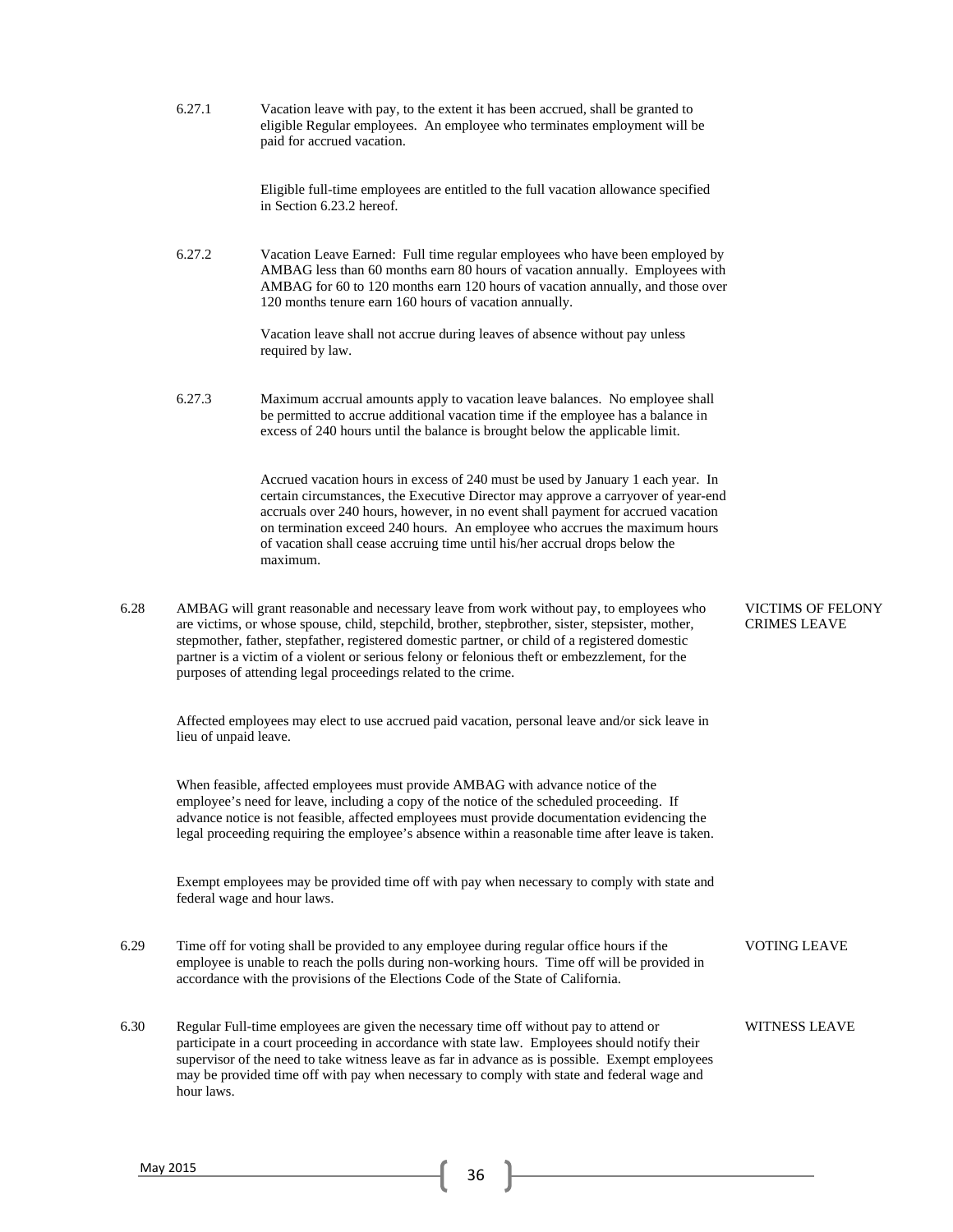# **7. Pay Practices**

| 7.1 |                    | Regular and Limited-Term employees are eligible for bonus awards based upon exceeding<br>performance goals and objectives in their performance evaluations. Bonus awards must be<br>authorized by the Executive Director and provided for in the annual Budget.                                                                                                                                                                                                                                                                                                                                                                                                                                                                                                      | <b>EMPLOYEE</b><br><b>INCENTIVE</b><br><b>PROGRAM</b> |
|-----|--------------------|----------------------------------------------------------------------------------------------------------------------------------------------------------------------------------------------------------------------------------------------------------------------------------------------------------------------------------------------------------------------------------------------------------------------------------------------------------------------------------------------------------------------------------------------------------------------------------------------------------------------------------------------------------------------------------------------------------------------------------------------------------------------|-------------------------------------------------------|
| 7.2 |                    | All employees shall work such hours as directed by their supervisors. Each employee shall keep,<br>and their supervisor shall certify, regular attendance records and labor charges that shall be<br>reported to AMBAG Payroll staff as directed.                                                                                                                                                                                                                                                                                                                                                                                                                                                                                                                    | <b>HOURS OF WORK</b>                                  |
| 7.3 | earned as follows: | Non-exempt employees who work in excess of 40 hours per workweek qualify for overtime. All<br>employees must obtain prior approval from their supervisor to work overtime. Overtime can be                                                                                                                                                                                                                                                                                                                                                                                                                                                                                                                                                                           | <b>OVERTIME</b>                                       |
|     | 7.3.1              | Non-Exempt Employees: Will be paid overtime as follows: time and one half for<br>all hours worked beyond the established alternative workweek hours; time and<br>one-half for all hours worked over 40 in a workweek; double time for all hours<br>worked in excess of 12 hours each day. Overtime must be approved in advance by<br>the employee's supervisor. Vacation, sick, holiday, jury duty, bereavement, and<br>other non-worked paid time off hours are not included as hours worked when<br>calculating overtime. In lieu of paid overtime, compensatory time may be earned<br>at a rate of one and on-half hours for every hour worked in excess of 40 hours.<br>Compensatory time shall be converted to vacation time for purposes of record<br>keeping. |                                                       |
|     |                    | AMBAG will pay double the employee's regular rate of pay for the following: all<br>hours worked beyond twelve hours in a single workday and the hours worked<br>beyond eight hours on the seventh consecutive day worked in a single week.                                                                                                                                                                                                                                                                                                                                                                                                                                                                                                                           |                                                       |
|     | 7.3.2              | No employee shall be required to work overtime unless given reasonable notice.                                                                                                                                                                                                                                                                                                                                                                                                                                                                                                                                                                                                                                                                                       |                                                       |
|     | 7.3.3              | The Director of Finance and Administrative Services will determine the exempt<br>status of all executive, professional, and administrative employees according to<br>regulations defined in the Fair Labor Standards Act (FLSA). A list of exempt<br>positions shall be kept by the Director of Finance and Administrative Services.                                                                                                                                                                                                                                                                                                                                                                                                                                 |                                                       |
| 7.4 |                    | Employees shall be paid semimonthly. The Executive Director may assign a different pay period<br>when it is deemed to be beneficial to AMBAG.                                                                                                                                                                                                                                                                                                                                                                                                                                                                                                                                                                                                                        | <b>PAY PERIODS</b>                                    |
| 7.5 |                    | Employees will normally be paid on the 15 <sup>th</sup> and the last day of the month. In the event the<br>normal payday falls on a holiday or weekend, payday shall occur the last workday before the<br>holiday or the weekend. The Executive Director may assign a different payday when it is<br>deemed to be beneficial to AMBAG.                                                                                                                                                                                                                                                                                                                                                                                                                               | <b>PAYDAY</b>                                         |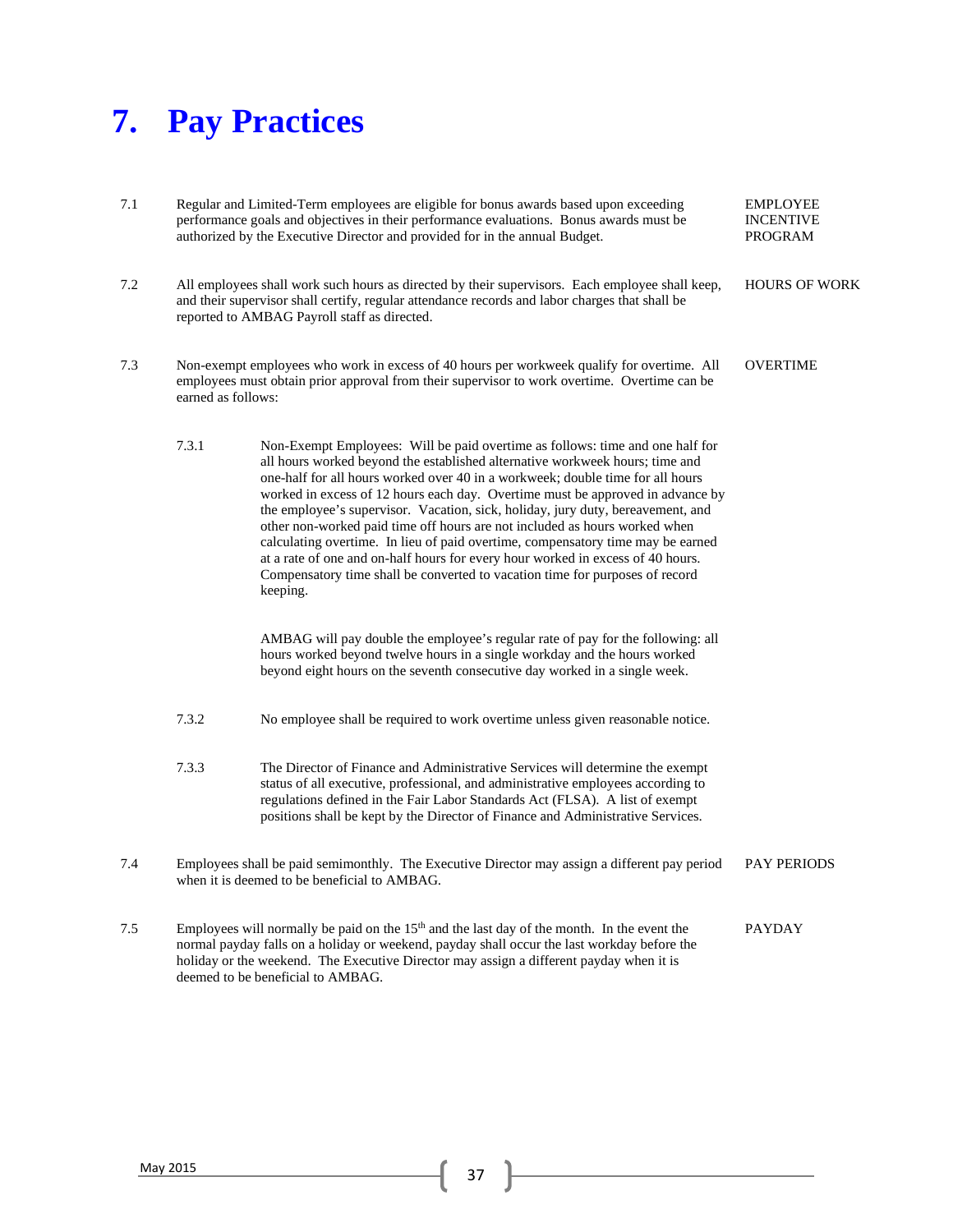| 7.6 | Payroll deductions will be made for income tax withholding and other deductions required by<br>law. Employees may authorize additional approved elective deductions. Changes to deductions<br>will go into effect no later than the beginning of the next pay period after the change is submitted. | <b>PAYROLL</b><br><b>DEDUCTIONS</b> |
|-----|-----------------------------------------------------------------------------------------------------------------------------------------------------------------------------------------------------------------------------------------------------------------------------------------------------|-------------------------------------|
| 7.7 | Payment of a sum equal to all accrued vacation leave and wages shall be made to each employee<br>upon separation from employment at the rate of pay as of the date of said separation. In the event<br>of the death of the employee, final pay shall be submitted to the employee's estate.         | <b>SEPARATION PAY</b>               |
| 7.8 | It is the responsibility of all employees to record their time accurately on their timesheet in a<br>timely manner. Non-exempt employees are requested to record their time in increments rounded<br>to the hour.                                                                                   | <b>TIME REPORTING</b>               |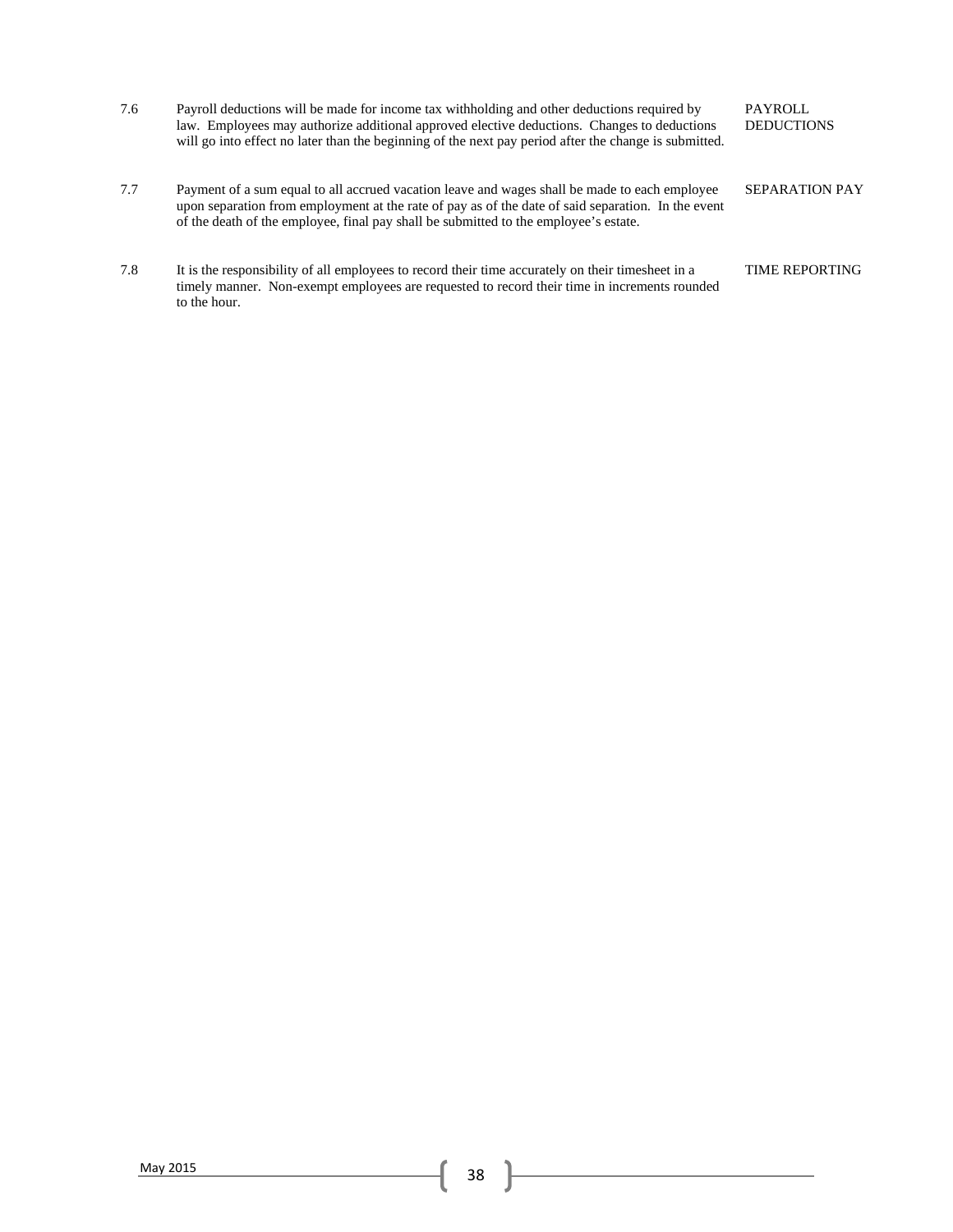### **8. Discipline**

8.1 Employee misconduct shall be cause for disciplinary action. The term "misconduct" means not only any improper action by an employee I the employee's official capacity or role, but also conduct by an employee which is not connected with the employee's official duties or roles, but which affects the employee's ability to perform his/her duties, and any improper use of the position for personal advantage. Sufficient cause for discipline shall include, but not be limited to:

CAUSES FOR DISCIPLINE

- a. Absence from duty or failure to attend specified employee training without leave or reasonable cause;
- b. Abuse of leave privileges;
- c. Unexcused or excessive absence or tardiness;
- d. Failure to report for duty after a leave of absence has expired or after a leave of absence has been disapproved.
- e. Incompetence (i.e., inability to meet the minimum standards or essential functions of an employee's position for a significant period of time).
- f. Unwillingness to perform the normal quality or quantity of assigned work;
- g. Failure to obey a reasonable oral or written order;
- h. Discourteous treatment of the public or other employees;
- i. Actions which constitute an unwholesome influence on other employees, such as harassment or discrimination, which includes sexual harassment;
- j. Using, possessing, dealing, distributing, or being under the influence of intoxicating beverages, un-prescribed narcotics, or unlawful drugs while on duty or at work locations, or reporting to work, or operating AMBAG vehicles or equipment.
- k. Fraud or dishonesty in securing employment or promotion;
- l. Deliberate or willful falsification, alteration, destruction, or removal of AMBAG records including, but not limited to, employment applications, personnel records, timesheets, or other confidential records;
- m. Theft or any other improper or unauthorized use, removal, or destruction of AMBAG property or property belonging to someone other than the employee subject to discipline;
- n. Improper use of AMBAG's technological property, such as access to inappropriate Web sites or illegal activities that violate AMBAG's Technology and Electronic Resource Policy.
- o. Violation of AMBAG ordinances, resolutions, policies, rules, or regulations.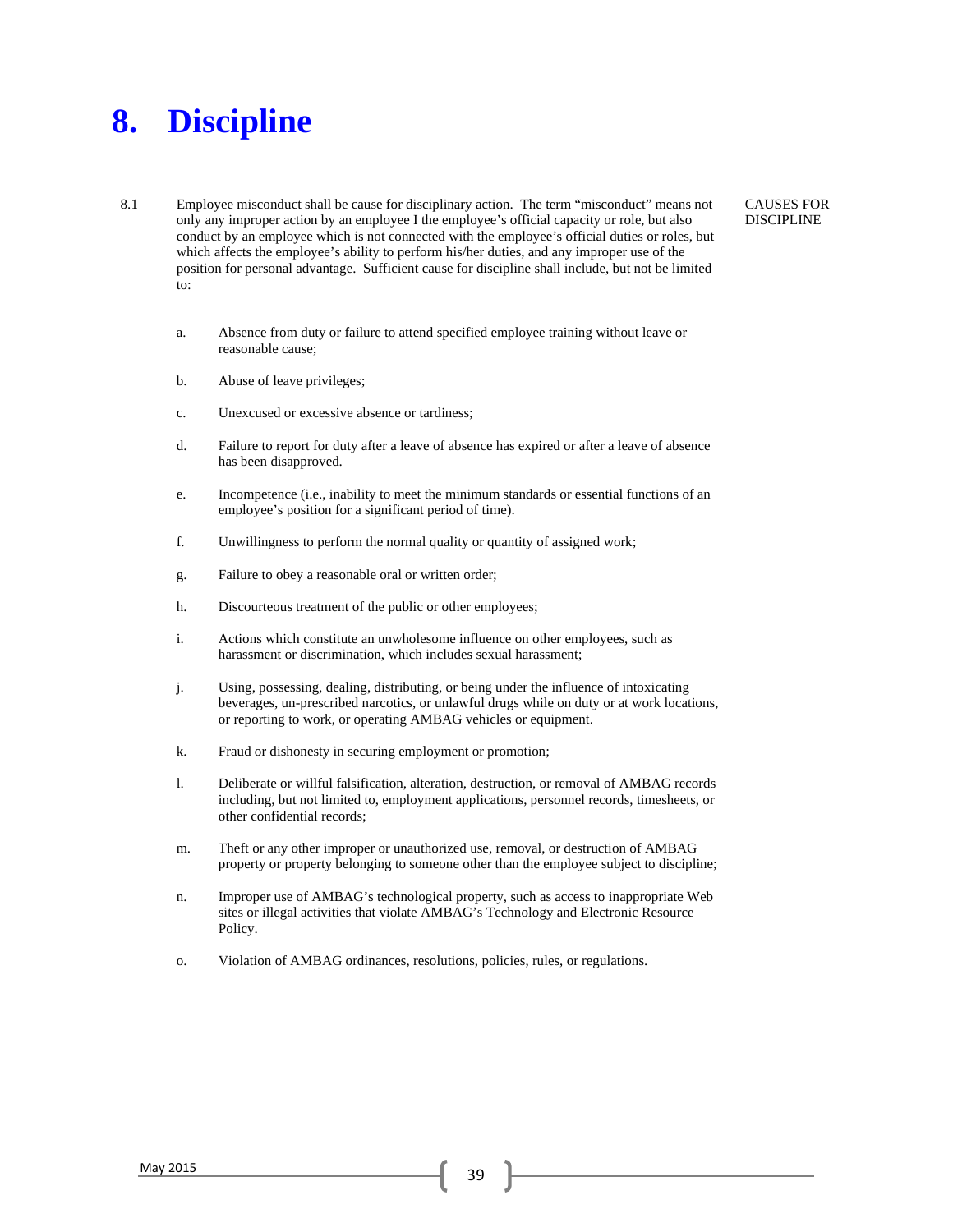- p. Conviction of a felony or conviction of a misdemeanor involving moral turpitude;
- q. Dishonesty involving employment;
- r. Bringing or possessing a weapon, such as an explosive, firearm, or a knife, that is of no reasonable use to an employee on AMBAG's property;
- s. Acceptance, from any source other than AMBAG, of one or more gifts from a particular person or agency (with an aggregate value in excess of \$50 annually), or other form of remuneration (except jury duty pay), in addition to regular compensation to an employee for the performance of his/her official duties. Honorariums or other payments received by a AMBAG employee for speaking engagements while acting in his/her official capacity as a AMBAG employee must be remitted to AMBAG.
- t. Outside employment or endeavor, paid or unpaid, not specifically authorized by the Executive Director (see Section 4.10);
- u. Any willful act or conduct, either during or outside of duty hours, which is of such a nature that is causes discredit to AMBAG;
- v. Violation of any federal, state, or local law directly impacting the employee's fitness for employment;
- w. Poor attitude or conduct that disrupts the working environment at AMBAG by causing disruption in workflow, distress to another person, or disharmony among co-workers;
- x. Unauthorized disclosure of confidential or trade secret records or information to third parties, including but not limited to personal social security numbers, medical records, and records relating to a lawsuit, investigation, procurement negotiation, or release of any other records as may be prohibited;
- y. Failure to pay debts owed to AMBAG in a timely manner;
- z. Failure to pass an unemployment-related background check, screening, or verification;
- aa. Loss of legal authorization to work in the United States.
- bb. Working overtime without pre-approval from the employee's supervisor.
- 8.2 Nothing in these Policies requires AMBAG to impose disciplinary action in any progressive fashion, particular order, or in relation to the number of prior disciplinary infractions. Rather, AMBAG reserves the right to impose any form of discipline it deems appropriate in any given circumstance. AMBAG reserves the right to deviate from its disciplinary policies when circumstances warrant such a deviation. The Director of Finance and Administrative Services, in consultation with the Executive Director and is vested with the authority to determine the appropriate course of action. The Director of Finance and Administrative Services should be informed of the disciplinary problem prior to the issuance of a written warning. More severe types of discipline, such as suspension, reduction in pay, demotion, or dismissal, will not be taken without prior approval of the Executive Director. This section (8.2 and its subparts) does not apply to at-will Probationary, Limited-Term, temporary and annuitant employees, who can be terminated at any time with or without cause and are not entitled to a disciplinary process; it applies only to Regular employees. The following list includes some, but not all, of the forms of disciplinary measures AMBAG may impose:

DISCIPLINARY **ACTIONS**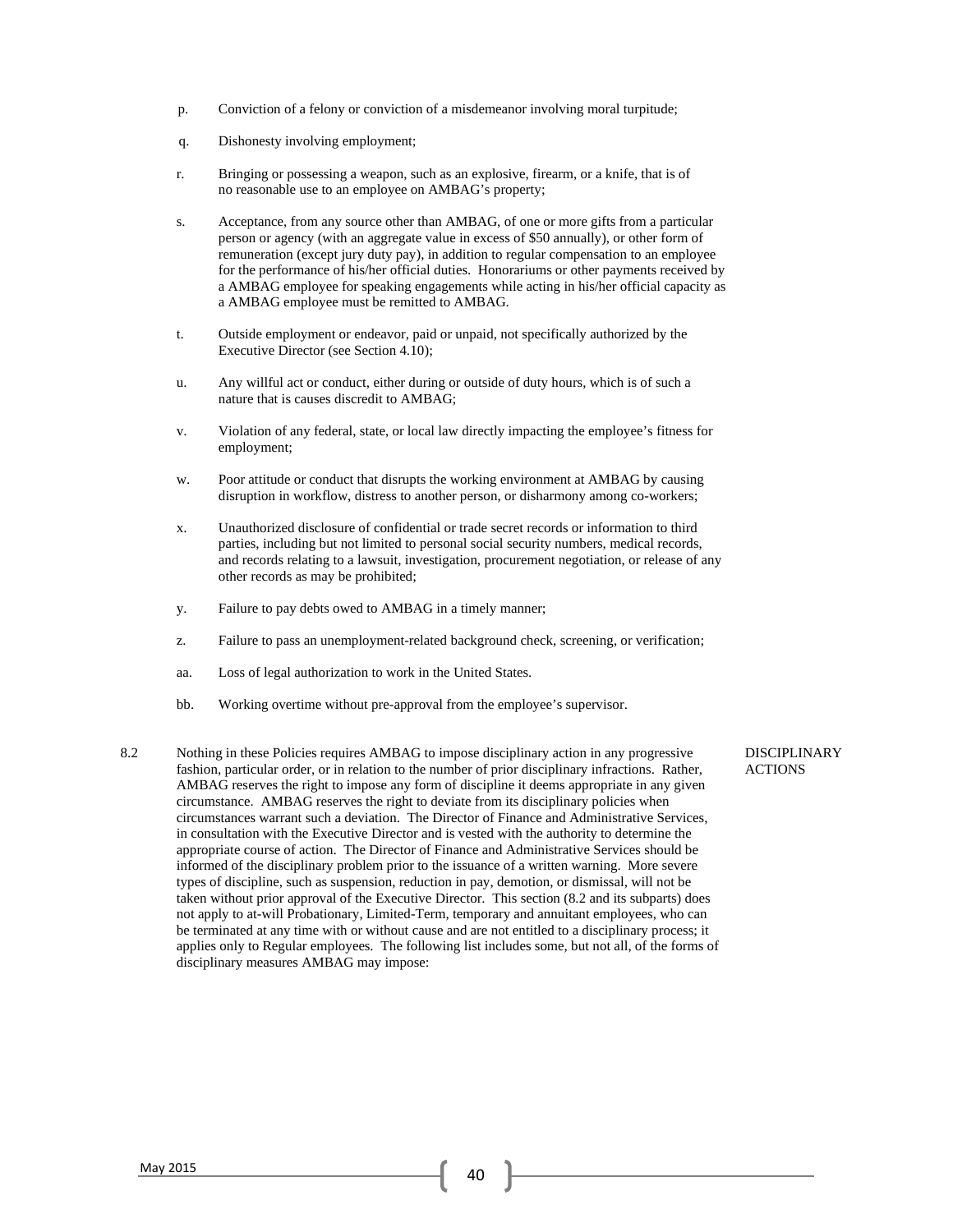- *a. Counseling:* Disciplinary counseling is any informal discussion with an employee designed to help the employee remedy identified problems in skills, abilities, or work performance. Supervisors are responsible to note the date and content of the discussion, but no record need be placed in the employee's personnel file. Counseling should be used whenever possible before taking more severe action an as a follow-up after formal action. This form of discipline is not subject to review by the Employee Response Meeting or Full Evidentiary Hearing procedures described in Section 8.3.
- b. *Oral Reprimand:* Oral reprimand is an informal verbal notice to an employee that his/her behavior or performance must be improved. It defines areas where improvements is needed, sets goals, and informs the employee that failure to improve may result in more serious action. Oral reprimands usually are given by supervisors when counseling has failed to produce the desired changes. The supervisor shall note the date and content of the oral reprimand, but no record need be placed in the employee's personnel file. This form of discipline is not subject to review by the Employee Response Meeting or Full Evidentiary Hearing procedures described in Section 8.3.
- c. *Performance Evaluation:* Behavior, attitude, and/or performance problems may be noted in a written disciplinary performance evaluation at any time. The evaluation should define areas where improvement is needed, set goals, and inform the employee that failure to improve may result in more serious action. This form of discipline is not subject to review by the Employee Response Meeting or Full Evidentiary Hearing procedures described in Section 8.3.
- d. *Written Reprimand:* Written reprimand is a formal notice to an employee that further disciplinary action will be taken unless his/her behavior or performance improves, a copy of which is placed in the employee's personnel file. The employee will be requested to execute the written document as acknowledgement of the discussion. Signed copies will be provided to the employee. The written reprimand should be specific and contain information regarding what occurred; the date and time; which rule, policy, etc., was violated; and what the employee is directed to do to correct the situation. This form of discipline is not subject to review by the Employee Response Meeting or Full Evidentiary Hearing procedures described in Section 8.3. The employee shall be notified of his/her right to provide a written response within five working days of receiving the reprimand, which will be included in the personnel file, along with the written reprimand.
- e. *Suspension:* Suspension is the temporary removal of the employee from the employee's duties without pay. Both exempt and nonexempt employees may be suspended in partial workweek increments for disciplinary purposes. An employee on suspension without pay shall not accrue benefits that normally accrue based upon time worked. If a Regular employee is suspended for two work days or less, the employee shall have no right to review by either the Employee Response Meeting or Full Evidentiary Hearing process. If a Regular employee is suspended for three or more work days, the employee may request review by the Employee Response Meeting process, but shall have no right to review by the Full Evidentiary Hearing procedures described in Section 8.3.
- f. *Reduction In Pay:* Reduction in pay shall be a decrease in salary to a lower pay within the salary range for disciplinary purposes. If this type of discipline is imposed, the employee may request review by the Employee Response Meeting process, but shall have no right to review by the Full Evidentiary Hearing procedures described in Section 8.3.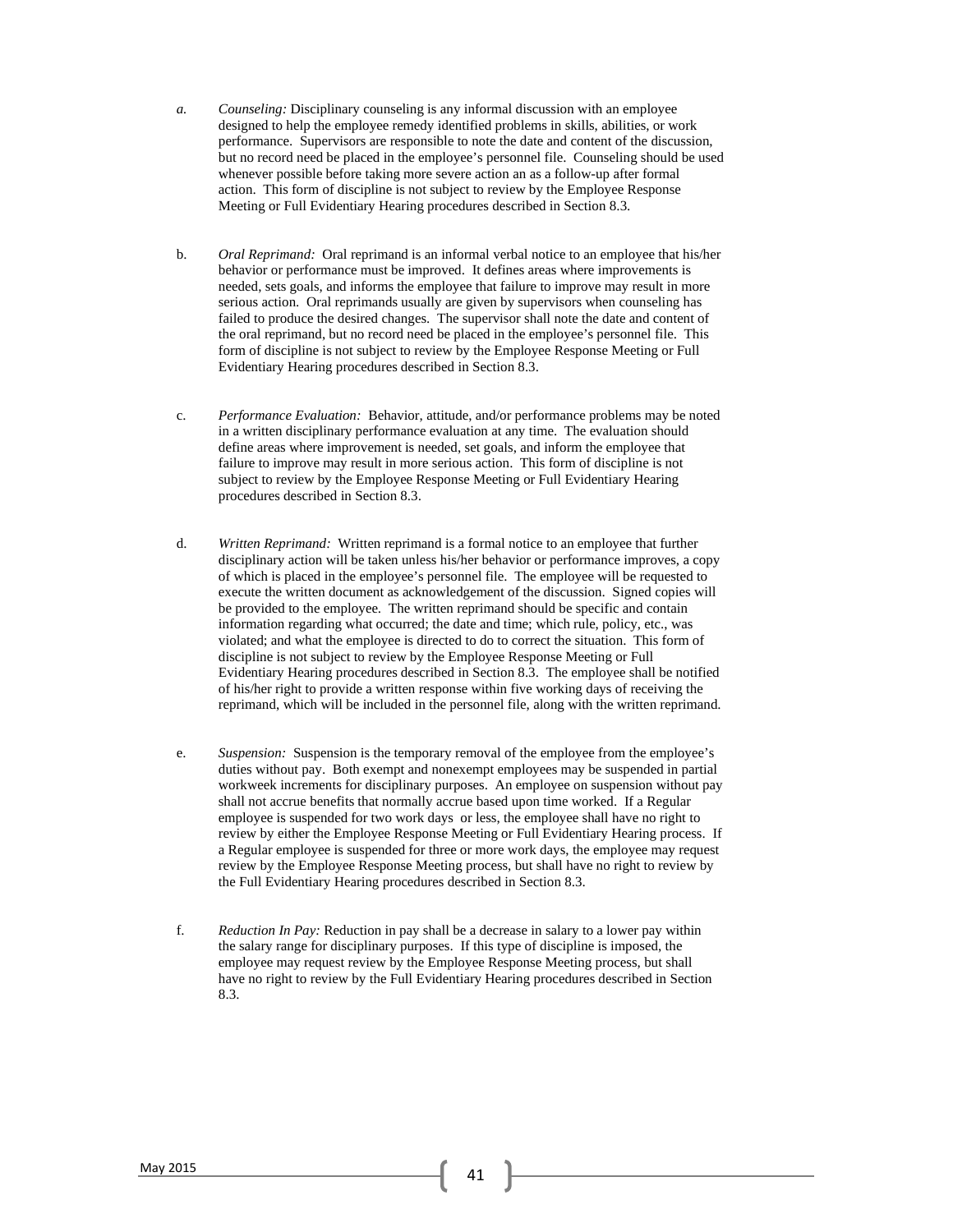- g. *Demotion:* Demotion is the transfer of an employee to a lower classification, provided they meet the minimum qualifications for the lower-level position and AMBAG can accommodate the demotion. A demotion also may include a reduction in pay as discussed above. If this type of discipline is imposed, the employee may request review by the Employee Response Meeting process, but shall have no right to review by the Full Evidentiary Hearing procedures described in Section 8.3.
- h. *Dismissal:* Dismissal is the removal of an employee from the services of AMBAG. If this type of discipline is imposed, the employee may request review by the Employee Response Meeting process and by Full Evidentiary Hearing process described in Section 8.3. Employees other than Regular employees may be dismissed at any time without notice, cause, or the right to any of the pre- or post-disciplinary procedures described in Section 8.3.
- 8.3 Disciplinary actions may range from informal conversations to dismissal. Counseling and oral reprimands are considered informal. Written reprimands are more formal and the employee is given an opportunity to respond in writing, with the comments placed in his/her personnel file along with the reprimand. This section (8.3 and it subparts) applies to Regular employees only. All other employees are employed at-will and can be terminated at any time, with or without cause, and are not entitled to a disciplinary process.

Reductions in pay, demotions, suspensions of three (3) or more work days, and dismissals all are actions for which a Regular employee may request and Employee Response Meeting. If an employee is to be dismissed, the employee may request both an Employee Response Meeting and a Full Evidentiary Hearing. In these cases, the following procedures should be followed:

- a. *Notice of Intent to Discipline:* Whenever AMBAG intends to reduce a Regular employee's pay, demote the employee, suspend the employee for three or more days, or dismiss the employee, a written Notice of Intent to Discipline shall be given to the Regular employee prior to imposing the discipline, which sets forth the following information concerning the procedures available to the Regular employee:
	- The type of disciplinary action and effective date of disciplinary action intended;
	- The specific charges upon which the action is based;
	- A factual summary of the grounds upon which the charges are based;
	- A copy of all written materials, reports, or documents upon which the discipline is based, or in the case of extensive documents, a reference to the availability of the documents for review or copying;
	- Notice of the employee's right to respond either orally or in writing.
	- The date, time, and person to whom the employee should respond in five (5) working days to request an Employee Response Meeting;
	- Notice that failure to respond at the time specified shall constitute a waiver of the right to respond prior to final discipline being imposed.

DISCIPLINARY PROCEDURES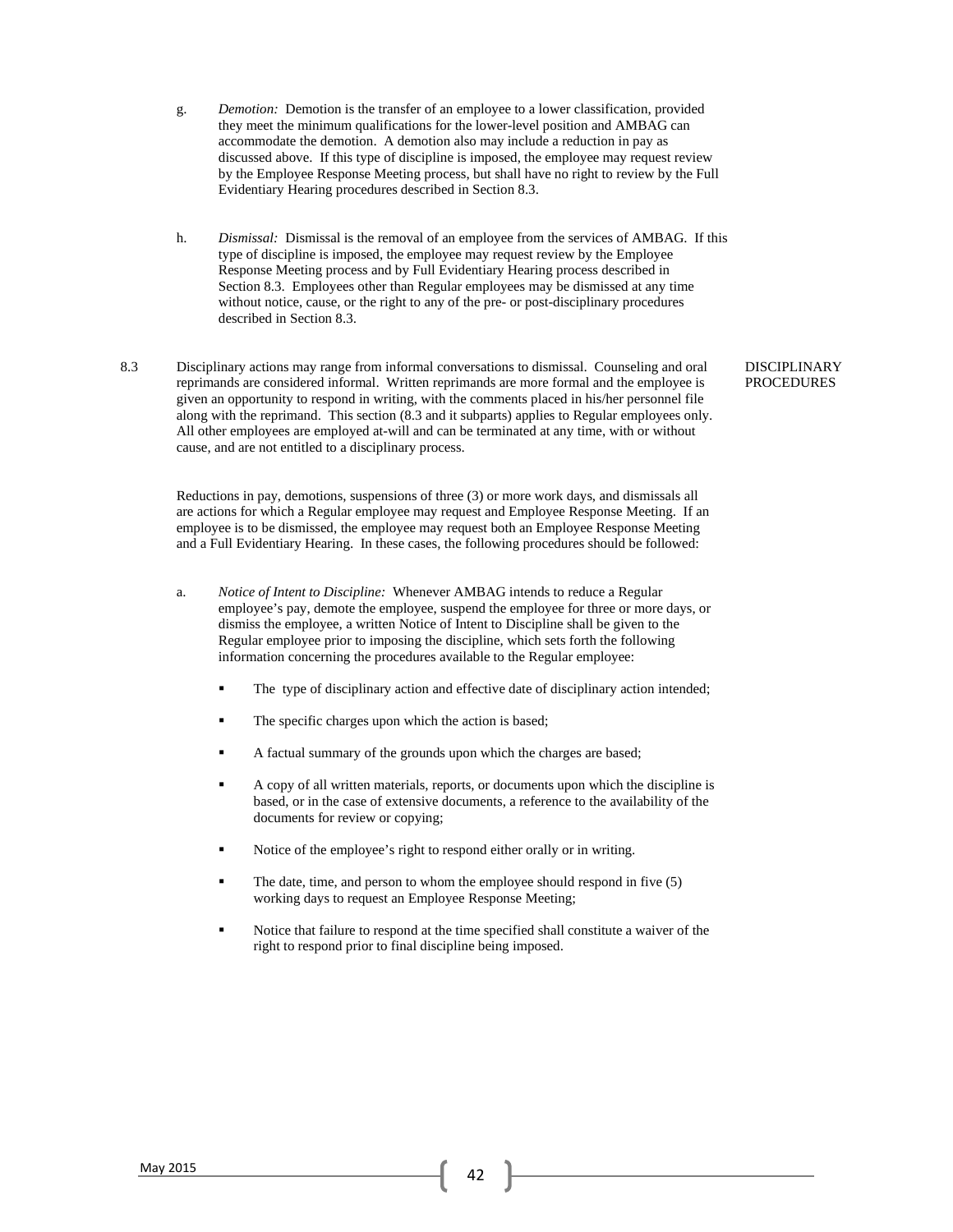- b. *Employee Response Meeting:* Regular employees have the right to respond to the Notice of Intent to Discipline and have a right to be represented at any meeting set to hear the employee's response. The employee may request a meeting, known as an "Employee Response Meeting," to determine if the proposed discipline is justified. The Employee Response Meeting is not an evidentiary hearing but is considered a pre-disciplinary conference where the Regular employee's response is considered before final determination of the discipline is made. A request for an Employee Response Meeting must be in writing and must be delivered to the Director of Finance and Administrative Services on or before five (5) working days after the employee's receipt of the Notice of Intent to Discipline. Within two (2) working days of receipt of the request for an Employee Response Meeting, the Director of Finance and Administrative Services shall notify the employee of the time and place for the Employee Response Meeting. The Employee Response Meeting will take place no later than ten (10) working days after receipt of the request. The employee or the employee's authorized representative, including legal counsel, and the Executive Director, may agree to a later date for the Employee Response Meeting if necessary under the circumstances. The employee shall be entitled to be present at the Employee Response Meeting, together with an attorney and/or a designated representative. If the employee does not respond and request an Employee Response Meeting within five working days, the terms of the Notice of Intent will be carried out without further delay of any additional notice.
- c. *Final Notice if Employee Response Meeting is Requested:* Within fifteen (15) working days of the Employee Response Meeting, the Executive Director of his/her designee will either:
	- 1. Withdraw the proposed disciplinary action;
	- 2. Administer a modified disciplinary action; or
	- 3. Administer the proposed disciplinary action.

If discipline is warranted, the Regular employee shall receive a written Final Notice of Disciplinary Action. The Final Notice shall include the following:

- 1. The disciplinary action taken;
- 2. The effective date of the disciplinary action taken;
- 3. Specific charges upon which the action is based;
- 4. A summary of the facts upon which the charges are based;
- 5. A reference to the written materials, reports, and documents upon which the disciplinary action is based; and
- 6. Notice of the employee's right to appeal if the final notice imposes dismissal.
- d. *Full Evidentiary Hearing:* Following an Employee Response Meeting, if the Final Notice imposes dismissal, a Regular employee may appeal the decision of the Executive Director or his/her designee to the AMBAG Board of Directors by requesting a Full Evidentiary Hearing. The Notice of Appeal must be in writing and must be delivered to the Executive Director within five (5) working days of the Final Notice. Upon receipt of a Notice of Appeal, the Board of Directors shall schedule a Full Evidentiary Hearing with the employee within forty (40) calendar days thereafter, and shall notify the employee of said date and place in writing. Employees subject to reductions in pay, demotions, or suspensions are not entitled to a Full Evidentiary Hearing.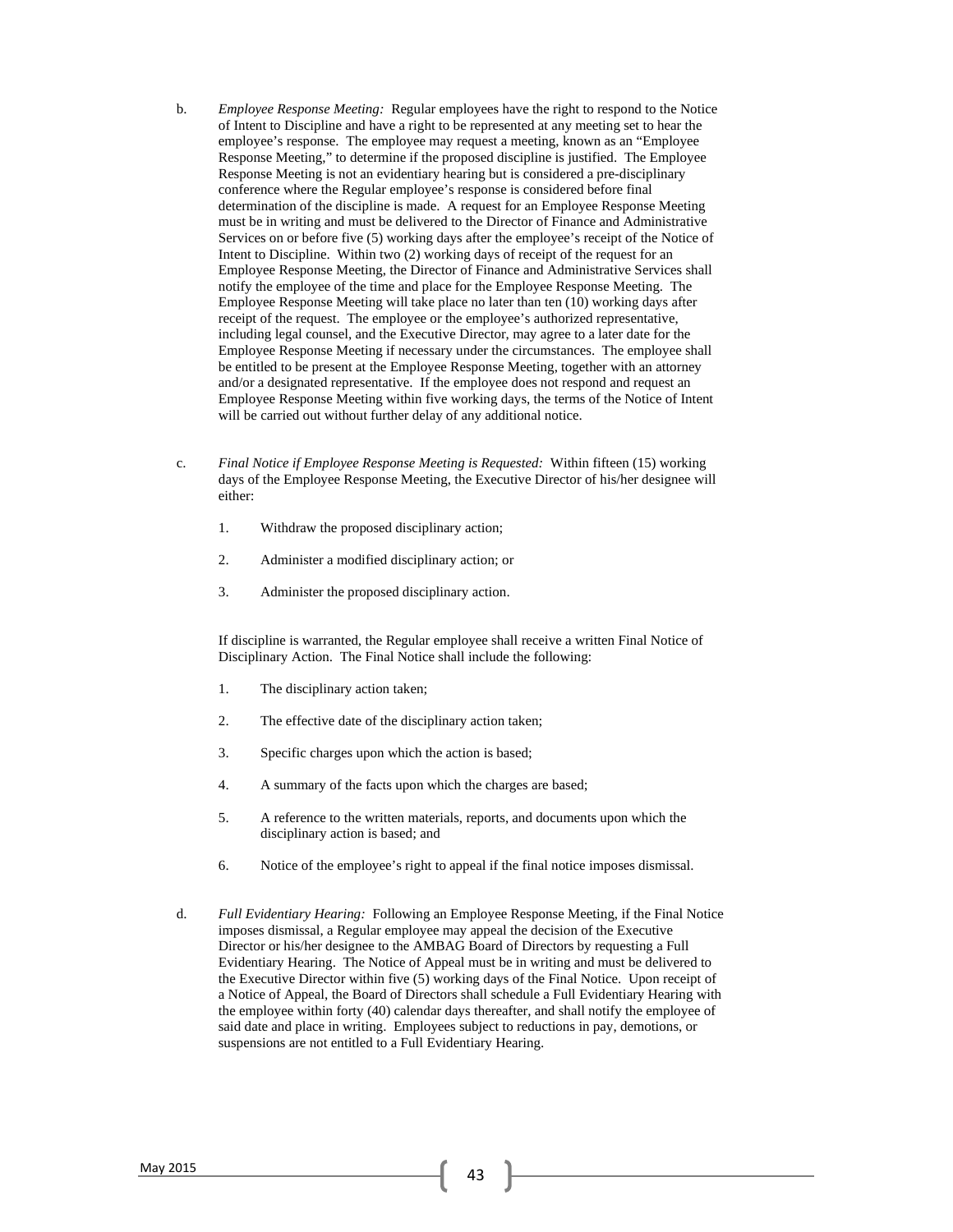- e. *Full Evidentiary Hearing Rules and Guidelines:* No fewer than ten (10) calendar days prior to the hearing, the employee and AMBAG shall provide each other with a list of witnesses and exhibits. The Chair of the Board of Directors or his/her designee shall serve as the hearing officer at the hearing. The parties will be entitled to appear personally, produce evidence, have counsel, and to make the hearing public. Technical rules of evidence will not apply at the hearing except all testimony will be taken under oath. A certified shorthand court reporter or other type of recording system will record the hearing on AMBAG's behalf. No informality in any of the proceedings or the taking of testimony shall invalidate any order or decision made or approved by the Board of Directors at the hearing.
- f. *Immediate Removal:* The above procedure shall not preclude the immediate removal of an employee would present a hazard or disruption to other employees, the public, or AMBAG. An administrative removal with pay pending an investigation requires written approval from the Executive Director and is not subject to appeal. When an administrative removal with pay is imposed and subsequent disciplinary actions follows, the employee shall be assured of all due process in accordance with this procedure.
- g. *Right to Representation:* A regular employee eligible for an Employee Response Meeting or Full Evidentiary Hearing that may result in disciplinary action has the right to be represented by an attorney retained by the employee at the employee's expense, or another representative of his/her choice.
- 8.4 When an employee's discipline is documented to written form, whether as a reference in a Performance Evaluation, a written reprimand, or any other document, the employee will be asked to acknowledge receipt of the document referencing the discipline by signing or initialing the document. A signed copy will be furnished to the employee. If the employee is unavailable, or fails or refuses to sign the document acknowledge receipt, the supervisor or other person dispensing the discipline shall document the circumstances of the refusal or inability, and this documentation shall be placed in the employee's personnel file.
- 8.5 In the course of disciplinary action, if it is discovered that an employee has harmed or caused damage to AMBAG, the agency has a right to pursue recovery of the cost of these damages from the employee via payroll deduction(s) or other means, as appropriate.

FAILURE OR REFUSAL OF EMPLOYEE TO SIGN WRITTEN FORMS OF DISCIPLINE

PAYMENT OF DAMAGES BY EMPLOYEE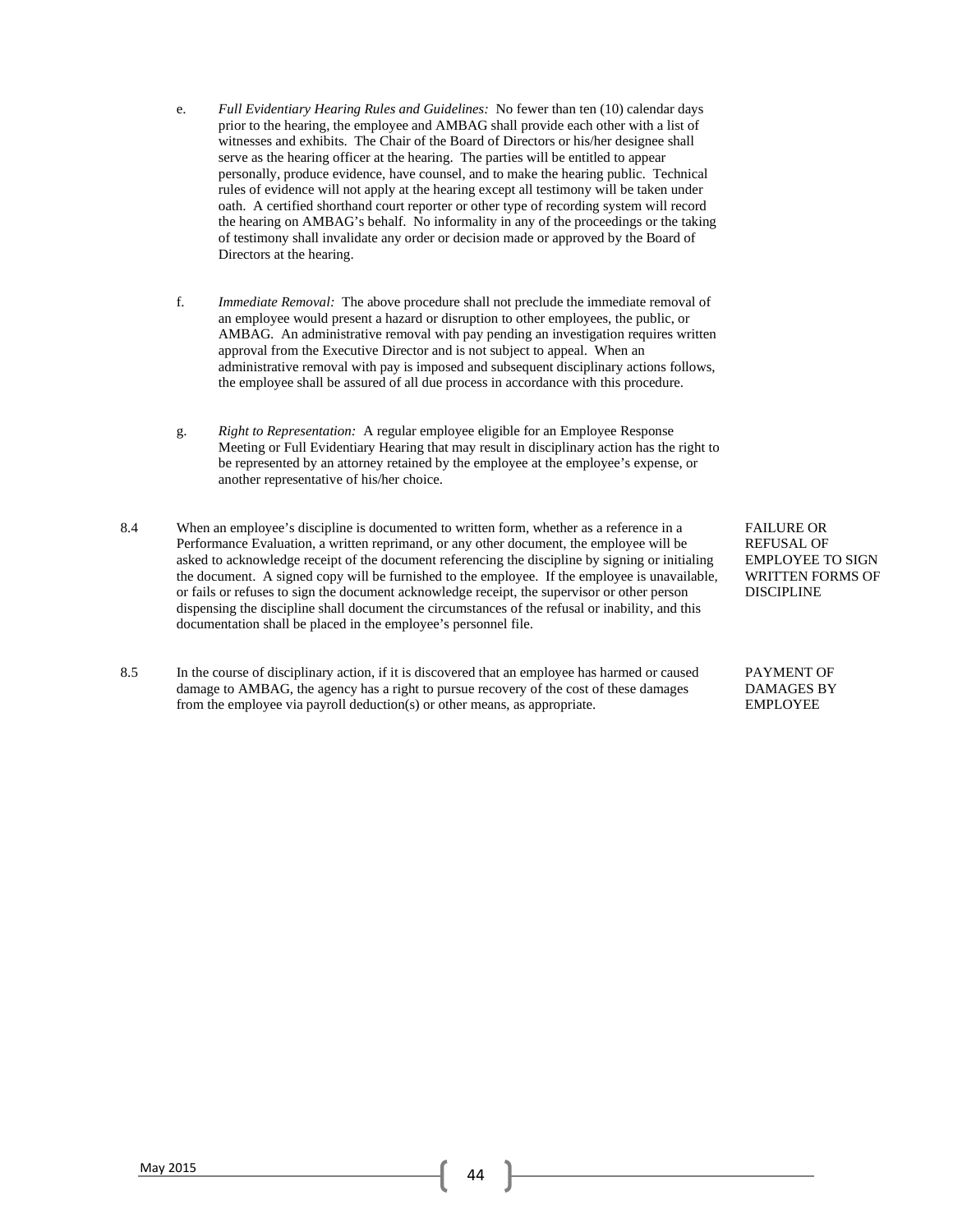### **9. Grievance Procedures**

- 9.1 The Executive Director shall promptly consider Regular employee grievances relating to employment conditions and relationships; however, resolution of grievances between supervisors and Regular employees is encouraged. These grievance procedures apply to Regular employees only and can be applied only when another more appropriate complaint procedure does not exist. The following steps shall be followed in submitting a grievance:
	- a. Step 1: The aggrieved employee or group of employees shall orally present the grievance to the appropriate supervisor within ten (10) calendar days of date the employee knew or should have known of the incident. The supervisor shall give his/her oral written reply within five working days.
	- b. Step 2: If the grievance is not settled in Step 1, then it shall put in writing, dated, and signed by the employee or group of employees, and shall be presented to a supervisor within two working days after the above oral reply was given. The written grievance shall contain a statement of: (1) specific circumstances complained of, including, but not limited to, any policy violation, the date of the incident, and any relevant documents or witnesses; (2) the inequity or damage suffered by the employee; and (3) the relief sought. The supervisor shall consult with the Director of Finance and Administrative Services and shall give a reply in writing within ten working days of the presentation of the written grievance.
	- c. Step 3: If the grievance is not settled in Step 2, then the employee shall present the grievance in writing to the Executive Director or his/her designee within five working days of the supervisor's written reply. The Executive Director shall, in turn, give a written decision within fifteen (15) calendar days of receipt of the grievance.
	- d. The decision of the Executive Director shall be final.
- 9.2 Subject to the condition that employees shall submit only grievances that they reasonably and in good faith believe have merit and are subject to this grievance procedure, this grievance procedure may be used by an employee without fear of prejudice, reprisal, or retaliation. Supervisors shall not delay or suppress submission and orderly consideration or a grievance. GOOD FAITH REQUIREMENT

9.3 The following are specifically excluded from the grievance procedure:

- 1. Any disciplinary action;
- 2. Challenges to performance reviews;
- 3. Layoffs;
- 4. Denial of merit pay increases or incentive awards;
- 5. Reclassifications;
- 6. Denial of a request for leave without pay that is not an entitlement pursuant to state or federal law.
- 9.4 Any or all of the time limitation mentioned above with reference to filing and response may be extended by mutual agreement of the employee and the Executive Director. EXTENSION OF DEADLINES

GRIEVANCE PROCEDURE

**EXCLUSIONS** 

May 2015 **45** 45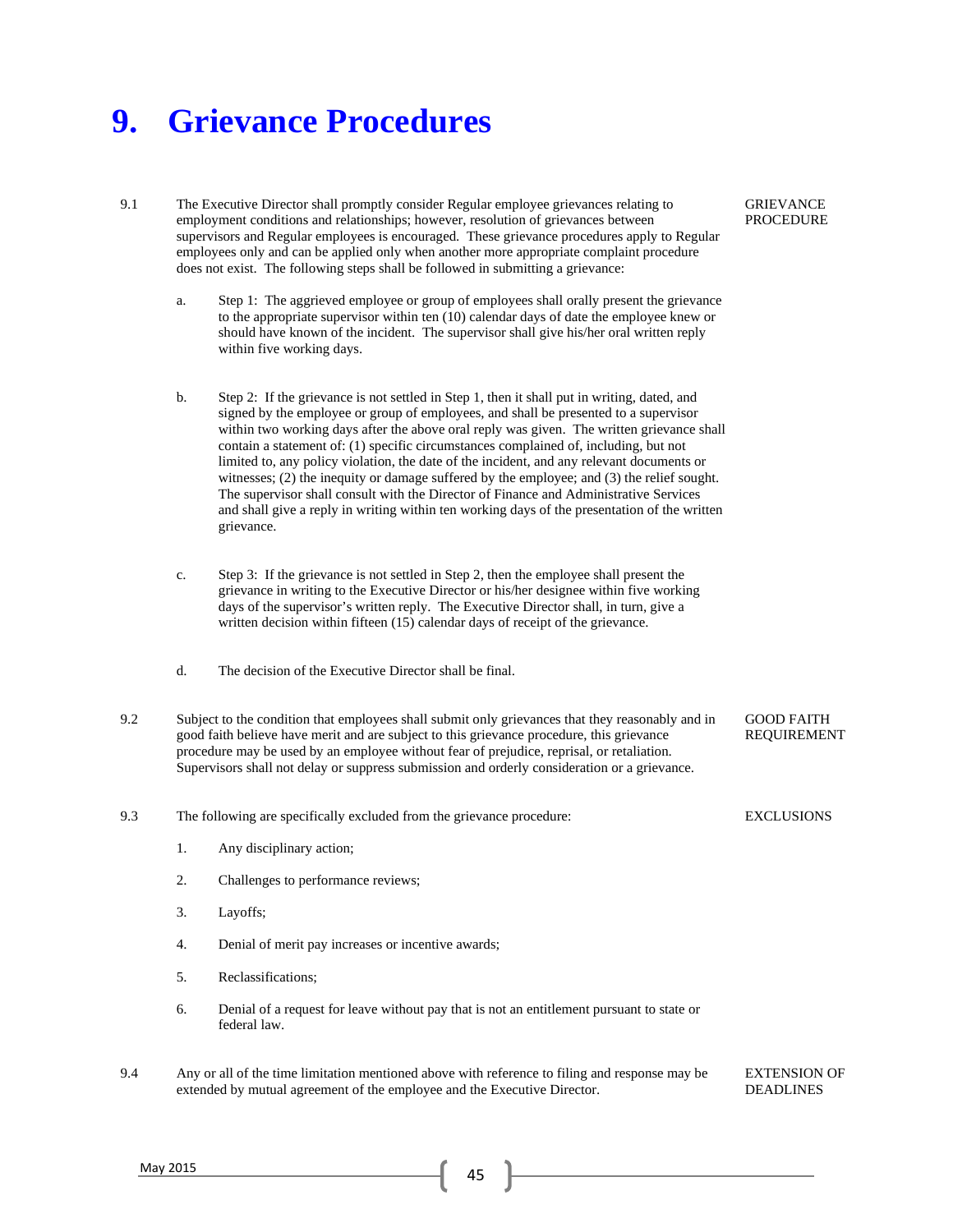## **10. Position Classification Plan**

| 10.1 | All AMBAG positions shall be included in the Position Classification Plan. The position<br>Classification Plan is comprised of various classes, or levels of position, and job classifications<br>that broadly define the work performed by employees.                                                                                                                                                                                                                                                                                      | <b>CLASSIFICATION</b><br><b>PLAN</b>           |
|------|---------------------------------------------------------------------------------------------------------------------------------------------------------------------------------------------------------------------------------------------------------------------------------------------------------------------------------------------------------------------------------------------------------------------------------------------------------------------------------------------------------------------------------------------|------------------------------------------------|
| 10.2 | The Position Classification Plan, and specifically the classification specifications, are used as<br>guidelines for determining applicant qualifications for positions and establishing position<br>comparability for the purpose of conducting classification and compensation surveys. The<br>statement of employment standards for particular positions may be interpreted flexibly by the<br>Executive Director in exceptional cases where equivalencies exist between education and<br>experience or where unique circumstances arise. | <b>CLASSIFICATION</b><br><b>SPECIFICATIONS</b> |
| 10.3 | The following terms are used when referring to AMBAG's Position Classification Plan:                                                                                                                                                                                                                                                                                                                                                                                                                                                        | <b>DEFINITIONS</b>                             |
|      | Class - A class consists of positions sufficiently similar in duties, authority, responsibility,<br>٠<br>working conditions, and pay range. These positions are often grouped with a common or<br>similar title.                                                                                                                                                                                                                                                                                                                            |                                                |
|      | Job Family $-A$ job family consists of positions that are similar with respect to the duties<br>٠<br>performed by different in terms of the nature and level of responsibility assumed. Job<br>families often include positions at the administrative/technical, professional, and<br>supervisory/management levels.                                                                                                                                                                                                                        |                                                |
|      | Classification Specification $- A$ classification specification, or class spec, is typically a<br>٠<br>broad summary of the general duties, responsibilities, and qualifications that apply to all<br>positions within a particular job title (i.e., Associate Regional Planner). Class specs are<br>not intended to specifically identify every duty performed by an employee in the<br>classification.                                                                                                                                    |                                                |
|      | Job Description $-A$ job description summarizes the specific duties and responsibilities<br>٠<br>performed by an individual employee.                                                                                                                                                                                                                                                                                                                                                                                                       |                                                |
|      | Flexibly Staffed Positions - A group of positions within a job family from which<br>٠<br>employees may be promoted without a competitive recruitment.                                                                                                                                                                                                                                                                                                                                                                                       |                                                |
| 10.4 | When an employee is demoted to a position with a pay range lower than that for the position<br>previously occupied, the employee may have his/her pay lowered, at the discretion of the<br>Executive Director, to an amount that is lower that the former pay.                                                                                                                                                                                                                                                                              | <b>DEMOTIONS</b>                               |
| 10.5 | If a higher-level position is vacant, any AMBAG employee who meets the qualifications for the<br>higher-level position may be considered for promotion to the vacant position. Promotions within<br>flexibly-staffed groups of positions are approved by the Executive Director.                                                                                                                                                                                                                                                            | <b>PROMOTIONS</b>                              |
|      | When an employee is promoted to a position with a pay range higher than that of the position<br>previously occupied, the employee will receive at least the minimum amount of the new<br>classification pay range. If that rate is equivalent to or less than the employee's present pay, the<br>pay rate may be set, at the discretion of the Executive Director, at an amount that is higher than<br>the former pay. Employees promoted to higher level classifications may be subject to a<br>probationary period. (See Section 3.11.)   |                                                |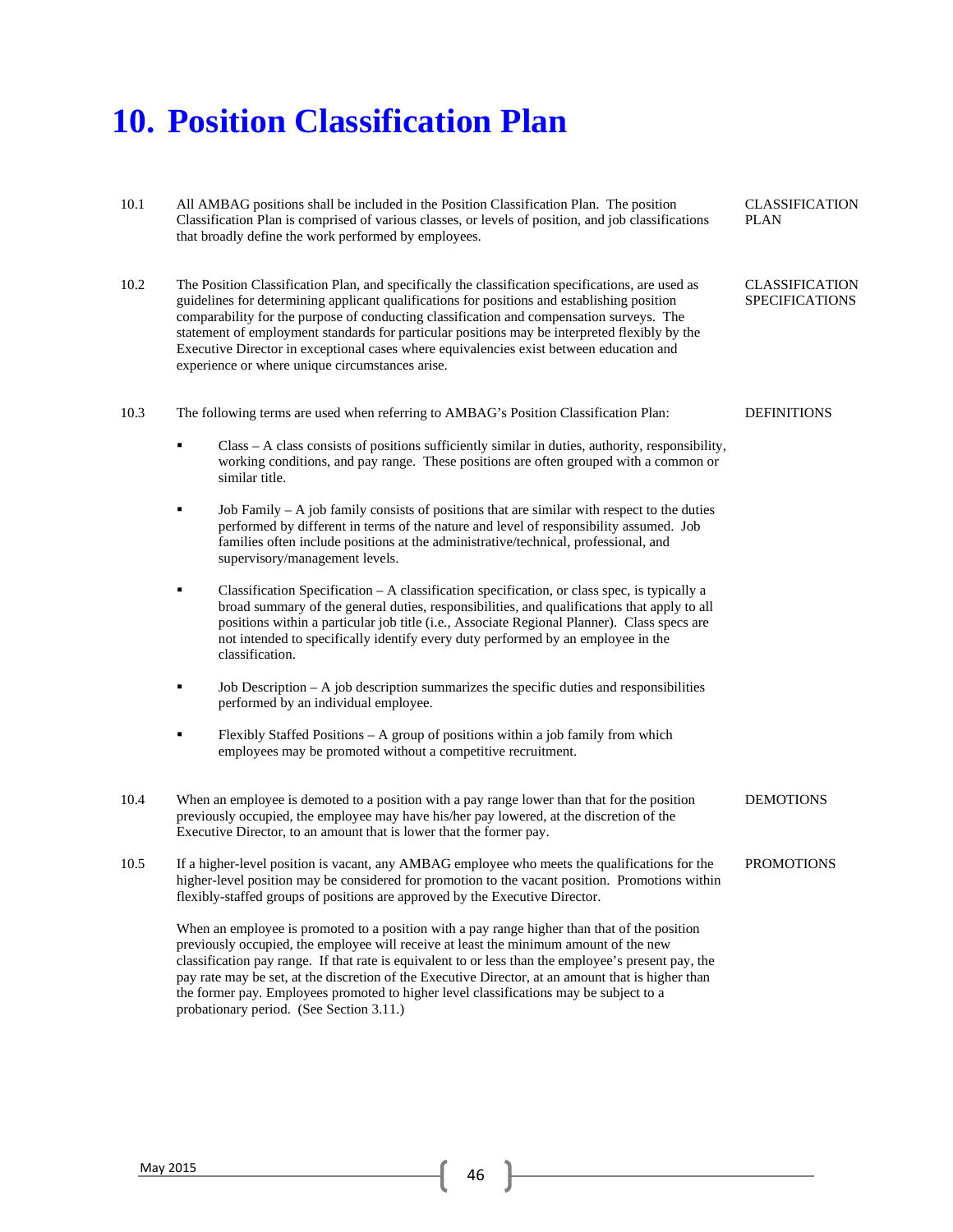10.6 When a position is reclassified to a classification having a higher pay range and the incumbent employee is appointed to the reclassified position, the pay rate the employee may be placed at is at least the minimum amount of the new classification pay range, which will be an amount that is equal to or higher than the former pay.

When a position is reclassified to a classification having a lower pay range and the incumbent employee is appointed to the reclassified position, the pay rate of the employee may remain at their current rate. If the current rate then exceeds the maximum amount of the new class pay range, pay may be frozen at its current level until the incumbent leaves the position or the position rate catches up to the current class pay rate.

10.7 Advancement of an employee in the pay range table may be made on a merit basis as part of a performance evaluation. Advancement may be made where outstanding performance has been documented and is approved by the Executive Director.

**COMPENSATION** ADVANCEMENT

### RECLASSIFICATION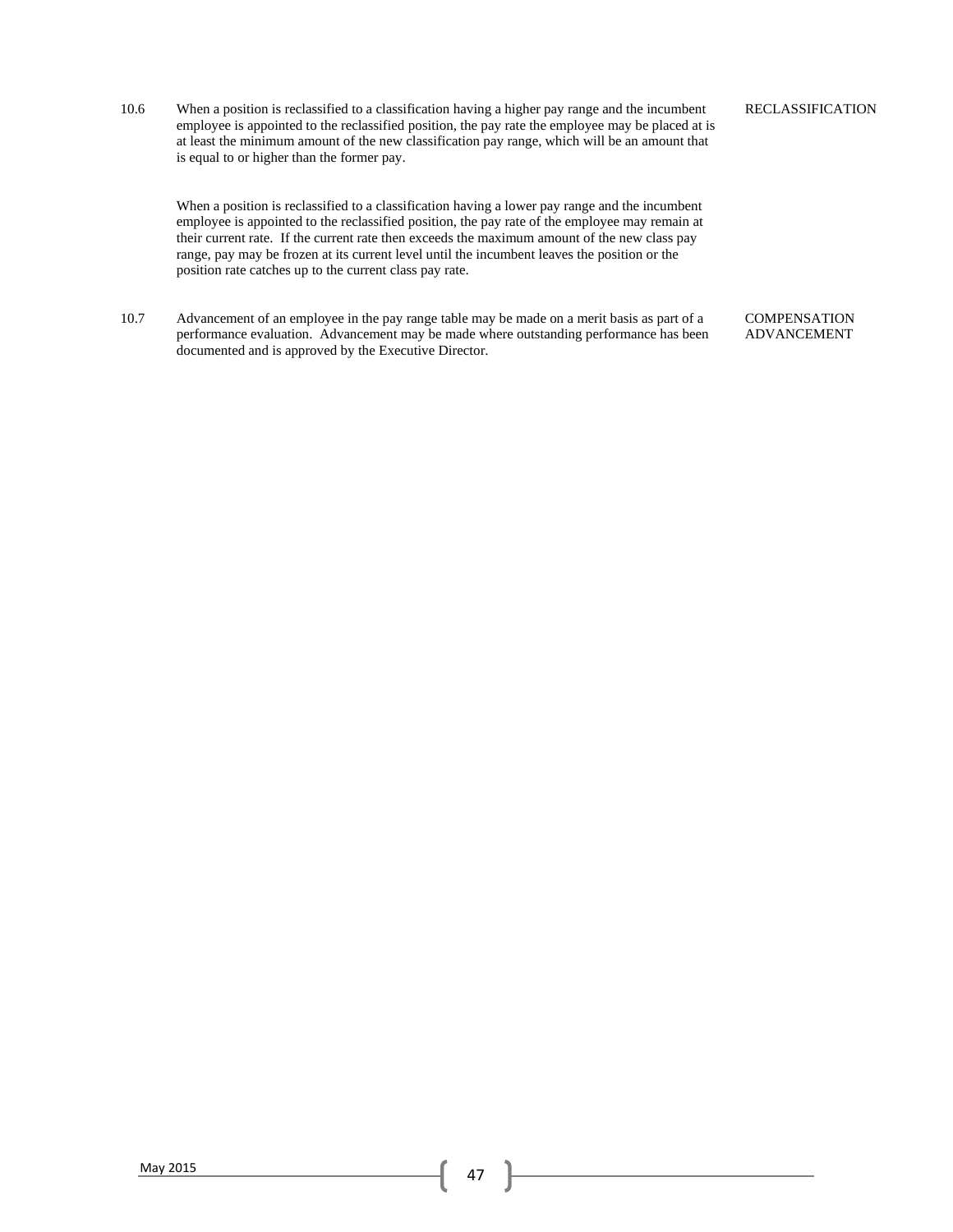### **11. Professional Development**

11.1 Performance evaluations may be used as one of many tools to assess an employee's ability to perform the required duties in their current position. Probationary performance evaluations are\ completed at the employee's 3-month and 6-month anniversary dates. Performance evaluations are required to be completed by all Regular, non-probationary employees at the end of the employee's anniversary month. Other than required annual performance evaluations, the frequency of evaluations may vary, depending upon the length of service, job position, past performance, changes in job duties, or recurring performance issues.

Performance evaluations are intended to guide supervisors in assisting employees to meet the essential functions of their position and/or to improve their job skills. Evaluations may be one source upon which the determination shall be made as to whether an employee's performance has been fully satisfactory.

Paper-based performance evaluations shall be given to the Director of Finance and Administrative Services for filing in the employee's personnel file. Performance evaluations shall be treated in a confidential manner.

- 11.2 AMBAG may, subject to budgetary limitations, pay for or reimburse employees for license, course, bonds, or other required fees (in whole or in part) if the licensing or certification is required or requested by a supervisor. Employees must obtain written approval of the Executive Director prior to application or enrollment in order to receive reimbursement. Compensation shall be conditioned upon a continuation of employment with AMBAG for one year following completion of the program for which the employee is being compensated. In the event that the employee voluntarily terminates employment with AMBAG less than one year after AMBAG pays for the course, certification, or license, the employee must reimburse AMBAG on a prorated basis for the costs it paid.
- 11.3 A performance improvement plan is designed to identify and correct problems that may affect the employee's work performance. This process provides the employee and his/her manager with an opportunity to talk about specific problems, to determine when and how these problems can be corrected, and to agree to set goals and follow-up dates. Each case is considered on an individual basis by the manager, with the advice of the Director of Finance and Administrative Services and the Executive Director. Please read Section 8 to understand the process when work performance problems are not corrected.

EVALUATION OF JOB PERFORMANCE

LICENSES, BONDS, AND **CERTIFICATIONS** 

PERFORMANCE IMPROVEMENT PLAN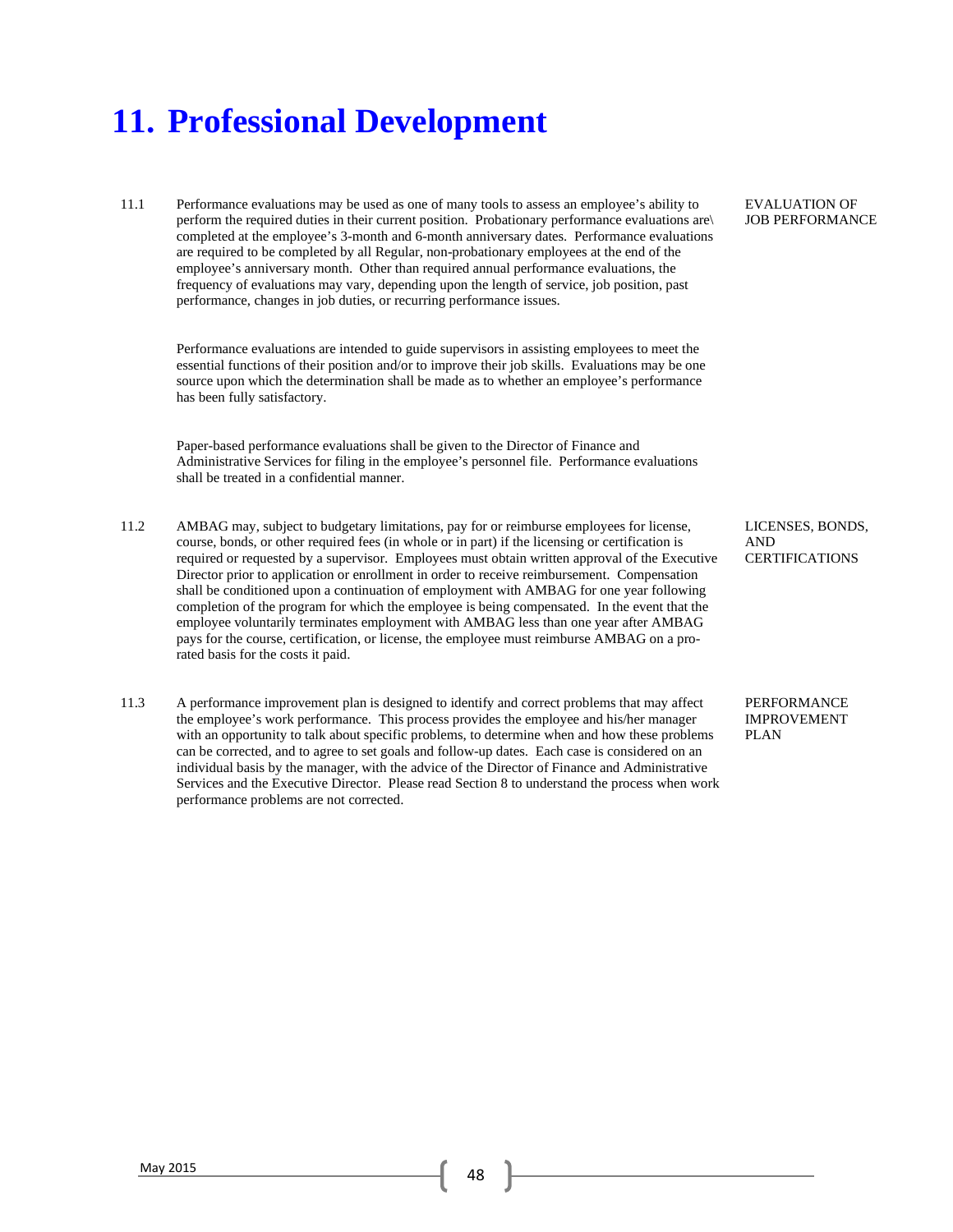11.4 An employee's supervisor, at the discretion of the Executive Director, may invite Regular employees to attend, or the employee may directly request to attend, seminars or courses for which AMBAG prepays the associated enrollment fees.

In order to qualify for prepayment of fees, the seminar or course must be related to a priority area at AMBAG, required in order for the employee to maintain required licensing or certification, or mandated by a member of management staff because it is necessary to improve AMBAG's operations. The employee may need to attend the seminar or course during the work day or after work hours.

Decisions regarding which employees should participate in this program will be based upon factors such as length of the employee's service, length of the seminar or program, potential hardship on AMBAG if the employee must miss work to attend, employee performance, jobrelatedness of the seminar or course, cost, whether the employee's enrollment was mandated by AMBAG, and other relevant factors.

11.5 Employees who hold Regular full-time AMBAG positions and have a non-probationary status are eligible for job-relevant professional organization memberships. The membership request must be pre-approved by the employee's supervisor and Executive Director. AMBAG maintains institutional memberships in various organizations that pertain directly to the work and interests of the agency. AMBAG will not pay membership dues for an individual employee when agency membership of the organization exists. When possible, group or shared memberships are encouraged.

An employee may request payment/reimbursement of professional membership fees if he/she is a member in good standing, and can demonstrate that the membership will result in direct and tangible benefits to the mission of the agency. It is the responsibility of the supervisor and Executive Director to determine whether the requested membership meets the above criteria.

When appropriate and when agency workload priorities permit, employees are encouraged to attend meetings of their professional organization. Approval to attend such events must be given by the employee's supervisor in advance. Supervisors may limit the number of employees attending any single professional meeting. Criteria for determining which employee(s) may attend a meeting include whether the employee is a speaker at the meeting, an officer of the professional organization, or seniority. Supervisors will attempt to rotate meeting attendance where possible.

11.6 AMBAG may, subject to budgetary limitations, reimburse tuition and required fees, in whole or in part, to Regular employees who successfully complete courses of study that will increase their skills, knowledge, and competency for performing their job assignments. Courses must be approved by the Council for Private Post-Secondary and Vocational Education, or by an accredited high school.

Compensation shall be conditioned upon a continuation of employment with AMBAG for one year following completion of the program for which the employee is being compensated. In the event that the employee voluntarily terminates employment with AMBAG less than one year after completing a course, reimbursement by the employee to AMBAG of the costs paid by AMBAG for the course will be required on a pro-rated basis.

PROFESSIONAL EDUCATION

PROFESSIONAL MEMBERSHIPS

**TUITION** REIMBURSEMENT